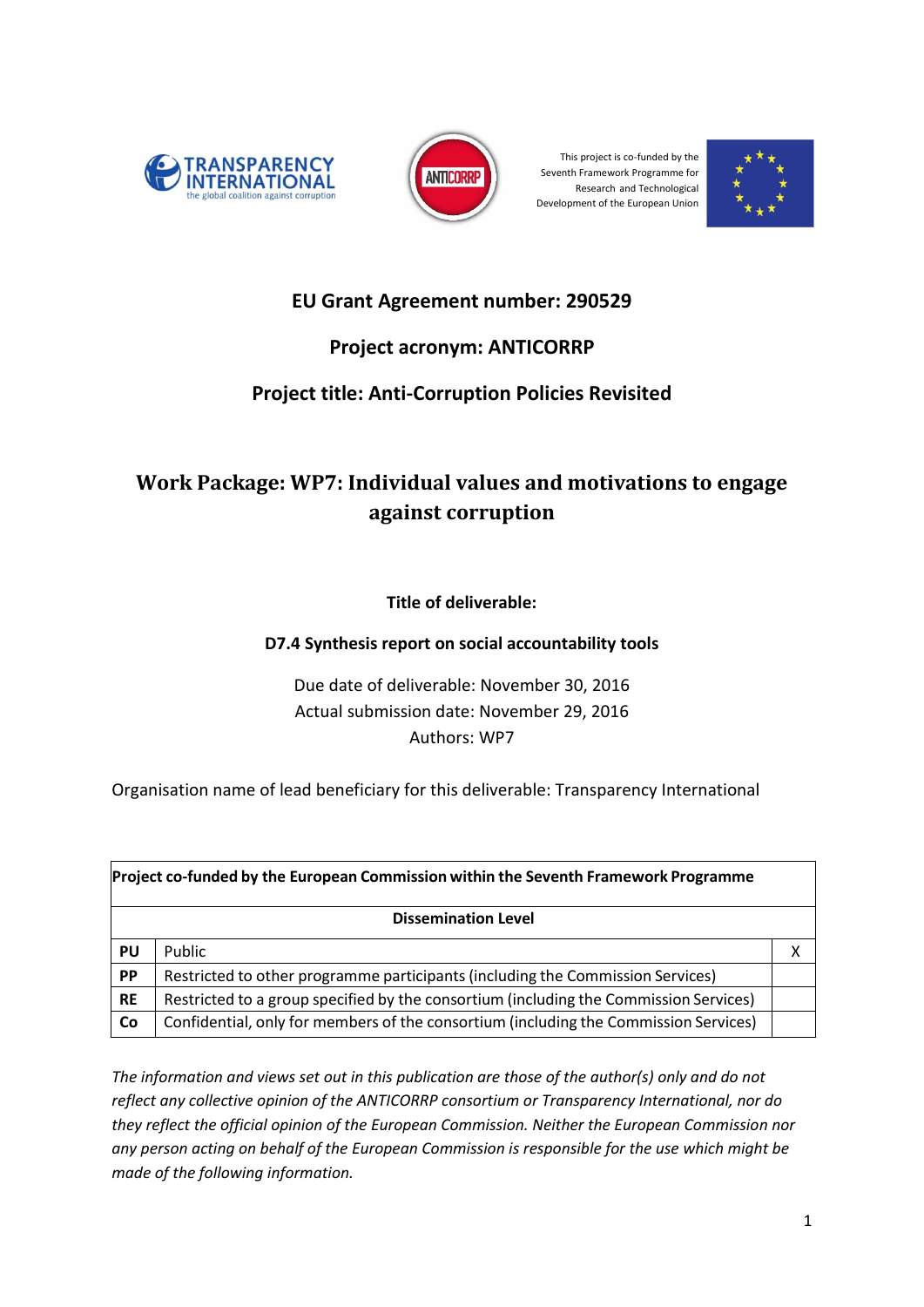# Taking Stock and Looking Forward: Social Accountability Research and Practice

Dieter Zinnbauer, August 2016

## **Contents**

|    | Work Package: WP7: Individual values and motivations to engage against corruption  1              |  |  |
|----|---------------------------------------------------------------------------------------------------|--|--|
|    |                                                                                                   |  |  |
|    |                                                                                                   |  |  |
|    |                                                                                                   |  |  |
|    |                                                                                                   |  |  |
|    |                                                                                                   |  |  |
| 1. | Does social accountability work? Or, what works and what does not in social accountability?<br>12 |  |  |
| 2. |                                                                                                   |  |  |
| 3. | Information is not (sufficient) for power and accountability, yet opens a huge design space 19    |  |  |
|    | 4. The cooling love affair with all things tech: a premature disenchantment? 22                   |  |  |
| 5. | Exploring the humans behind the citizens; or, where is the social in the social?  25              |  |  |
|    |                                                                                                   |  |  |
|    |                                                                                                   |  |  |
|    |                                                                                                   |  |  |
|    |                                                                                                   |  |  |
|    |                                                                                                   |  |  |
|    |                                                                                                   |  |  |
|    |                                                                                                   |  |  |
|    |                                                                                                   |  |  |
|    |                                                                                                   |  |  |
|    |                                                                                                   |  |  |
|    |                                                                                                   |  |  |
|    |                                                                                                   |  |  |
|    |                                                                                                   |  |  |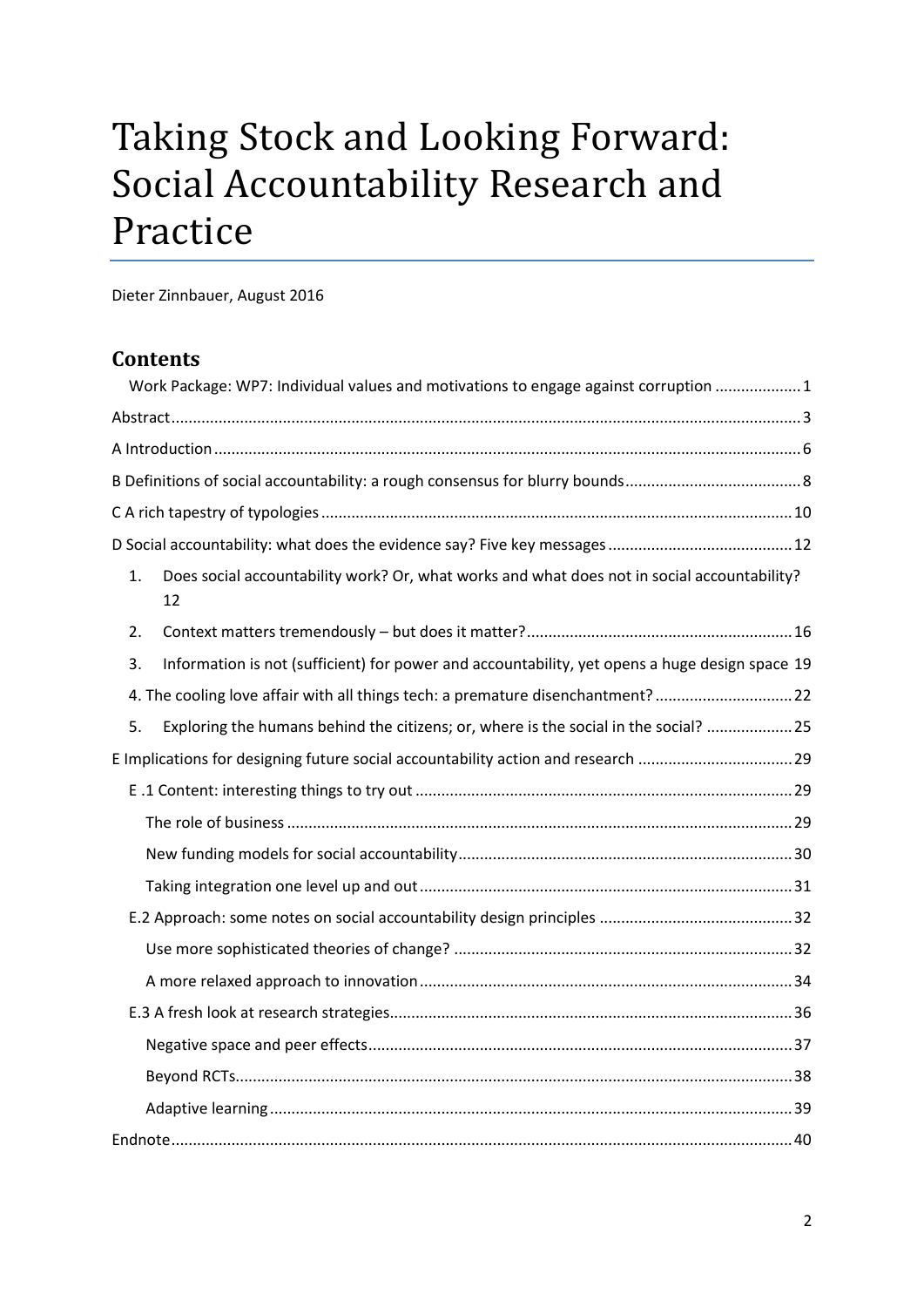# <span id="page-2-0"></span>**Abstract**

Given the proliferation of empirical syntheses on social accountability that have been produced over the last few years, this stock-take seeks to add value by taking a meta approach. It distils the main insights from the evidence reviews already in existence, maps areas of agreement, identifies promising opportunities for further practical experiments and offers a commentary on how the social accountability funding, design and research landscape is evolving.

The term 'social accountability' has a long and distinguished history and has been deployed in many different contexts, though its current rise to popularity was ushered in most prominently by the 2004 *World Development Report* (published in 2003). Since then a vast number of definitions, typologies and conceptual frameworks have been proposed, and this stock-take embraces a pragmatic, flexible working definition that understands social accountability as all those things other than voting that people can do to hold their leaders and service providers to account and make their work more responsive to an inclusive set of stakeholders.

Most overviews coalesce around a set of central insights, including the following five key messages, which this meta-stock-take subjects to a critical appraisal.

## A mixed evidence base and difficulty in attributing definitive impact, yet a solid proof of concept to encourage further activity in this space

Many studies initially focused on some direct outcomes, such as reductions in leakage rates, bribery or staff absenteeism, but there is also a lively, largely unresolved debate about what should count as impact, or as 'It works', with more recent studies suggesting the need to take a broader view on possible impacts. Overall, the empirical evidence is extremely mixed. Some overviews strike an optimistic tone and highlight social accountability cases with demonstrable impact, but they are counterbalanced by others that paint a rather negative picture of high failure rates, while yet others come down squarely in the middle. Given this equivocal evidence landscape, pursuing the quest for a definitive verdict on what works and what does not may seem quixotic, but there is a critical mass of sufficiently solid indications of a significant positive impact for, essentially, all types of social accountability mechanisms, which can be interpreted as a solid proof of concept warranting further embracing and refining of social accountability efforts.

### Context matters – yet when, how and what is difficult to generalise

*Context* is found to have a crucial bearing on the chances of success of every social accountability intervention, and extensive lists of contextual factors have been drawn up showing the great diversity and sheer number of intervening variables that make up context.

One important conclusion drawn by some of the earlier reviews and framed primarily as a message to international donors is to *think and work politically* and base social accountability interventions on a sound analysis of the political interests and dynamics attaching to a particular situation. At the same time, however, this 'context matters' catalogue of factors that the literature yields cannot serve as a checklist, filter criteria or be a straightforward formula for funding better social accountability. What it *can* do is provide researchers and activists alike with a broader, inspirational view on potential levers and dynamics that might perhaps help – or get in the way when embracing social accountability mechanisms for effecting change.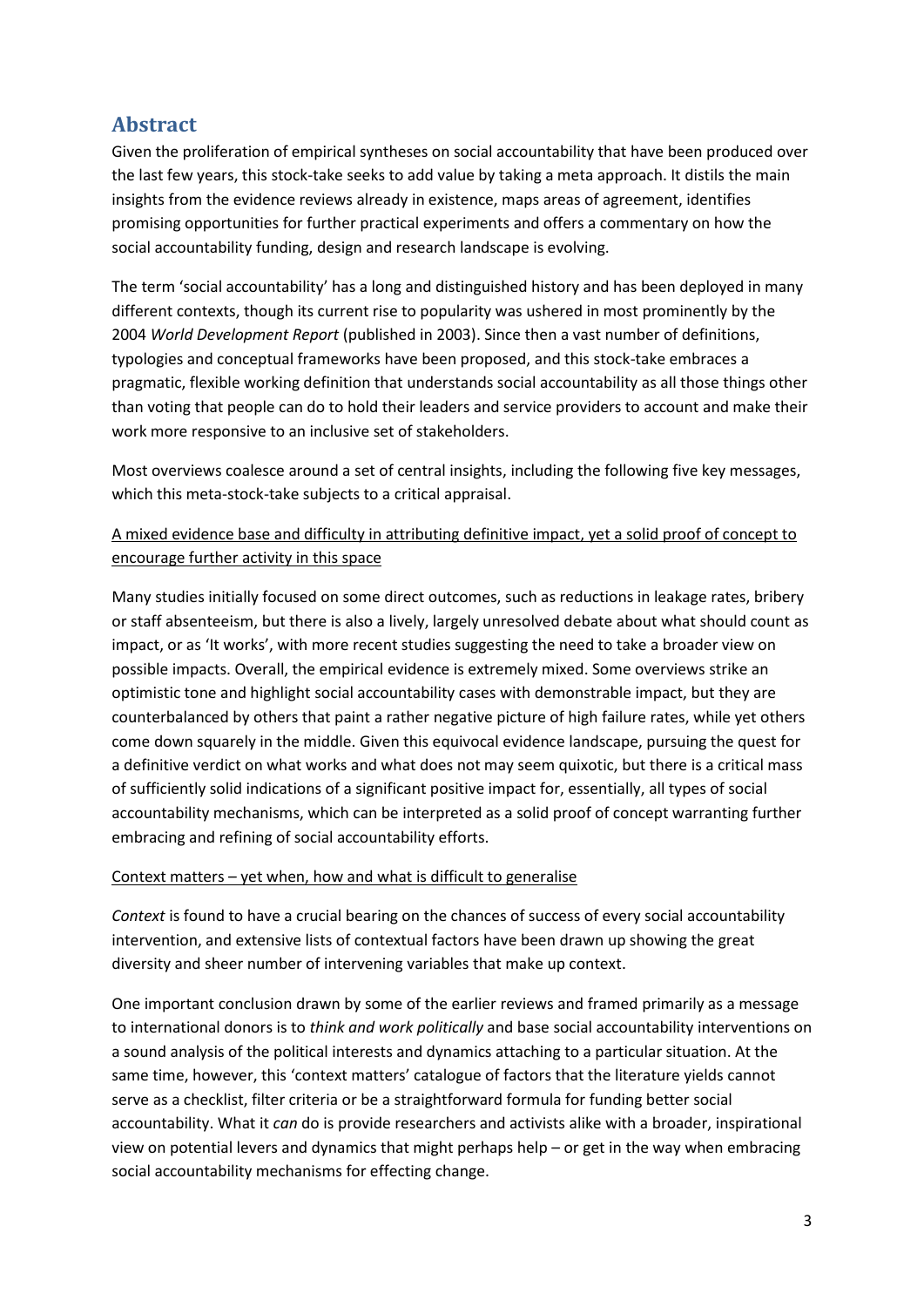## Information is not (sufficient) for shifting power and generating accountability – but it opens a promising design space

Many social accountability interventions are built around information as a stimulus for change, yet a consistent insight from almost all studies suggests that information alone is not enough. It is also noteworthy that small tweaks in informational presentation can make a big difference in terms of impact, and there is a growing cross-fertilisation with insights and experimental practice from socialpsychology (the so-called 'nudge' school of thought) that paves the way for further initiatives that enhance the efficacy of information-centric social accountability efforts.

## Technology is not a magic bullet for social accountability, yet giving up on it prematurely is not in order

The evidence suggests that technology has not turned out to be great game-changer in social accountability. It is more a tool of the already empowered and less a weapon of the weak. The associated conclusion, that technology will simply follow and amplify existing power asymmetries, is problematic, however. There are a number of reasons for not taking the interpretation of the current evidence base too far and throttling the zeal of those imagining new technologies for accountability.

### Operating with a richer, more embedded concept of 'the citizen' points to new pathways for impact

Many review studies contribute very interesting snippets to a better understanding of the notion of citizenship that underpins social accountability interventions. All these findings add up to the overall exhortation to put a stronger focus on the 'social' in social accountability, and to weave social accountability dimensions more strategically and more pragmatically into everyday life and its social organisation and to wrap them around the existing scaffolds and mobilisation structures of identities, solidarities and civic life. This might also entail moving away from short-term support for specific time-bound projects set on quick deliverables to cultivating longer-term relationships with patient institutional support.

Based on a review of these and several other key insights, the meta-stock-take offers a number of ideas for future initiatives in social accountability practice, design and research.

With regard to the current practice of social accountability initiatives, there are three areas that suggest themselves for more exploration. First, so far very limited attention has been given to finding ways to productively involve local business as an important stakeholder in the local political and social economy, and thus as a potentially highly promising ally for change. Local business may be able to provide some critical expertise in bookkeeping and surveying, significant clout and inside access as employer and taxpayer and some organisational and financial muscle, making social accountability mechanisms more effective. Second, close examination of funding models is peculiarly absent from much of the discussion of social accountability interventions, perhaps because most assessments are carried out on donor-funded projects. A good starting point would be to take a step back and recognise that social accountability creates concrete material benefits that, when they are realised, can provide a positive return on investment for different types of stakeholders and open up opportunities for experimenting with different pooling and funding models, from impact bonds to micro-insurance and pay-upon-success schemes. Third, thinking more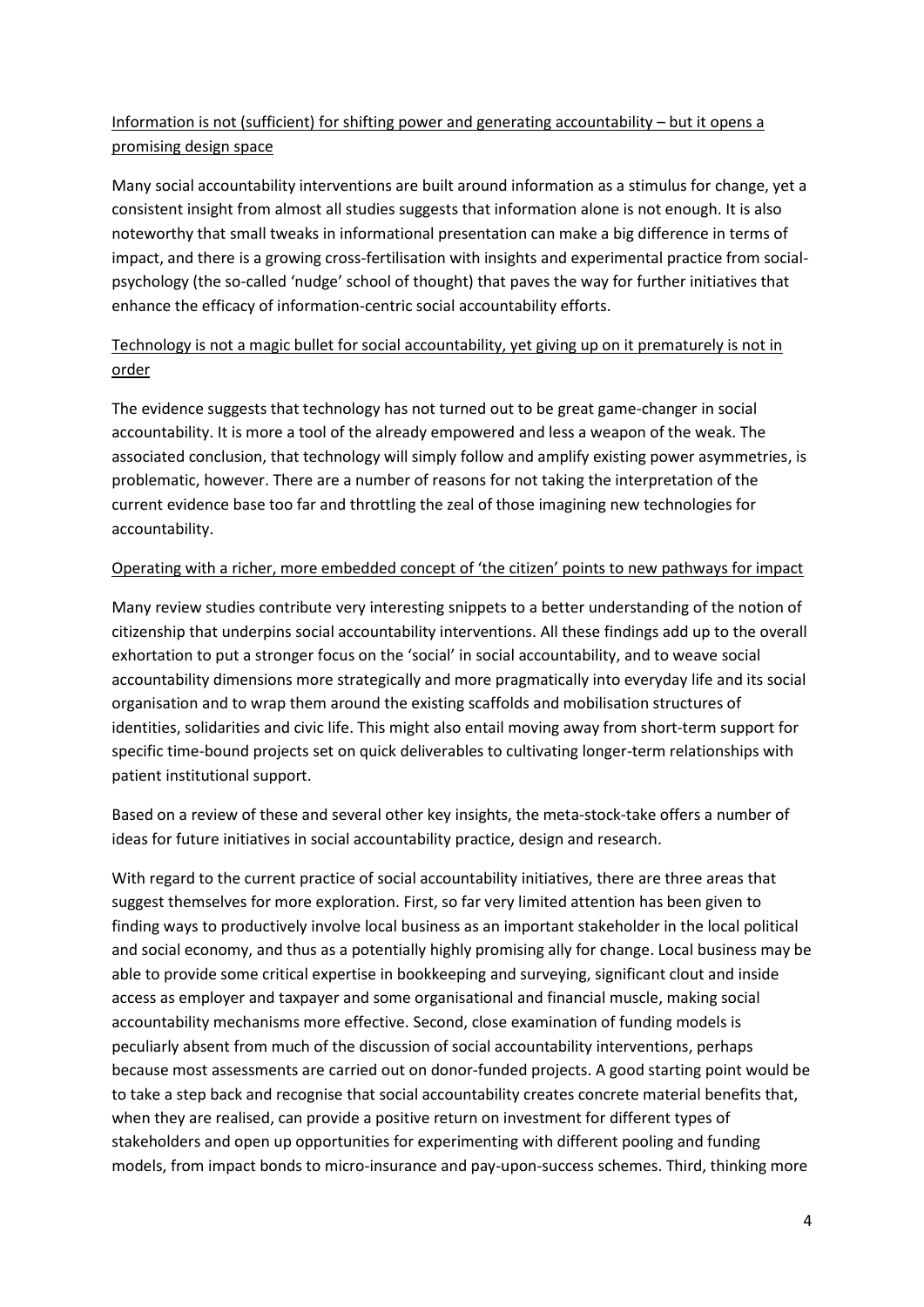boldly about integration may be in order. The message for the better integration of social accountability initiatives is emerging loudly and clearly from most of the recent stock-takes and reviews, yet what is envisaged is still primarily imagined with a strong focus on a narrow set of governance advocates and how they could better interlink with governments and institutional mechanisms for accountability, or how they could more productively align social accountability with a broader set of governance advocacy and action efforts. Taking the enriched concept of citizenship as a point of departure suggests a broader array of connections and integration efforts, however, with, for example, community organisers in the urban development or environmental justice sphere, or faith-based organisations that are already in place and perhaps resonate with people's identities, interests and aspirations more than involvement in governance-focused initiatives per se.

With regard to the good design of practices for social accountability, a central and common lament by most, if not all, recent reviews of social accountability is the lack of explicit and robust theories of change in most projects. The risk, however, is that the quest for more precise theories of change in situations of high complexity will turn out to be futile from a research perspective and unhelpful from a practical point of view, since it might straightjacket projects into rigid plans when nimble reactions to unintended consequences and unforeseen opportunities along the way offer the best chances for success. Likewise, expectations of how innovation can be incubated and scaled into transformational change might have to be adjusted downwards somewhat, as social accountability is typically about challenging power, and impact is thus shaped by different dynamics from innovative progress in other development areas that implicitly serve as benchmarks. More unconventional risktaking and more patience in incubating new ideas in this area might both be helpful.

Finally, with regard to research strategies that might further advance our understanding of social accountability and help maximise their efficacy, three ideas are proposed. First, a stronger focus not on the initiatives and users themselves but on the surroundings – the people who potentially could but do not engage, the exploration of ripple effects on peers and other institutions not directly involved – might yield interesting insights about longer-term effects and future strategies for mobilisation. Second, the current focus on randomised control trials and the limitations that come with this particular methodology suggest that more complementary research adopting ethnographic or mixed-method approaches would be welcome. Third, and most importantly, the inherent complexity and unforeseeable dynamics of unfolding social accountability in practice call for a significant re-centring of research around an adaptive learning approach, whereby research follows and folds around practice, evidence is fed back through rapid feedback loops and informs iterative design adjustments, and research methods can adjust along the way so as to help explore unforeseen dynamics and opportunities.

Overall, this critical appraisal of the vast landscape of social accountability evidence and research investigation argues for a re-diversification of the conversation. It cautions against a common tenor of reacting to perceived high rates of failure by trying harder, anticipating more and pre-planning all and, instead, argues for a more patient, risk-taking and flexible approach, in social accountability funding, design and research alike.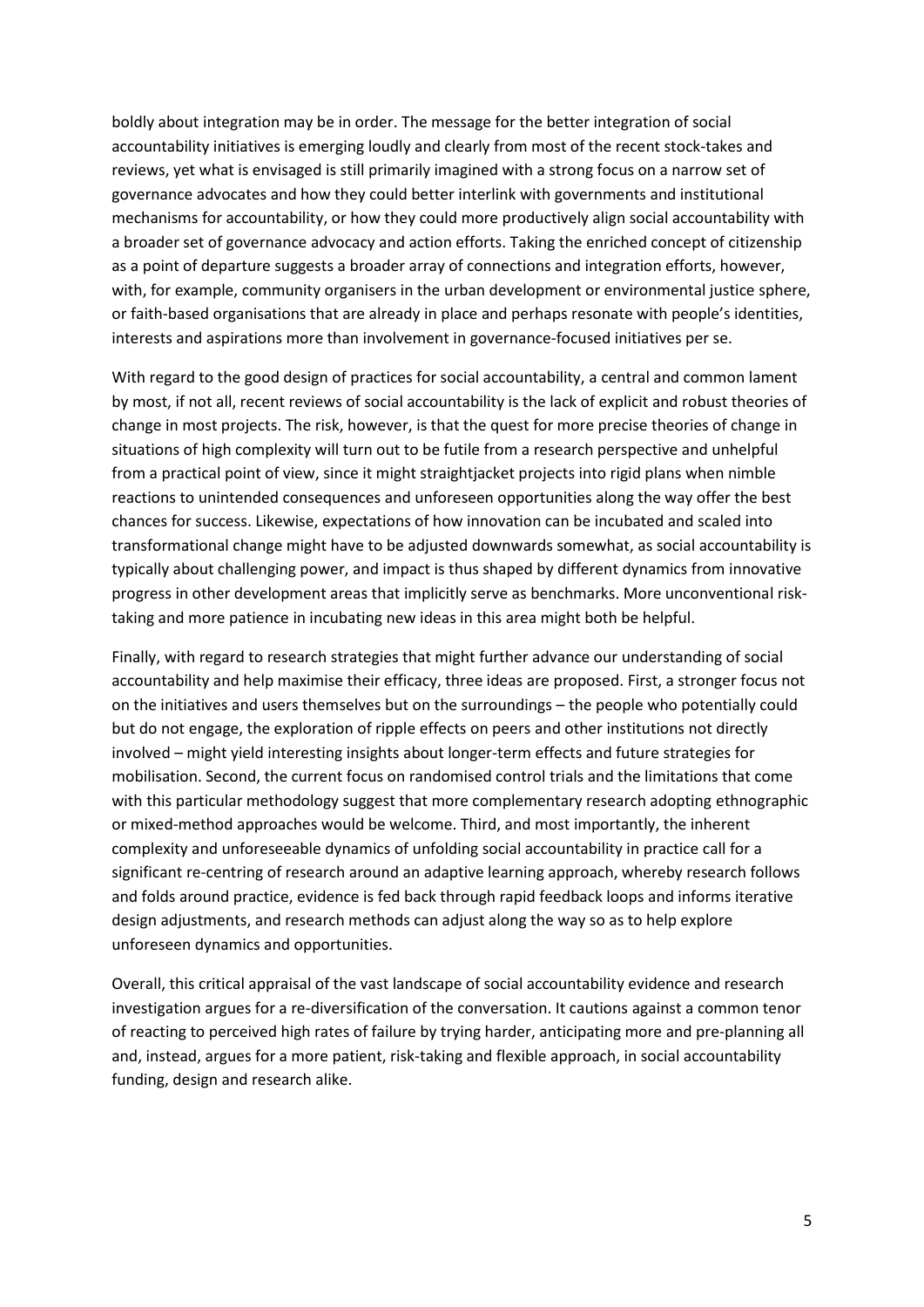# <span id="page-5-0"></span>**A Introduction**

*[The Risen Lord] he knows our care: the burden of the interests of others; the training, guiding, helping work that must be done and done again; the responsibility of station and office, of parental headship, of social accountability.*

Charles Cuthbert Hall, minister of the First Presbyterian Church of Brooklyn, NY, 1893<sup>1</sup>

Social accountability burst fully onto the public policy scene in 2004 with the publication of the seminal *World Development Report* (WDR), with its focus on service delivery and the poor.<sup>2</sup> In its most simple conceptualisation as, essentially, anything that people can do other than voting to hold governments to account<sup>3</sup> it has many famous ancestors – as well as close and estranged siblings and diverse relatives in various fields of academic enquiry and social action, from participatory development and civic engagement to social movements for human rights, democratisation, social justice and many more.

The WDR 2004 popularised and firmly anchored the idea in the epistemic and practice community related to issues of good governance. Since then social accountability has gained enormous popularity. It typically connotes a hopeful paradigm to spark a new generation of engagement opportunities, collective action mechanisms, tools, levers, interfaces to deepen or revive democracy and empower people vis-à-vis the institutions that govern them. It describes a repertoire of at times subversive tactics to route around, patch up or bridge governance failures. It serves as a programmatic and pragmatic launch pad for designing development interventions and galvanising social action for better water, pro-poor budgets, inclusive growth, more open government and more efficient services. Moreover, with its fluid framing and adaptable purpose, it can be embraced by and serve almost the entire gamut of political leanings or ideological predispositions. It feels truly ecumenical in nature and can appeal in different guises to libertarians and liberals, communitarians and communists, conservatives and reactionaries alike.

Against this backdrop the rise to fame of what at the outset comes across as something of an awkward technocratic term is not surprising. Indeed, it might not be an exaggeration to observe that social accountability has also taken the (anti-)corruption world by storm, a natural and crucial addition to the weaponry of the corruption fighter, whose struggle and purpose are defined by the very lack of accountability and failing governance that underpin the abuse of entrusted power for private gain – as corruption is commonly conceptualised.

As a result, social accountability initiatives in many forms and shapes have proliferated as part of anti-corruption efforts. They are designed to help monitor, audit and track, provide input to, or feedback on, open government and service provision, to detect and sanction or deter and prevent

**.** 

<sup>&</sup>lt;sup>1</sup> C. Hall, *Into His Marvellous Light. Studies in Life and Belief* (Boston: Riverside Press, 1893).

<sup>2</sup> World Bank, *World Development Report 2004: Making Services Work for Poor People* (Washington: World Bank, 2003).

 $3$  A review of definitions will follow later.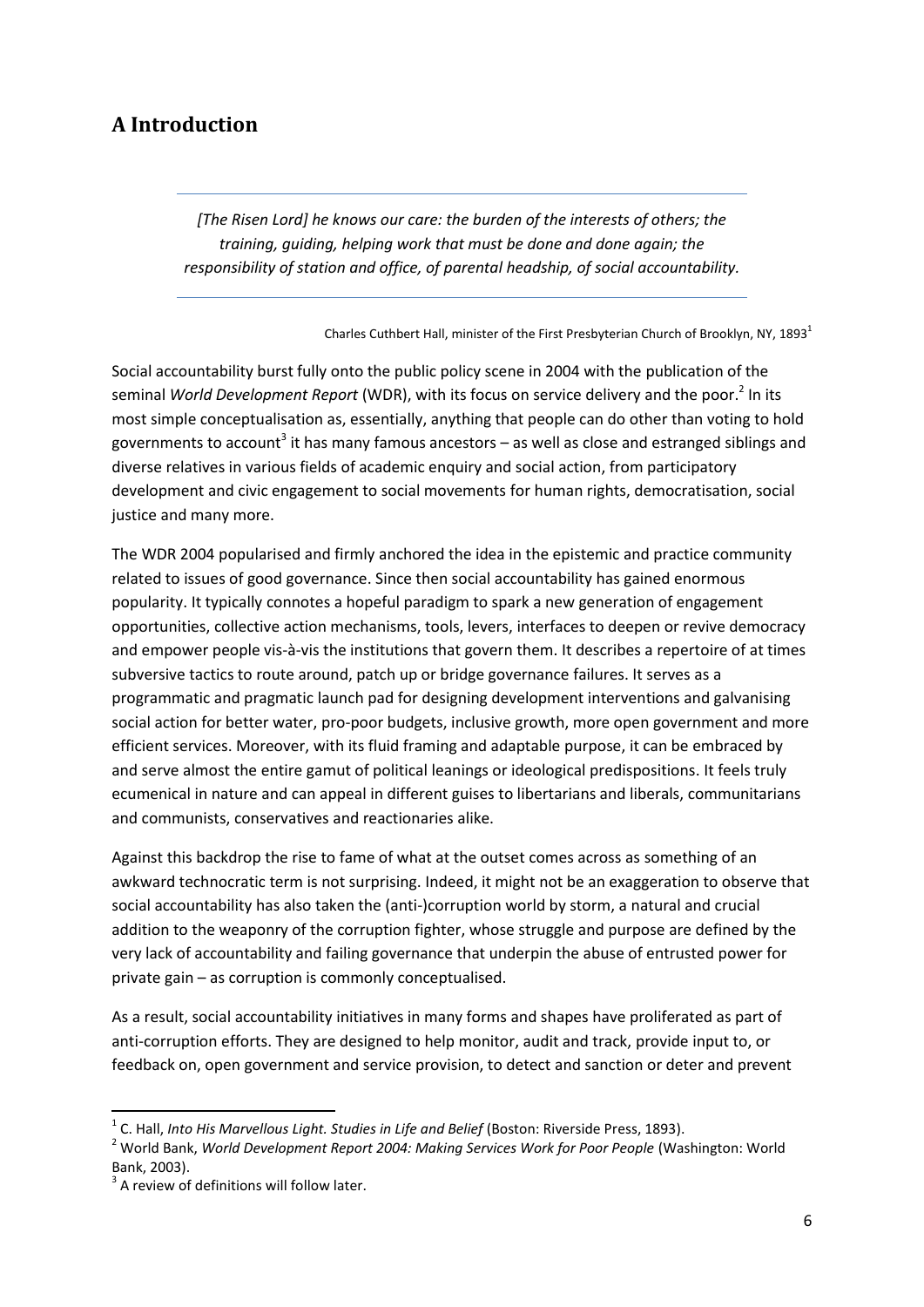corrupt actions. Social accountability in anti-corruption circles is thus a transmission mechanism for people engagement and people empowerment. It is underpinned by the ambition to harness the growing public frustration and anger about corruption and channel its energy and power into targeted, transformational anti-corruption reforms, thus swelling the ranks of supporters in a struggle that may at times have been carried forward primarily by a smaller band of dedicated activists, policy aficionados and technocrats. Establishing social checks and balances and alternative mechanisms for holding to account also comes with the intuitive appeal that it may offer alternative pathways to change in contexts and countries stuck in situations of a high-corruption equilibrium. In such contexts, when corruption is systemic and permeates the entire formal institutional apparatus, when formal accountability mechanisms, checks and balances are debilitated or collusive and when meaningful institutional reforms from within are a distant possibility, social accountability mechanisms are the people's instrument, organised as islands of accountability – lighthouse projects that seed further reforms, independently from and in spite of the formal institutional dysfunctionality that surrounds them. This also points to the psychological dimension of impactful social accountability – the desire to break the paralysing notion that nothing can be done, that I and others and people in general cannot make a difference – and they therefore offer concrete templates to spring into action.

These great hopes for social accountability and the proliferation of related initiatives were a motivating force in 2011, when the ANTICORRP research consortium was put together, to include a stock-take of the emerging research and evidence on social accountability as an important task in our work package on citizen action against corruption.

Back then this looked like a very timely and topical research endeavour. And it still looks like a very pertinent question now, almost five years later, when wrapping up and writing up this stock-take exercise, which has been running in parallel with Transparency International's other work streams as a continuous scanning exercise all this time. The last five years have witnessed a continuing proliferation of social accountability formats, projects and ideas – further fuelled by a new wave of technological innovation and the rise of the open government movement. What we know about social accountability, what the evidence tells us, what we have learnt and where this learning might take us next are still all highly relevant questions, therefore.

What *has* changed in the last five years, however, and what has come as a positive surprise, has been the really rapid development of an increasingly expansive and professionalised research and learning community around social accountability. The last five years have witnessed not only a rapidly growing number of primary research projects dedicated to examining the impacts of social accountability mechanisms but also the growth of several large learning collaboratives aimed at compiling and synthesising the rapidly growing body of primary evidence. These efforts have spawned a number of impressively comprehensive and very up-to-date synthesis reports.

Against this backdrop, the stock-take carried out here will not seek to re-invent the wheel and revisit the vast primary evidence base that has already been so expertly dissected, inspected and synthesised from a variety of perspectives. Instead, we believe that we can best add value to this thriving literature by taking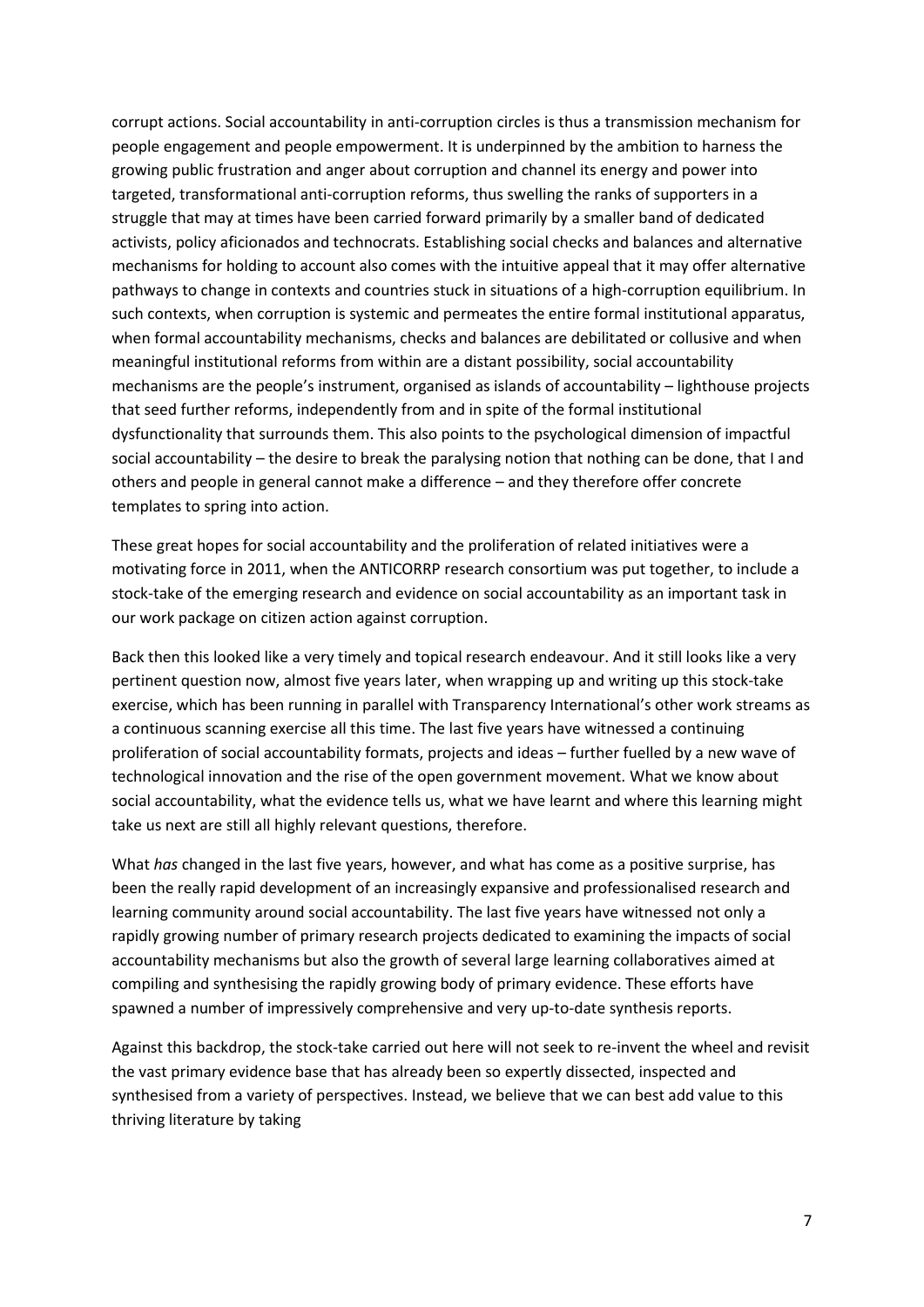- one step back and **synthesise the syntheses**, in addition to somewhat expanding the scope of the evidence base to some related areas of social action that closely connected to but are typically not considered under the social accountability umbrella
- one step out and **provide an overview of the related learning and research landscape**, the approaches to research, learning and project design that are practised and promoted

All along, moreover, we will seek to offer some speculative ideas, and perhaps some slightly provocative observations, all in good spirit and with the intention of helping to inspire the conversation on the future research, policy and action agenda for social accountability.

# <span id="page-7-0"></span>**B Definitions of social accountability: a rough consensus for blurry bounds**

As the introductory quote indicates, the term 'social accountability' has a long and distinguished history, and has been deployed in many different contexts for very different purposes. As a political and social idea<sup>4</sup> in the twentieth century it came to describe obligations and responsibilities that specific (non-governmental) group of actors and institutions should have vis-à-vis the social community, from business leaders to professional psychologists or medical schools.<sup>5</sup>

Perhaps the earliest sustained use of the term in the contemporary political arena, as part of a progressive reform agenda, can be observed with regard to the business sector. As early as the 1950s business historians in the United States were beginning to use the notion of social accountability in relation to the notable efforts that had taken place during the progressive era at the beginning of the twentieth century to make the business sector more socially responsible and accountable to a broader group of stakeholders and the broader public.<sup>6</sup> Since then the notion of social accountability has evolved into an important normative and advocacy concept in the business arena, and most references in the policy literature from the 1970s to the turn of the century refer to its use in the business context. Social accountability even lends its name to an entire international certification, standard SA8000, established by the organisation Social Accountability International in 1997. SA8000 enables companies to articulate their social commitments in auditable ways, and as of 2013 it had been adopted by more than 3,000 facilities across 72 countries.<sup>7</sup> A shorthand of social accountability in policy debates in the 1980s or 1990s would have most likely referred to and been associated with the social responsibilities of businesses to the social community they operate in. Since then the use of social accountability vis-à-vis the corporate sector seems to have abated somewhat, eclipsed by new anchor concepts such as corporate social responsibility and corporate citizenship.

 $<sup>4</sup>$  Social accountability has also been used as a technical concept in other fields, such as communication studies</sup> or social psychology: see, for example, R. Buttny, *Social Accountability in Communication* (London: Sage, 1993); and J. Shotter, 'Social Accountability and Self-Specification', in *The Social Construction of the Person*, 167–189 (New York: Springer, 1985). These uses tend to intersect to varying degrees with the notion of social accountability in political science and related disciplines; the focus here is firmly on the latter, however.

<sup>5</sup> J. J. McMillan, 'Agenda for the'70s in Professional Affairs: Some First Thoughts', *Professional Psychology*, vol. 1 (1970), 181–184; R. F. Woollard, 'Caring for a Common Future: Medical Schools' Social Accountability', *Medical Education*, vol. 40 (2006), 301–313.

<sup>6</sup> See, for example, M. Heald, 'Management's Responsibility to Society: The Growth of an Idea', *Business History Review*, vol. 31 (1957), 375–384.

<sup>7</sup> See https://en.wikipedia.org/wiki/SA8000.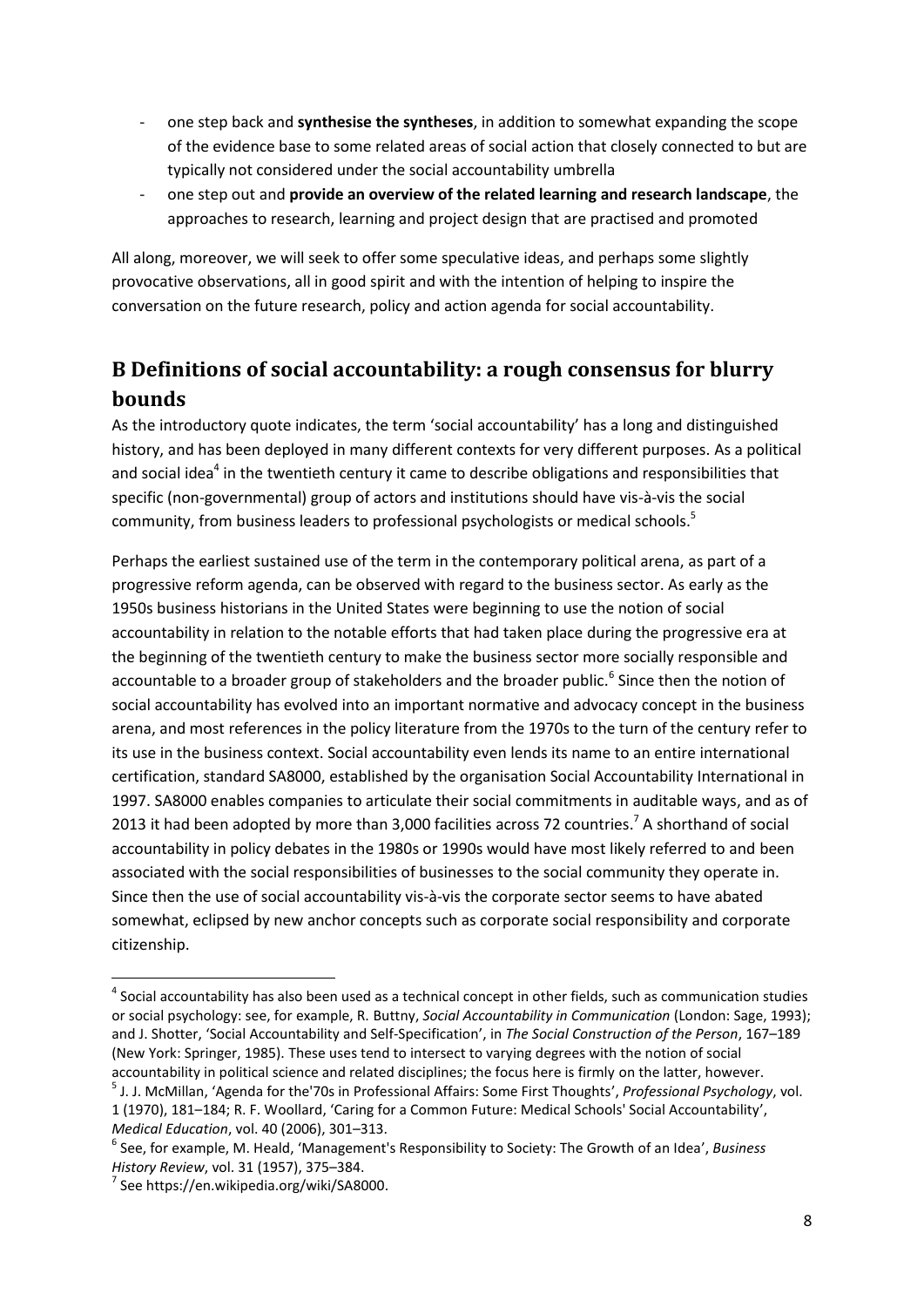At the same time, social accountability as an idea, even if not yet under this name, has begun to gain increasing popularity in the policy and research community in relation to governance issues.<sup>8</sup> As mentioned earlier, the 2004 *World Development Report* (published in 2003) was, at that time, the most visible example planting an ideational and conceptual flag for social accountability in the policy community. Although it did not actually use the term 'social accountability' as such, the report promoted a *short route* to accountability for service provision via various direct mechanisms with which citizens could hold service providers to account, as an alternative or complement to the *long route* of accountability via elections and the accountability of politicians to the electorate for the public service provision that they oversee. Many of the compelling practical examples that the report mustered to illustrate the idea would today be described as social accountability practices. In the wake of the success of WDR 2004, Malena, Forster and Singh offered the first, frequently referenced definition of social accountability for the governance and development community, as

*an approach towards building accountability that relies on civic engagement, i.e., in which it is ordinary citizens and/or civil society organizations who participate directly or indirectly in exacting accountability*. 9

In contrast to previous notions of the social accountability of business, which emphasised responsibilities *to* the public, this definition in the governance world, and most others that followed, shift the focus of the *social* part as referring to actions that can be taken *by* the public. Yet the less definitional but more intuitive appeal and power of the term 'social accountability' might eventually derive from the fact that, ultimately, it connotes both: the accountability of specific stakeholders *to* the public generated via mechanisms that *involve* the public.

Since Malena et al. put forward their definition many others have emerged that build and expand on this. In 2008, for example, Joshi and Houtzager focused on the question of *accountability for what* when conceptualising social accountability as 'an ongoing and collective effort to hold public officials and service providers to account for the provision of public goods which are existing state obligations, such as primary healthcare, education, sanitation and security'.<sup>10</sup>

Claasen and Alpín-Lardiés take a broader sweep in their 2010 treatise on the topic when they propose to think about 'the concept of social accountability [as] new terrain that aims to develop a framework of how citizens demand and enforce accountability from those in power'.<sup>11</sup>

The most recent and pragmatic definition that has gained currency in the literature comes from Fox (2015), who invites us to see social accountability as *'*an evolving umbrella category that includes: citizen monitoring and oversight of public and/or private sector performance, user-centered public information access/dissemination systems, public complaint and grievance redress mechanisms, as

 8 For example, 'citizen voice and accountability' is one of these antecedent terms that found widespread use in the 1990s: A. Rocha Menocal and B. Sharma, *Joint Evaluation of Citizens' Voice and Accountability: Synthesis Report* (London: Department for International Development, 2008).

<sup>&</sup>lt;sup>9</sup> C. Malena, R. Forster and J. Singh, 'Social Accountability: An Introduction to the Concept and Emerging Practice', Social Development Paper 76 (Washington: World Bank, 2004).

<sup>10</sup> A. Joshi and P. Houtzager, 'Widgets or Watchdogs?', *Public Management Review*, vol. 14 (2012), 145–162, p. 147. This is the published form of a paper they had authored in 2008.

<sup>11</sup> M. Claasen and C. Alpín-Lardiés, *Social Accountability in Africa: Practitioners' Experiences and Lessons* (Oxford: African Books Collective, 2010), p. 3.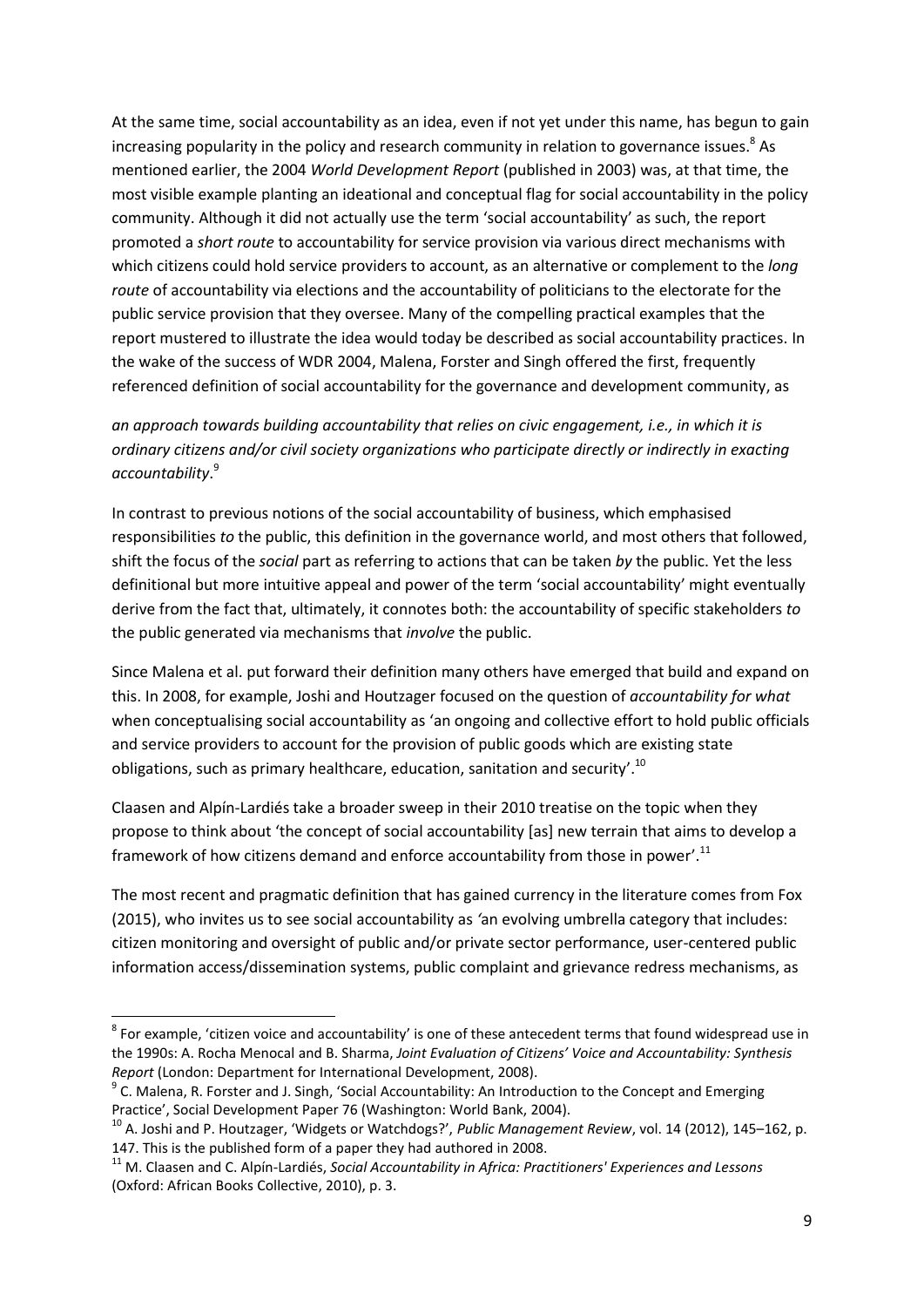well as citizen participation in actual resource allocation decision-making, such as participatory budgeting'. 12

This definition stresses the dynamic nature of the concept and gauges the field by way of a deliberately non-exhaustive enumeration of instances of social accountability that highlight the diverse and fluid array of activities that cluster around this concept. This seems to be the most productive approach. It does not artificially and contentiously discriminate between collective and individual actions, which are in practice often tightly interwoven. Neither does it try to render ineligible upstream engagement on the input side of policy-making (such as participatory budgeting), which some purists may argue does not strictly adhere to performance-oriented notions of accountability.

So, despite some observers raising concerns that ill-defined 'fuzzwords' increasingly blur the thinking in the broader open-governance community of practice,<sup>13</sup> holding on to such a loose, pragmatic definition of social accountability seems useful. It does not unnecessarily expend too much precious analytical energy on forcing a definitional clarity that looks conceptually out of reach and is always open to challenge. What is more, some kind of forced clarity would strategically be counterproductive. It would ultimately have to draw sharp boundaries somewhere and end up excluding actions and ideas in the outer spheres of the social accountability cloud, when it is precisely within these very fluffy boundary zones that the most interesting ideas, interfaces and expansion points lie for the future of social accountability and the efforts to maximise its potential for impact.<sup>14</sup>

Inspired by Fox, an even more parsimonious working definition for the purpose of this stock-take is to treat social accountability as all these things other than voting that people can do to hold their leaders and service providers to account and make their work more responsive to an inclusive set of stakeholders.

# <span id="page-9-0"></span>**C A rich tapestry of typologies**

Given the definitional pluralism that surrounds the concept, it is not surprising that many different approaches have emerged to slice up the concept, situate it in broader notions of governance and accountability and develop conceptual frameworks around it.<sup>15</sup>

The WDR 2004 employed the terms **long** and **short routes of accountability**, the latter emphasising how social accountability operates more directly (people holding service providers directly to

 $\overline{\phantom{a}}$ 

<sup>12</sup> J. Fox, 'Social Accountability: What Does the Evidence Really Say?', *World Development*, vol. 72 (2015), 346– 361.

 $13$  The criticism by Edwards and McGee is directed against conceptual confusion in the open governance field. D. Edwards and R. McGee, Introduction: 'Opening Governance: Change, Continuity and Conceptual Ambiguity', *IDS Bulletin*, vol. 47 (2016), 6.

 $14$  See section E for more on this.

<sup>&</sup>lt;sup>15</sup> The following is just a set of the most-cited typologies; many more are in play, often using more complex and expansive differentiations (e.g. Ackerman's six dimensions of classifying social accountability by punishment vs. reward-based mechanisms, rule-following vs. performance-based mechanisms, level of institutionalisation, depth of involvement, inclusiveness of participation and branches of government: J. M. Ackerman, 'Social Accountability in the Public Sector: A Conceptual Discussion', Social Development Paper 82 (Washington: World Bank, 2005).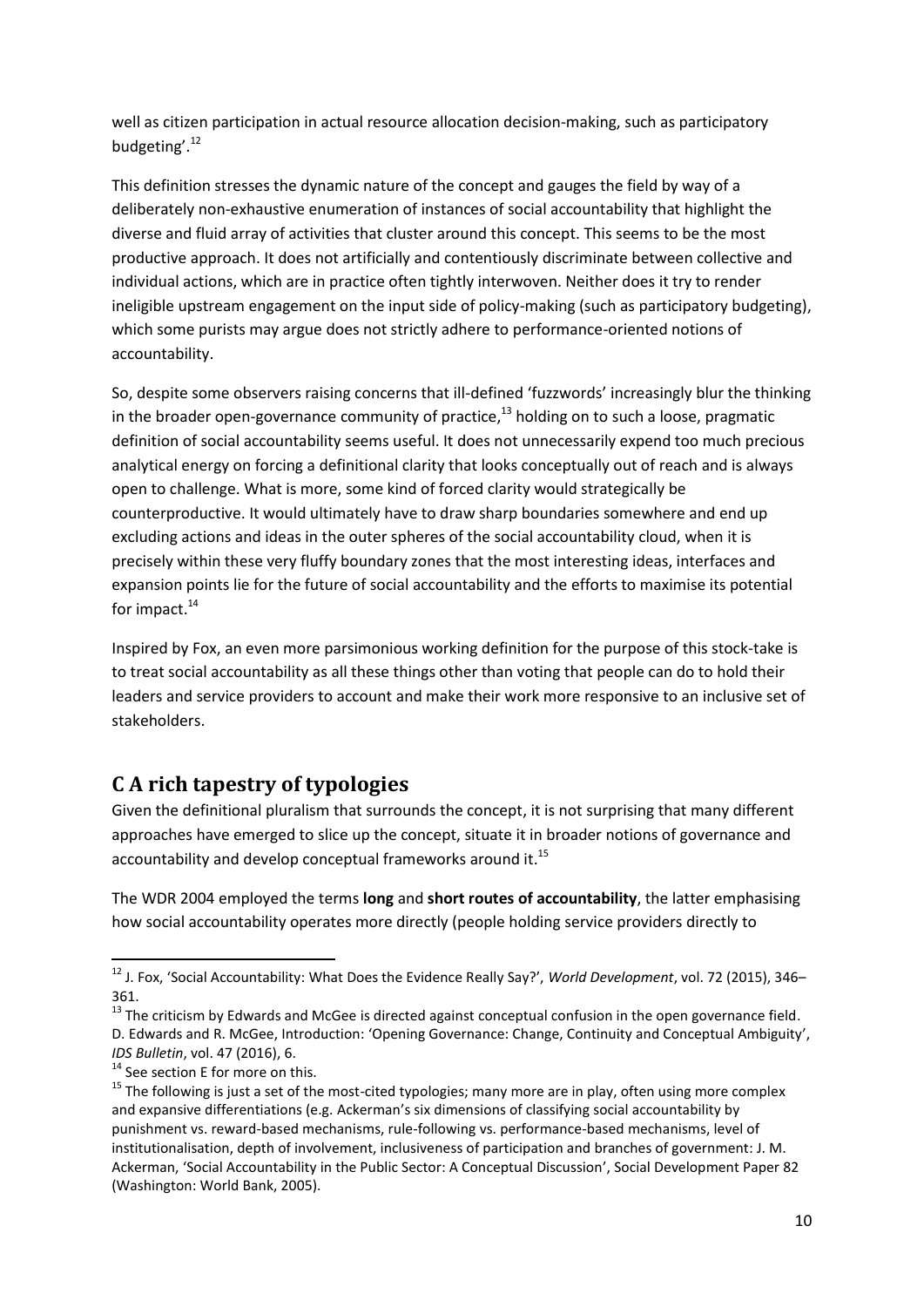account), as compared to classic public accountability, when citizens hold elected office-holders to account via elections with regard to their performance in overseeing and ensuring the performance of public service delivery – the long route. Somewhat concurrently the World Bank also popularised the notion of **supply and demand sides of good governance**, which acknowledges that more effective accountability can be driven either from the top down or from the bottom up but that both are very much intertwined: government institutions and their capacity to provide / responsiveness to improve accountability (the supply side), on the one hand, and on the other hand the demands by citizens and the pressure for more accountability than they can generate (the demand side).<sup>16</sup>

Others have further stressed and diversified this interplay by distinguishing between **horizontal**, **vertical** and **diagonal mechanisms** for accountability. There are checks and balances that formal political institutions exercise upon each other (horizontal), the classic political accountability that citizens can exercise through voting to hold their leaders to account (vertical) and the many interesting permutations in the middle that involve interaction between both formal institutional accountability mechanisms and alternative citizen engagement instruments to generate accountability (diagonal). These latter two typologies have firmly shifted the focus onto the interrelated nature of citizen-led and government-provided accountability mechanisms. Grandvoinnet, Aslam and Raha offer a stylised sketch of how they perceive this interplay and accord a central role to information and civic mobilisation as drivers/transmission mechanisms.<sup>17</sup>



#### Exhibit 1: Interplay of Social Accountability Dynamics

Source: Grandvoinnet et al. (2015)

**.** 

<sup>16</sup> World Bank, *Demand for Good Governance in the World Bank. Conceptual Evolution, Frameworks and Activities* (Washington: World Bank, 2010).

<sup>17</sup> H. Grandvoinnet, G. Aslam and S. Raha, *Opening the Black Box: The Contextual Drivers of Social Accountability* (Washington: World Bank, 2015).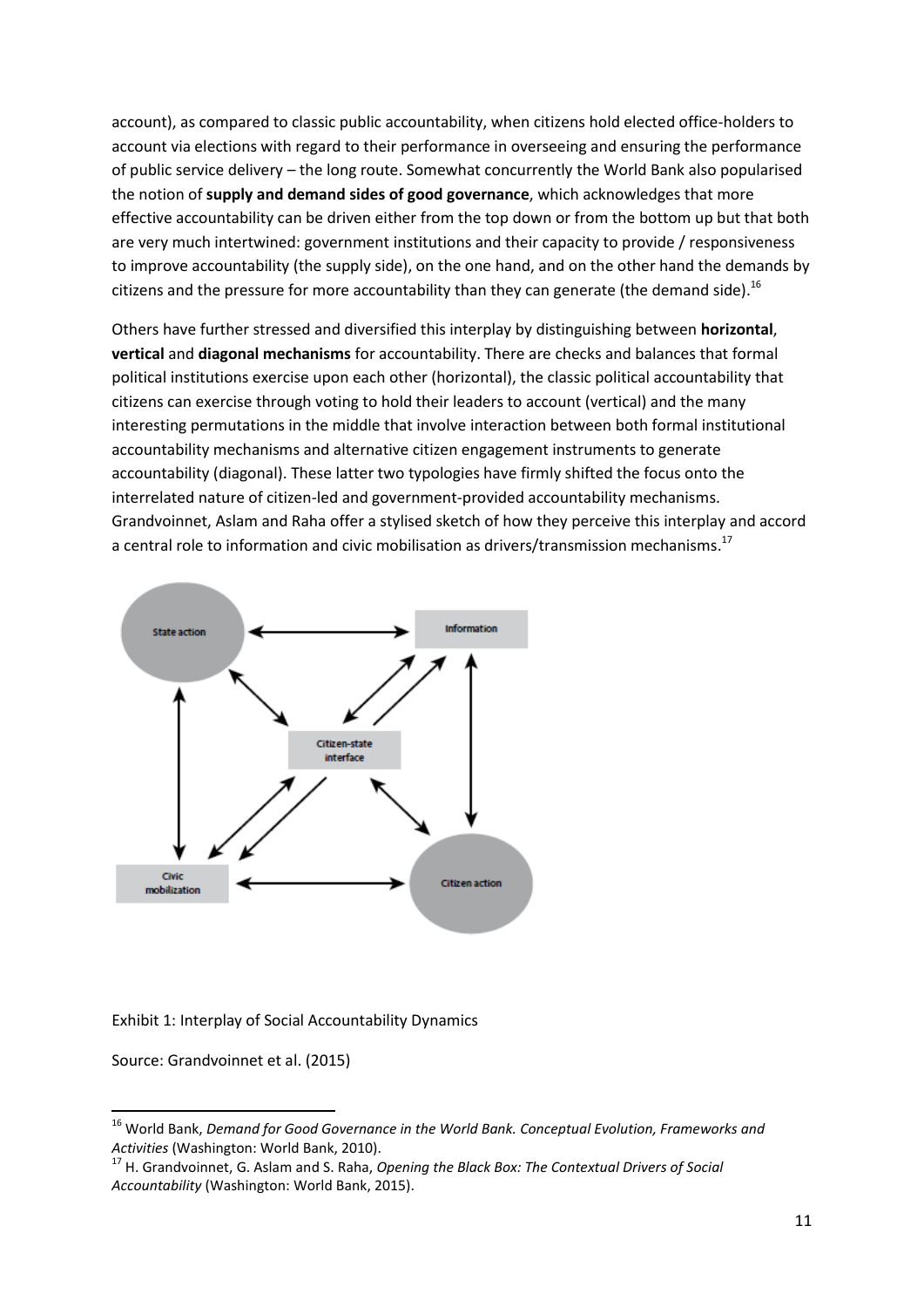Finally, Fox offers another interesting way to think about and categorise social accountability interventions. Revisiting a number of seminal research exercises and widely quoted empirical studies he proposes distinguishing between initiatives that are more **tactical** in approach versus others that take a more **strategic** orientation. In this account, tactical social accountability is typically a one-tool intervention focused on citizen voice, more narrowly focused on a particular problem /accountability breakdown and often episodic in nature, while strategic social accountability is about longer-term, more comprehensive change initiatives. These strategic efforts bundle a set of interventions that seek to systematically change the enabling environment for accountability and harness the interplay of openings from above and mobilisation from below.<sup>18</sup>

# <span id="page-11-0"></span>**D Social accountability: what does the evidence say? Five key messages**

The synthesis literature on social accountability is sprawling, yet there is a rather striking degree of agreement. Most overviews coalesce around a set of central insights and findings that are quickly gaining the status of basic truths in social accountability. The following sections present five of the most salient findings, and in the spirit of a critical-constructive approach seek to present some qualifying thoughts and ideas in order to follow some commentators, such as Fox, to shake up the settled consensus somewhat in the hope of enriching the debate.

# <span id="page-11-1"></span>**1. Does social accountability work? Or, what works and what does not in social accountability?**

When this stock-take was planned, in 2010/11, it was motivated by the hope of putting the focus firmly on these very questions. The idea was to meticulously identify, catalogue and score evidence to arrive at some kind of answer to these questions, ideally in the style of a systematic review. As mentioned at the beginning, however, many authoritative reviews have since been carried out, and the 'what works?'/'what does not?' issue is one of the main questions that they have sought to address in meticulous fashion. They have compiled and summarised the insights from numerous academic research projects, synthesised the assessments of related interventions, gleaned relevant insights from reviewing evidence in neighbouring fields and even revisited seminal studies in the area for further insights. Some of the major reviews with a distinctive focus on social accountability are as follows.

- 2008: Rocha Menocal/Sharma: synthesise evaluations of donor projects in the field of citizen voice and accountability
- 2010/11: McGee/Gaventa: review of the published empirical literature as well as an assessment report of development projects annexed by abstracts of 67 specific initiatives<sup>19</sup>

**<sup>.</sup>**  $^{18}$  Fox (2015).

<sup>19</sup> R. McGee and J. Gaventa, *Review of Impact and Effectiveness of Transparency and Accountability Initiatives: Synthesis Report* (Brighton: Institute of Development Studies, 2010); R. McGee and J. Gaventa, 'Shifting Power? Assessing the Impact of Voice and Transparency Programmes', Working Paper 383 (Brighton: Institute of Development Studies, 2011).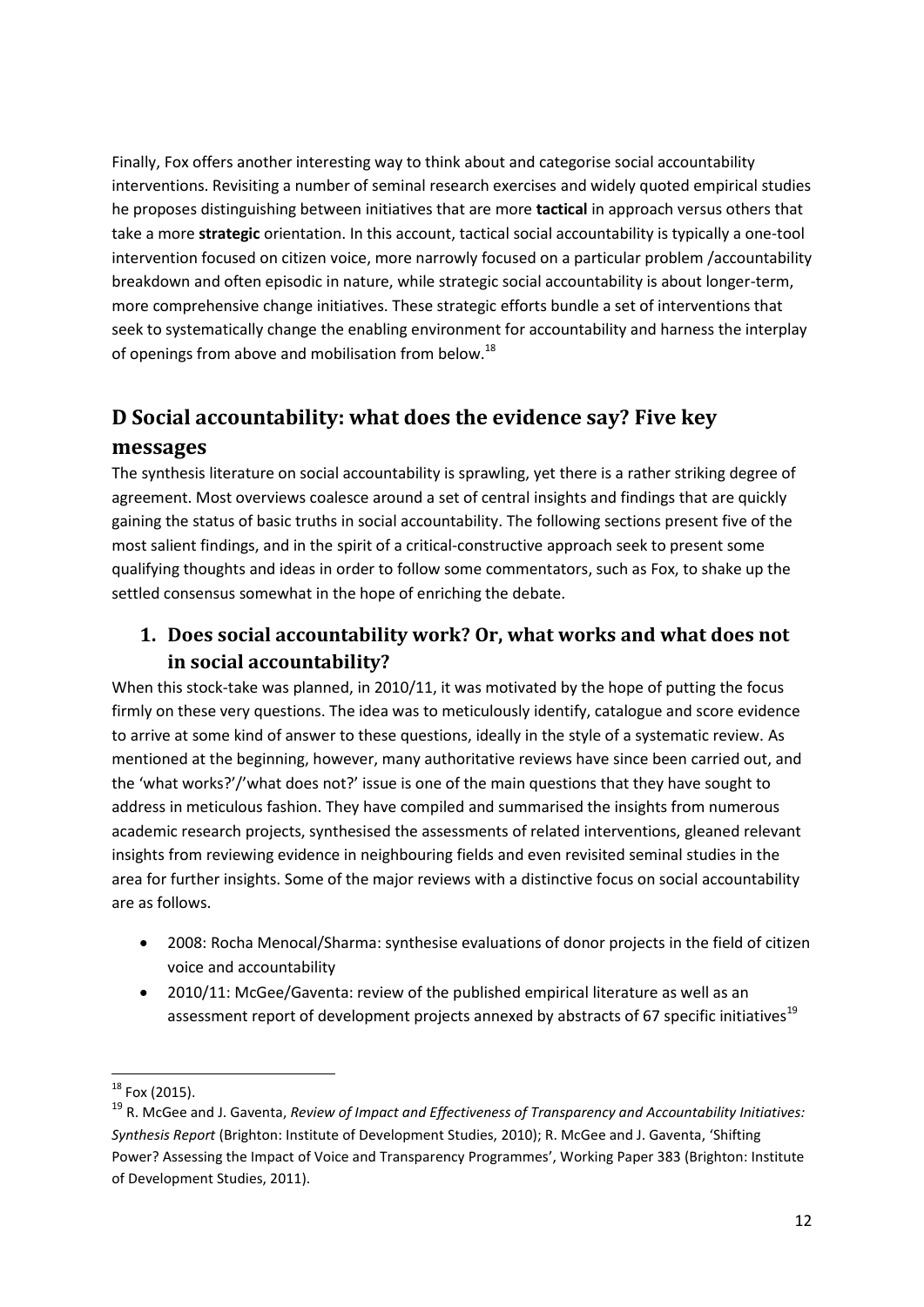- 2013: O'Meally: based on a global overview of evidence mapping the macro-structural conditions for success $^{20}$
- 2014: Joshi: a trawl through the evidence with a view to developing plausible causal chains for social accountability impact $^{21}$
- 2015: Fox: revisiting 25 seminal, widely cited empirical studies on social accountability and re-examining their messages
- 2015: Grandvoinnet et al.: a vast undertaking with several literature reviews and expert consultations and a focus on contextual factors for social accountability success<sup>22</sup>
- 2015/16: Peixoto/Fox: reviewing the (non-)impact of 23 information and communication technology (ICT) platforms for citizen voice $^{23}$
- 2016: Edwards/McGee: considering new developments/new evidence reviews five years after their first overview report and summarising the current state of the debate, evidence and persistent shortcomings
- 2016: Fox/Aceron: revisiting evidence summaries and adding more in-depth case studies to propose a strategy for vertically integrating social accountability into larger advocacy initiatives 24
- 2016: Carothers: a sampling of leading experts in the field of transparency and accountability and their views on where future work in this area should focus<sup>25</sup>

In addition, there are a considerable number of synthesis studies that do not focus explicitly on social accountability but cover important aspects of it from relevant other perspectives.

- 2012: Johnson et al.: mapping overall evidence base for anti-corruption efforts with social accountability as one category of interventions $^{26}$
- 2012: Mansuri/Rao: reviewing almost 500 studies on participatory development to better understand when participation can work<sup>27</sup>
- 2013: Olken/Pande: reviewing randomised control trials in the area of governance interventions, including community participation and monitoring $^{28}$
- 2014: Kosack/Fung: probing 16 high-profile transparency interventions to examine the conditions under which transparency can improve governance<sup>29</sup>

<sup>&</sup>lt;sup>20</sup> S. C. O'Meally, 'Mapping Context for Social Accountability', resource paper (Washington: World Bank, 2013). <sup>21</sup> A. Joshi, 'Reading the Local Context: A Causal Chain Approach to Social Accountability', *IDS Bulletin*, vol. 45 (2014), 23–35.

 $22$  Grandvoinnet et al. (2015).

<sup>23</sup> T. Peixoto and J. Fox, 'When Does ICT-Enabled Citizen Voice Lead to Government Responsiveness?', *IDS Bulletin*, vol. 47 (2016), 23–40 (published also in 2015 as a background paper to the WDR).

 $24$  J. Fox and J. Aceron, 'Doing Accountability Differently: A Proposal for the Vertical Integration of Civil Society Monitoring and Advocacy', U4 Issue 2016:4 (Bergen: Chr. Michelsen Institute, 2016).

<sup>25</sup> T. Carothers (ed.), *Ideas for Future Work on Transparency and Accountability* (Washington: Carnegie Endowment for International Peace, 2016).

<sup>&</sup>lt;sup>26</sup> J. Johnsøn, N. Taxell and D. Zaum, 'Mapping Evidence Gaps in Anti-Corruption: Assessing the State of the Operationally Relevant Evidence on Donors' Actions and Approaches to Reducing Corruption', U4 Issue 2012:7 (Bergen: Chr. Michelsen Institute, 2012).

<sup>27</sup> G. Mansuri and V. Rao, *Localizing Development: Does Participation Work?* (Washington: World Bank, 2012).

<sup>28</sup> B. A. Olken and R. Pande, *Governance Review Paper* (Cambridge, MA: Abdul Latif Jameel Poverty Action Lab, 2011).

<sup>29</sup> S. Kosack and A. Fung, 'Does Transparency Improve Governance?', *Annual Review of Political Science*, vol. 17 (2014), 65–87.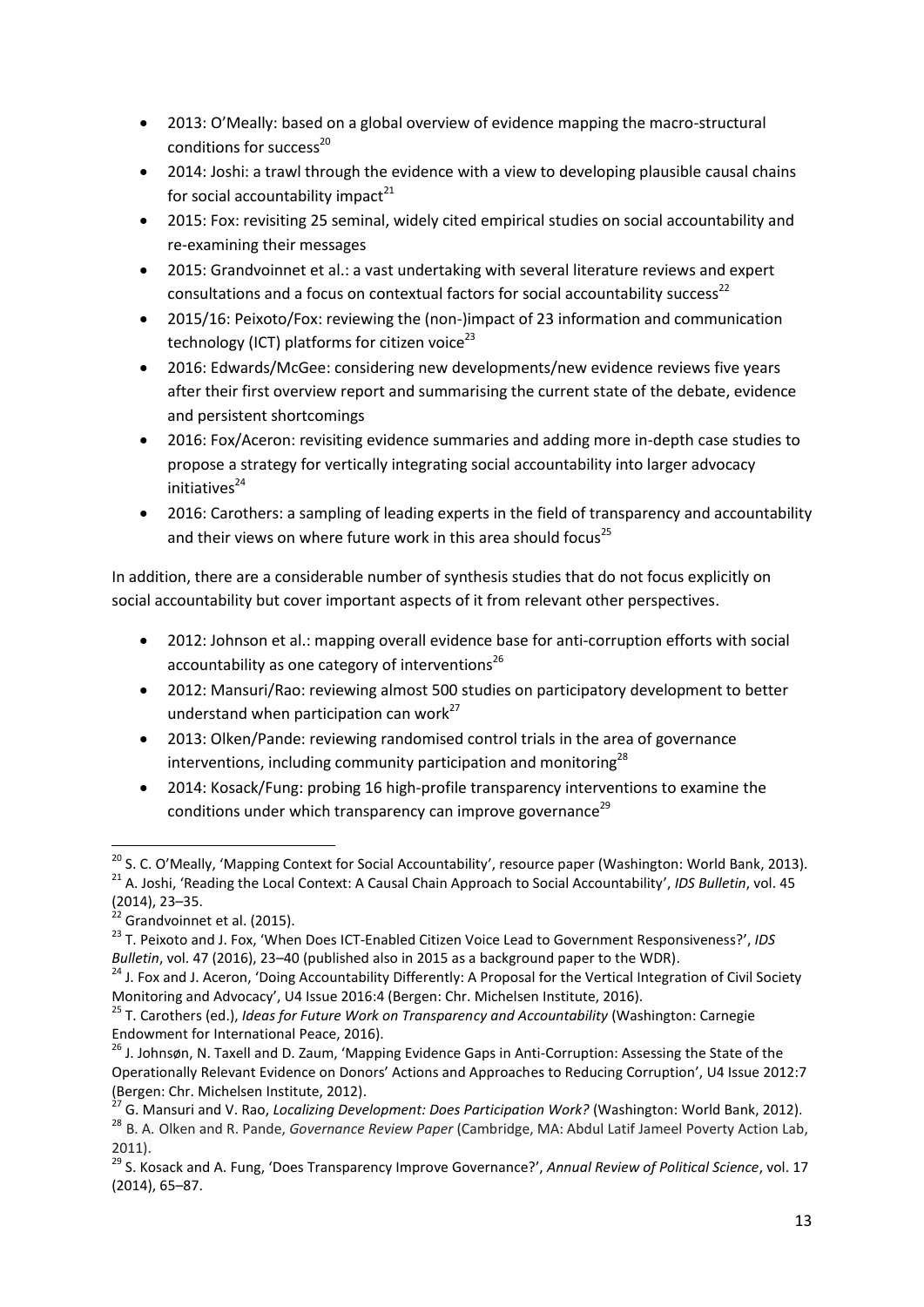- 2011: Hanna et al.: a systematic review of evidence in the area of anti-corruption policies, including community monitoring<sup>30</sup>
- 2015: Maraquette/Peiffer: summarizing the literature on collective action in view of factors that are relevant for collective action against corruption initiatives $31$
- 2015: Lieberman: a systematic review of the politics of service delivery and accountability in developing countries $^{32}$

As with almost every development issue, the backdrop to this evidence trawl on what works in social accountability is a lively, largely unresolved debate about what should count as impact (or as 'it works'), what should count as evidence and what should count as a viable research strategy to unearth it in the first place. A classic systematic review that often leaves out grey literature and policy assessments and restricts evidence to peer-reviewed journals, a narrow set of research strategies and a clearly defined set of often exclusively quantified impact indicators is thus not a very useful instrument in this respect.

With regard to the range of possible impact, many studies initially focused on some direct outcomes such as a reduction in leakage rates, bribery or staff absenteeism. This might have been partly related to methodological limitations, yet it has become clearer over time that this cannot do justice to the range of outcomes that social accountability mechanisms can yield over a longer time frame. Grandvoinnet et al., for example, give a good sense of the diversity of potential impacts.



Exhibit 2: Expanded Impact of Social Accountability

Source: Grandvoinnet et al. (2015)

 $\overline{\phantom{a}}$ 

In beginning to summarise the findings from all these summaries, the idea was still to devote considerable space to presenting a rather detailed account of the clustered evidence. This no longer seems very useful, however, for two main reasons.

First, there is a serious problem of 'label fit', or, more technically, 'construct validity', which makes it extremely difficult to subsume evidence for specific *type*s of social accountability and then compare

<sup>30</sup> R. Hanna, S. Bishop, S. Nadel, G. Scheffler and K. Durlacher, *The Effectiveness of Anti-Corruption Policy: What Has Worked, What Hasn't, and What We Don't Know* (London: EPPI-Centre, 2011).

<sup>&</sup>lt;sup>31</sup> H. Marquette and C. Peiffer, 'Corruption and Collective Action', Research Paper 32 (Birmingham: International Development Department, 2015).

 $32$  E. S. Lieberman, 'The Comparative Politics of Service Delivery in Developing Countries', in C. Lancaster and N. van de Walle (eds.), *The Oxford Handbook of Politics of Development*, 240–263 (Oxford: Oxford University Press, 2015).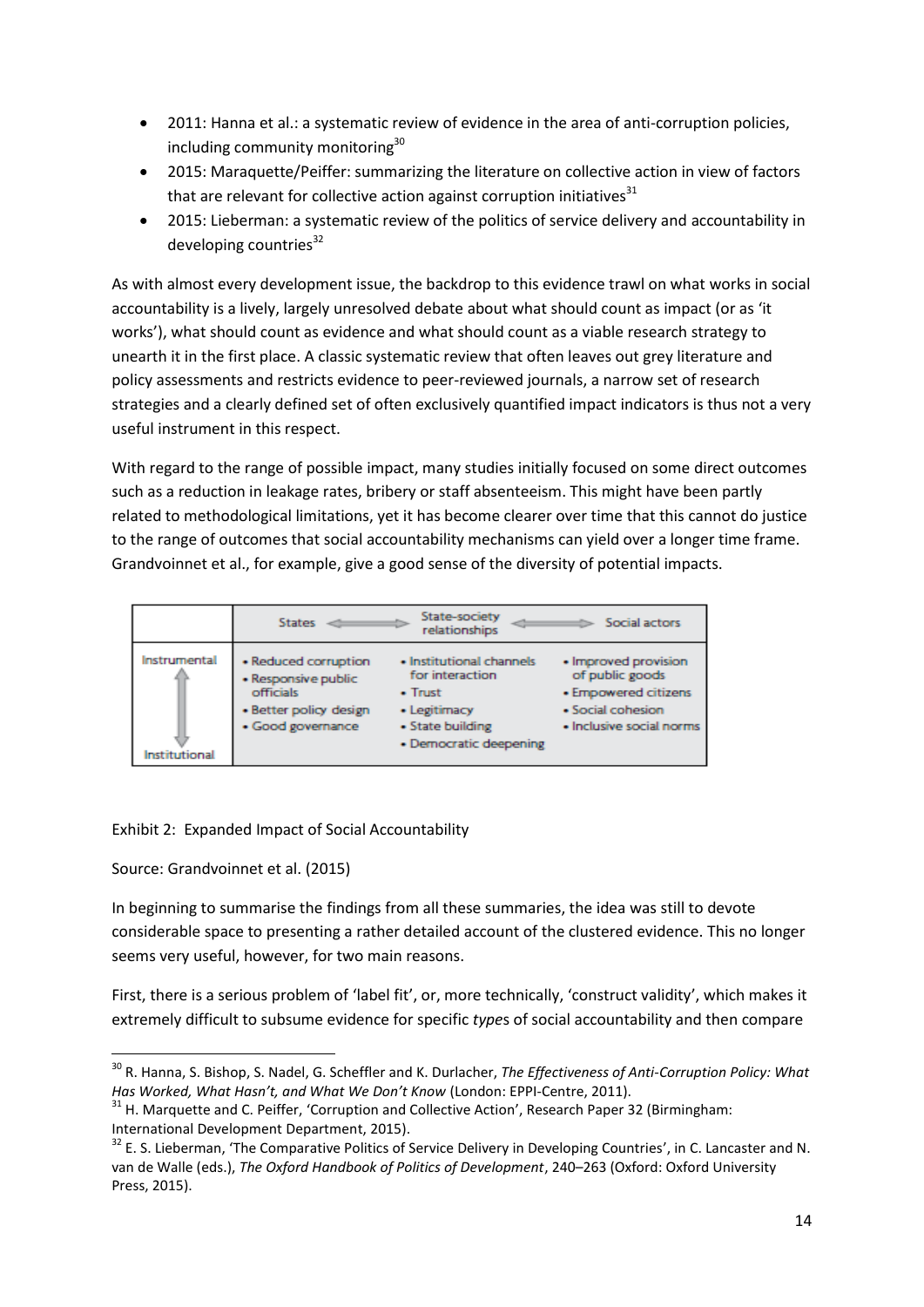which of these classes of intervention strategy seems to work better. As Joshi puts it: '[F]ocusing on "labelled" interventions is problematic because most often such interventions are not actually alike in their individual components.' Or, in the more technical language of Pritchett and Sandefur: 'We doubt the construct validity of classes like…pay-for-performance, information campaigns...to compare program or policy interventions. In the course of implementation any specific intervention has to make choices within a high-dimensional design space of attributes. […] What one can infer about a class from an instance depends on dimensionality of the design space...<sup>'33</sup>

Reviewing in detail relevant evidence in areas such as social audits, tech-centred interventions or complaints mechanisms might be a useful learning exercise for the particular specialist community when done at a very detailed narrative level, but attempting to figure out an overall/average impact degree for each label and rank them according to what works better or best is not helpful. It ignores the underlying diversity of interventions and does not offer any real guidance for the practitioner in search of the most preferred intervention.<sup>34</sup> Or, as Fox has put it: 'Even potentially high impact solutions to problems are likely to have only partial impacts, only under certain conditions, only for certain problems.' 35

Second, despite all the diversity in approach, focus and interpretation of all the evidence reviews, the overall, overarching message of all the synthesis is quite clear: the evidence is extremely mixed, no matter how it is sliced up. Some overview reports strike a more optimistic tone and highlight social accountability cases with demonstrable impact, but they are somewhat balanced out by others that paint a rather negative picture of high failure rates, while yet again others come down squarely in the middle, presenting evidence on both sides in the 'glass half empty' and 'glass half full' manner. With a bit of squinting one could perhaps read some kind of hype curve into these synthesis endeavours, with early overviews coming down more on the exuberant side, followed by a certain empirical disenchantment and yet another more optimistic push when new tech and open governance provided additional impetus to the field; now one could feel as if some kind of balanced pragmatism (exhaustion?) has set in, but this is really a very subjective impression.

So, rather than passing a verdict on what works and what does not, it might be more helpful to draw the following conclusion: get on with it! There is a critical mass of solid evidence, soundly produced and showing significant positive impact for individual manifestations for essentially all types of social accountability mechanisms. The proof of concept that most kinds of social accountability interventions can work is certainly there<sup>36</sup> and that the incremental value for yet another big-picture summing up of the evidence in the hope of deriving some actionable prioritising of impactful interventions is rather limited.<sup>37</sup>

<sup>33</sup> L. Pritchett and J. Sandefur, 'Learning from Experiments when Context Matters', *American Economic Review*, vol. 105 (2015), 471–475.

 $34$  This is a common problem in synthesis reports on what works and what does not in anti-corruption studies, where the categories are even broader and might be labelled 'civil service reform' or 'social accountability'. <sup>35</sup> Fox (2015), p. 348.

 $36$  Fox (2015).

<sup>&</sup>lt;sup>37</sup> To just quote one exemplary conclusion of a recent evidence paper: 'There is a large body of evidence on social accountability making use of a good mix of methodologies. The focus on the impact of social accountability on corruption is, however, typically not the main focus of the studies reviewed. Nevertheless, the evidence does indicate overall that social accountability mechanisms can have an impact on levels of corruption, although the effect varies depending on the mechanism used.' (Department for International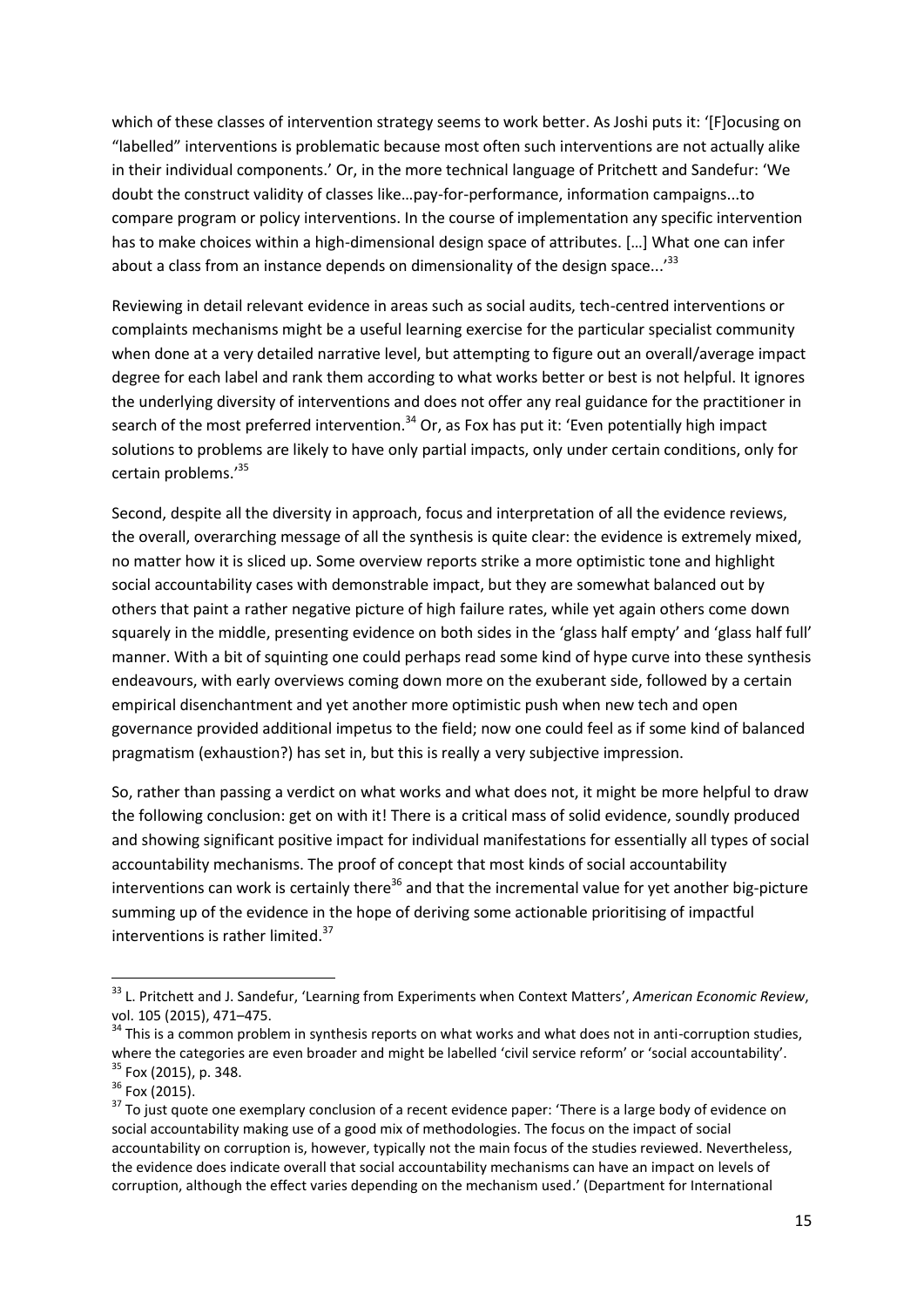As a result, a more productive endeavour for this stock-take in 2016 is to reframe the question and think about extracting some cross-cutting key messages, common attributes, perhaps counterintuitive insights and micro-mechanisms at work.

The aim for the following sections is thus to flag and critically discuss some of these common insights (this section) and to derive from them ideas for what could be promising to try out next in social accountability (section E.1), what principles could guide the design of such social accountability actions (section E.2) and what kind of research endeavours could be the best companion for this journey (E.3).

## <span id="page-15-0"></span>**2. Context matters tremendously – but does it matter?**

The common 'It depends' reply that, basically, all these reviews give to the 'Does it work?' question is typically expanded into an equally consensual 'It depends on context'*.*

*Context* is found to crucially shape the chances of success of every social accountability intervention, and extensive lists of contextual factors are being drawn up that impressively show the immense diversity and sheer number of intervening variable that make up context.

Joshi, for example, compiles a list of the micro-characteristics, contextual factors that shape specific engagement situations for individual citizens.

| Assumptions/micro-context |                                              |  |  |  |
|---------------------------|----------------------------------------------|--|--|--|
| Information               | Literacy/access                              |  |  |  |
|                           | Legitimacy/credibility of information        |  |  |  |
| Citizen action            | Priorities                                   |  |  |  |
|                           | Belief in efficacy of channel                |  |  |  |
|                           | Sense of entitlements                        |  |  |  |
| Official response         | Public officials think citizens have         |  |  |  |
|                           | legitimate grievances                        |  |  |  |
|                           | Public officials have capacity               |  |  |  |
|                           | Public officials are motivated by public     |  |  |  |
|                           | service                                      |  |  |  |
|                           | Public officials care about their reputation |  |  |  |
|                           | Public officials have channels by which to   |  |  |  |
|                           | influence higher levels                      |  |  |  |

Exhibit 3: Micro-context; Source: adapted from Joshi (2013).

O'Meally adds to this a set of macro-structural factors that his review identified as important in influencing social accountability.

**.** Development, *Why Corruption Matters. Understanding Causes, Effects and How to Address Them* (London Department for International Development, 2015), p. 70*.*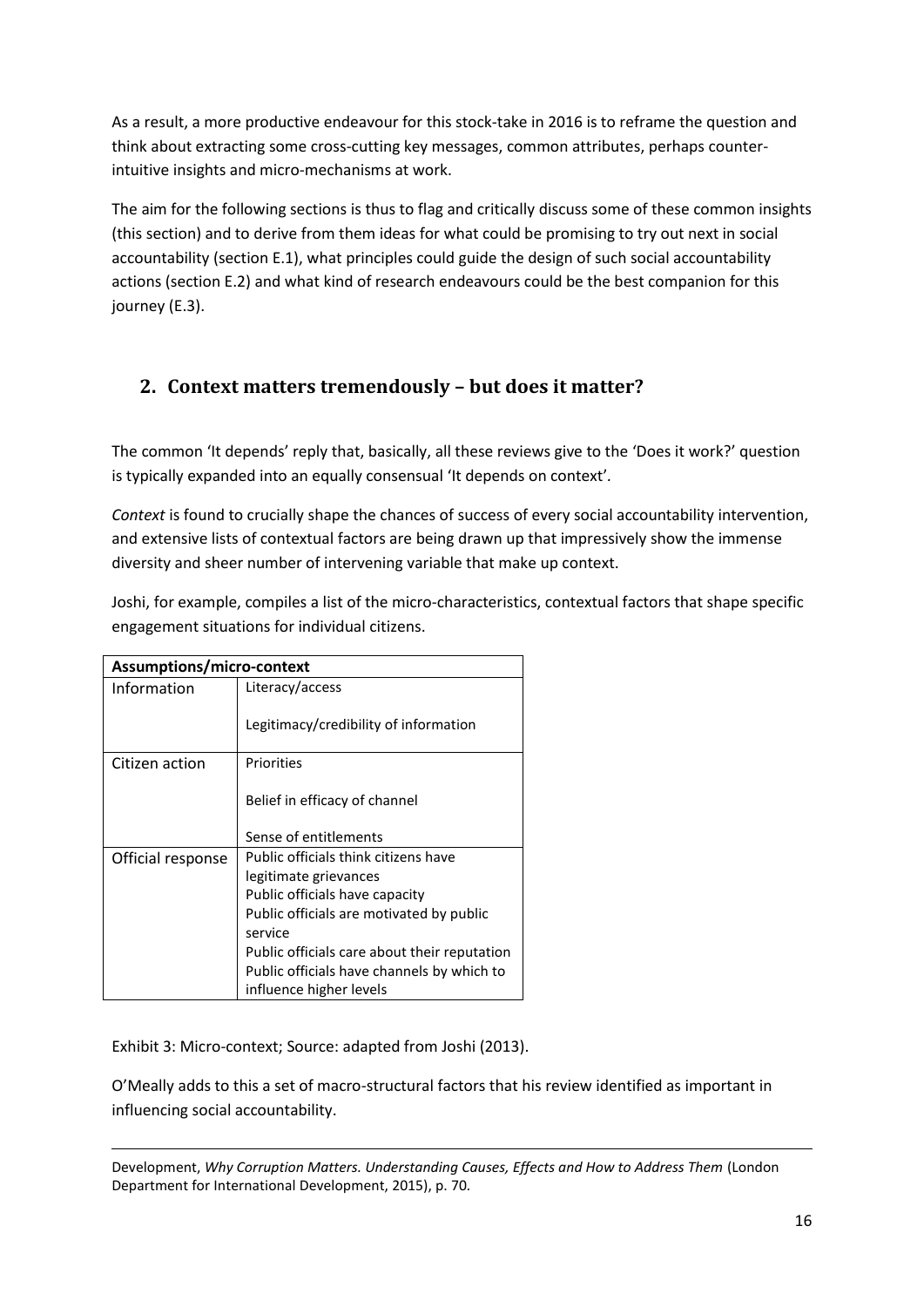| Civil society            | • Technical and organisational capacity                  |
|--------------------------|----------------------------------------------------------|
|                          | • Capacity to build alliances across society             |
|                          | • Capacity to build alliances/networks with the          |
|                          | state                                                    |
|                          | • Authority, legitimacy and credibility of civil society |
|                          | with citizens and state actors                           |
|                          | . Willingness of civil society to challenge              |
|                          | accountability status quo                                |
|                          | • Capacity of citizens to engage in social               |
|                          | accountability (SAcc)                                    |
|                          | · Willingness of citizens to engage in SAcc              |
| Political society        | · Willingness of political/elected elites to respond     |
|                          | to and foster SAcc                                       |
|                          | . Willingness of state bureaucrats to respond to         |
|                          | and foster SAcc                                          |
|                          | • State and political elite capacity to respond to       |
|                          | SAcc                                                     |
|                          | • Democratisation and the civil society enabling         |
|                          | environment                                              |
|                          | • The nature of the rule of law                          |
|                          | • The capacity and willingness of political parties to   |
|                          | support SAcc                                             |
| Inter-elite relations    | . The developmental nature of the political              |
|                          | settlement                                               |
|                          | • The inclusiveness of the political settlement          |
|                          | . The organisational and political capabilities of the   |
|                          | political settlement                                     |
|                          | • Elite ideas/norms of accountability underpinning       |
|                          | the political settlement                                 |
| State-society relations  | • The character and form of the social contract          |
|                          | · History of state-citizen bargaining (long- and         |
|                          | short-term)                                              |
|                          | • State-society accountability and bridging              |
|                          | mechanisms (formal and informal)                         |
|                          | • The nature and depth of state-society pro-             |
|                          | accountability networks                                  |
| Intra-society relations  | • Social exclusion and fragmentation                     |
| <b>Global dimensions</b> | · Donor-state relations                                  |
|                          | • International power-holder accountability              |
|                          | · International political and economic drivers           |

Exhibit 4: Macro-context

Source: adapted from O'Meally (2013).

Taken together, these two enumerations of micro and macro factors offer the most comprehensive set of contextual variables that are found to influence the impact of social accountability mechanisms.

What lessons can be drawn from these context matter insights for the practice of social accountability and guidance for future project design? One important, though not very surprising, conclusion drawn already by some of the earlier reviews and primarily framed as a message to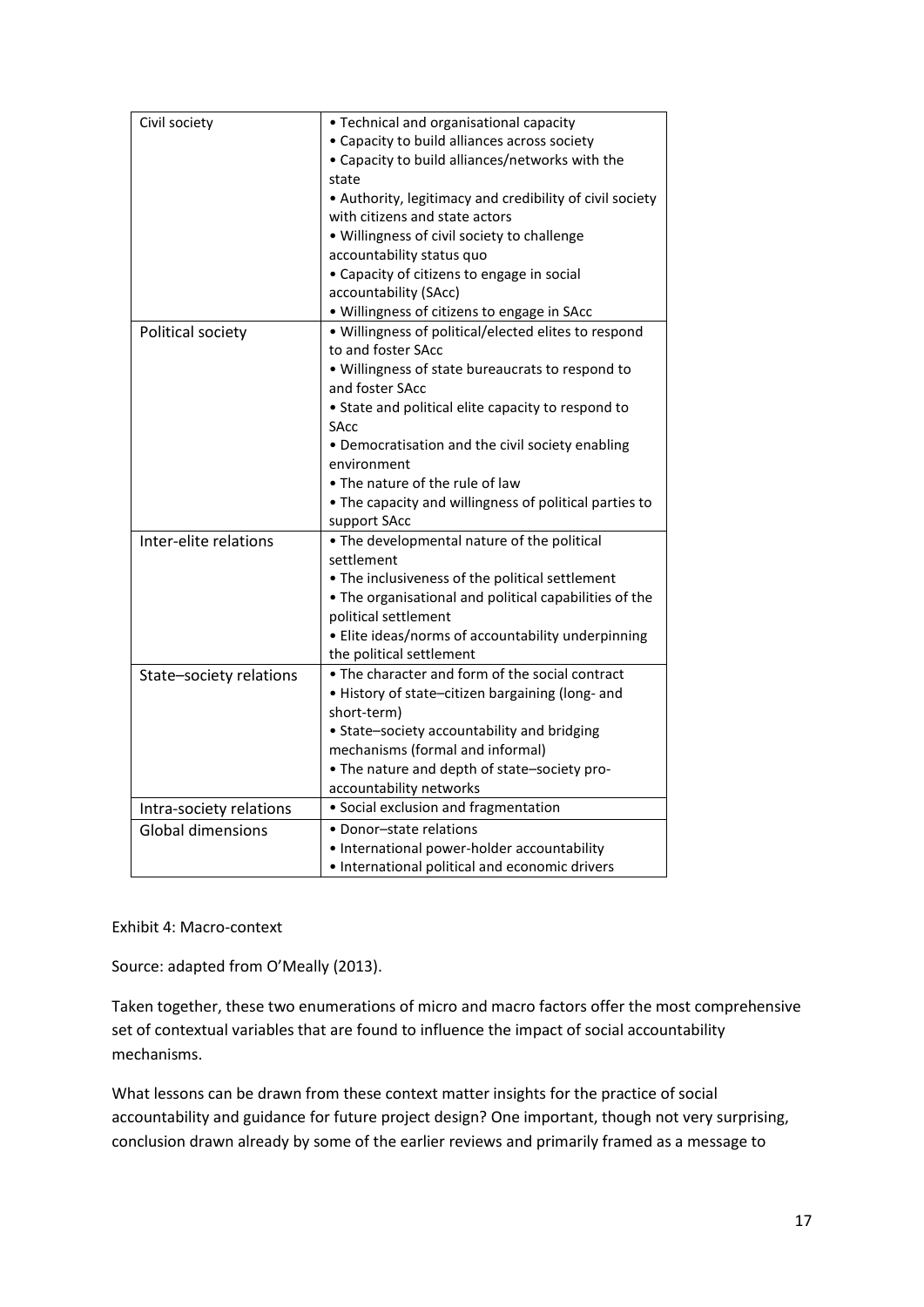international donors is to *think and work politically* and base social accountability interventions on a sound analysis of the political interests and dynamics that attach to the particular situation.<sup>38</sup>

Unfortunately, beyond such rather common-sense exhortations that political context matters, the extremely long list of contextual factors that have been found relevant does not make life much easier. There are two ways of spinning the message from that laundry list of contexts that matter, and neither of these approaches offers much guidance.

The first approach is to venture into an identification of a list of positive contextual success factors, which often sounds like this:

*Critical conditions include a focus on issues relevant to the targeted population; targeting of relatively homogenous populations; populations that are empowered and have the capacity to hold institutions accountable and withstand elite capture; synergies and coalitions between different actors; alignment between social accountability and other reforms and monitoring mechanisms; credible sanctions; and functional and responsive state institutions.* 39

While this and similar conclusions in other reviews somehow bravely make choices and reduce the ocean of contextual permutations to a smaller set of key variables, such conclusions are still of limited insight and guidance because:

- they often face, again, the label of 'misfit', or the simplification challenge, since distilling down the laundry list is often done by actually drawing up and subsuming various factors into broader categories that would still need unpacking and differentiation
- they rather quickly border on the tautological when identifying empowered, uncaptured populations and responsive, functional institutions and others as key drivers

The enumeration of positive context at times sounds a bit like the literal free lunch: too good to be true. Or, in other words, the message when following this route sounds then a bit like: social accountability can help tackle accountability problems when the accountability problem is almost not there in the first place and all hard-to-change structural background conditions are favourable. Applied as screening criteria to donor funding opportunities, this might then lead to situations in which only the lowest-hanging fruit, the accountability problems most easy but perhaps not the most pressing to fix, will qualify for support for social accountability interventions.

The other, perhaps epistemologically more appropriate, approach is to implicitly capitulate and accept the impossibility of arriving at a sharper prioritisation on what matters most from this inductive endeavour. As Pritchett and Sandefur, for example, observe with regard to experimental evidence for social development interventions more broadly: 'We actually don't know what context means… Social programs are embedded in contexts which encompass a long list of unknown factors which interact in often un-known ways.<sup>40</sup>

**.** 

<sup>&</sup>lt;sup>38</sup> See, for example, Rocha Menocal and Sharma (2008). This reasoning is firmly anchored in a broader stream of work that emphasises the importance of thinking politically in development. See, for example, A. Leftwich, 'Thinking and Working Politically: What Does It Mean? Why Is It Important? And How Do You Do It?', discussion paper (Birmingham: Developmental Leadership Program, University of Birmingham, 2011.

<sup>&</sup>lt;sup>39</sup> Department for International Development (2015).

<sup>40</sup> Pritchett and Sandefur (2015).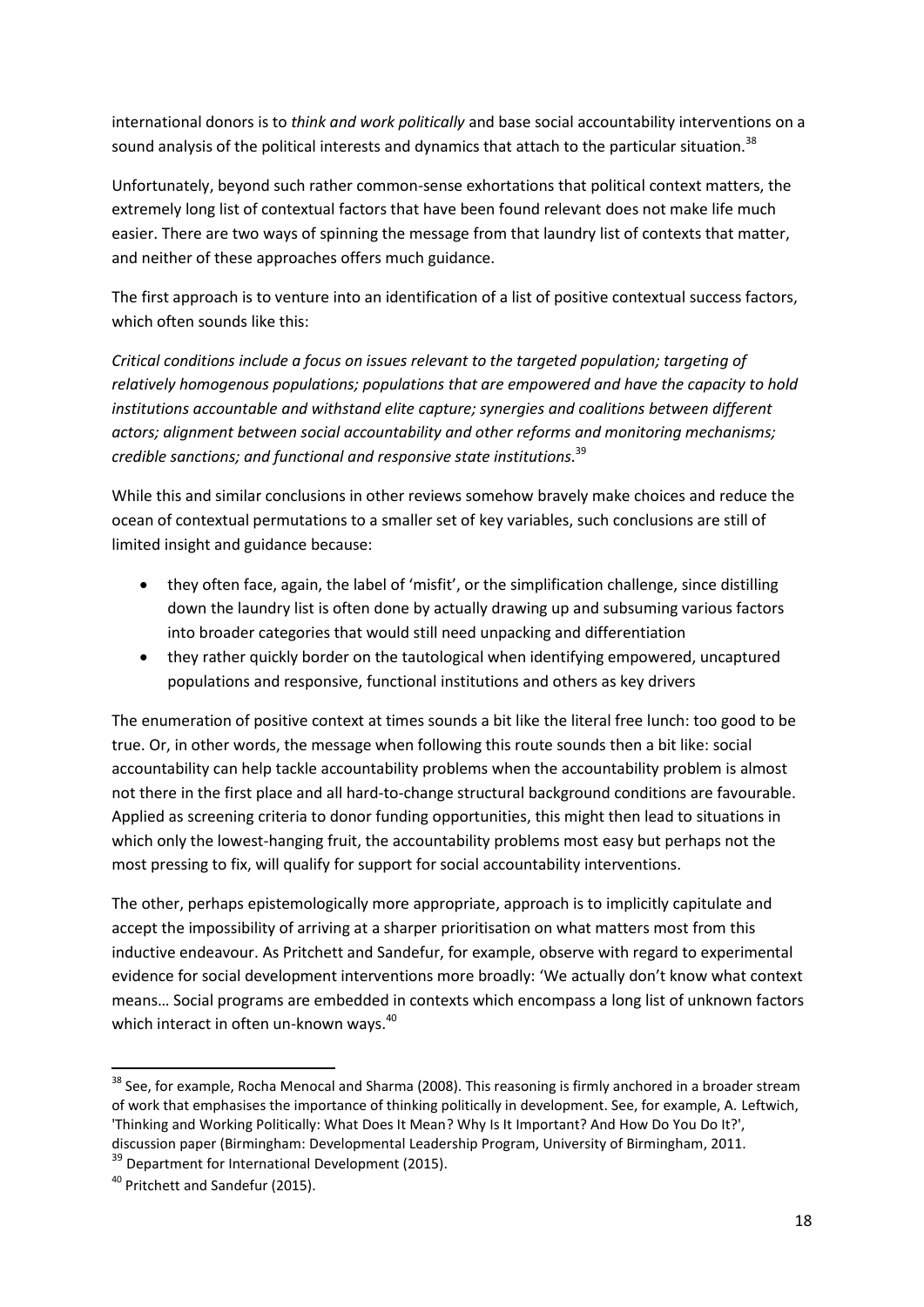The answer that comes with this recognition in a way replicates and returns the ball to the 'What works?' dilemma outlined earlier: which specifics on context matter when and how? Well, it depends! And it depends on context, the configurations of other contextual factors, and also on the overall interplay with specific attributes of specific social accountability interventions.

This criticism on the 'context matters' interpretations is not meant to be harsh. It does not point at any inherent flaws in how the reviews are done and the empirics are summarised. In fact, the review papers do a tremendous job in cataloguing and reviewing the contextual evidence. Yet the point here is that the rather open and not very informative conclusion that stands at the end, when evaluating what matters in context, speaks again to the tremendous diversity and complexity of dynamics at play, which simply do not allow us to draw stronger generalised inferences of real policy value. And, again, it is difficult to avoid the conclusion that more research will not really help to solve this issue but simply reconfirm that things are intertwined in complex ways. Against this backdrop, the 'context matters' catalogue of factors cannot serve as a check-list, filter criteria or straight-out recipe for baking and funding better social accountability, but *can* still serve as a colourful bazaar that can provide activists with a broader, inspirational view on potential levers and dynamics that might perhaps help – or get in the way. And, for researchers and practitioners alike, it might suggest giving up on a hunt for sweeping general principles and focusing on elaborating possible chains of micro-dynamic transmission mechanisms instead, such as the ones that are being developed with regard to how information can lead to action – described in the following section.

# <span id="page-18-0"></span>**3. Information is not (sufficient) for power and accountability, yet opens a huge design space**

Many social accountability interventions are being built around information to foment change. The mantra is to strengthen accountability by providing citizens with information on anything from budget plans and budget expenditures, service entitlements and service performances, prices of medicines and hospital satisfaction rates, learning outcomes and teacher absenteeism to water tariffs, social benefit transfers, voting records, etc. New technologies that promise a new era of information and communication and the closely related open-governance, open-data movement have further fuelled this focus on information as the currency of power.

It is therefore not surprising that many reviews have sought to directly address whether this transmission mechanism from information to accountability holds. The answer is consistent across all studies: information alone is not enough. This is, of course, closely related to the 'context matters' finding. The very factors that have been found to shape the efficacy of social accountability interventions more broadly also apply to the efficacy of the subset of information-centric actions. Yet a closer look at the information–action link helps to unpack some of these contextual issues in insightful ways. For a start, Kosack and Fung, based on their review of the evidence, propose a transparency action cycle with specific conditions and actions required both on the information user (citizen) side and on the information target (service provider) side.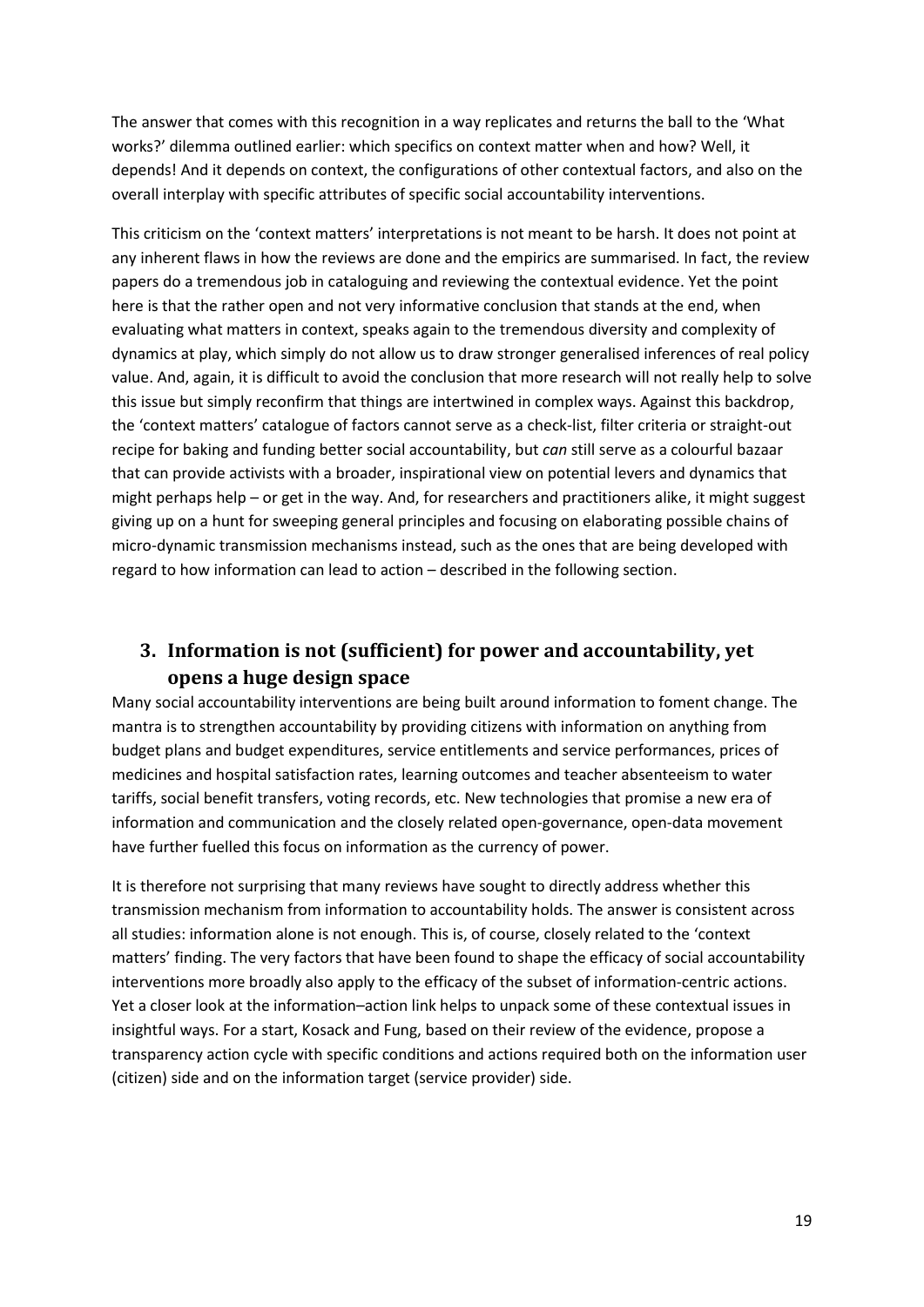

Exhibit 5: Transparency Action Cycle; Source: adapted from Kosack and Fung (2014).

Lieberman, Posner and Tsai further elaborate the more detailed conditions that need to be met on the user side to translate information into citizen action.



Figure 3. When Might Information Generate Citizen Action?

**.** 

Exhibit 6: From Information to Action; Source: Lieberman et al. (2014).<sup>41</sup>

While this framework stems from their empirical work on education interventions in Kenya it has evolved into a widely used reference point for a lot of other studies that examine information-based social accountability interventions. Joshi further unpacks and clusters some of these factors and arrives at a very comprehensive stylised causal chain of what conditions need to be met to turn information into action.

 $41$  E. S. Lieberman, D. N., Posner and L. L. Tsai, 'Does Information Lead to More Active Citizenship? Evidence from an Education Intervention in Rural Kenya', *World Development*, vol. 60 (2014), 69–83.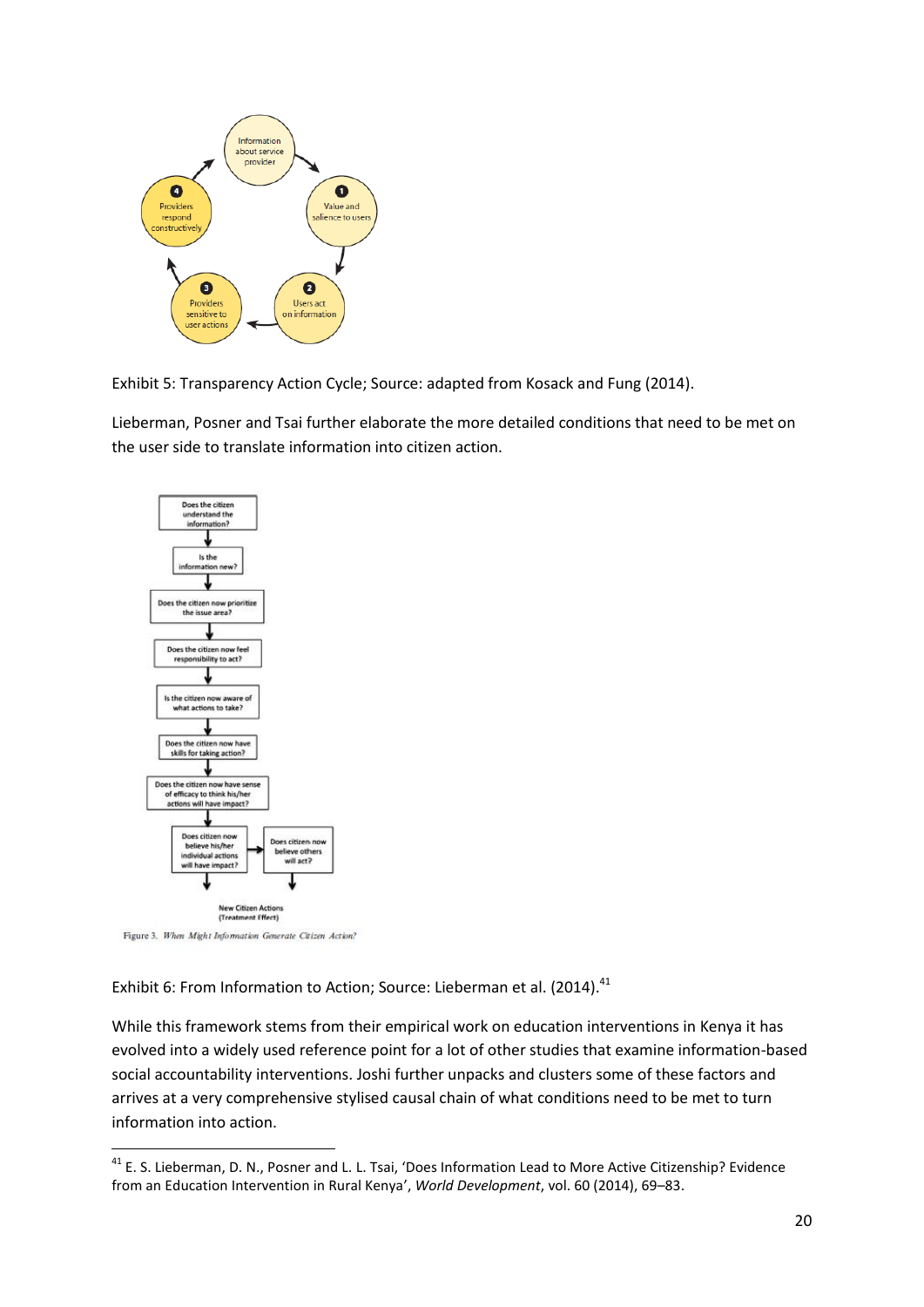#### Information quality (Characteristics of the information type)

#### Is the information new and unexpected?

Is the information understandable?

Does the information highlight gaps in performance? (As compared to standards, expectations or comparators) J

> Is the information widely publicised? نة

Is the information credible? (Who has provided information, is it legitimate due to processes of generation?)

## **Citizen** action

(Unpack motivations) Did I receive the information? Do I understand the information? Φ Is the situation worse than expected? J Do I care? J Can I do anything about it? J Do I think my actions will have impact? Φ If I need others will they join?

#### Collective action/strategy (Substantive characteristics of citizen demands) Who is likely to be responsive? ↓ What framing are they likely to listen to? (Moral appeals, legal obligations, humanitarian grounds, political stability) ï Are there official channels where I/we could target my demands and complaints?

۰U Is going to the courts likely to have an effect? J Do Vwe have the time and resources? J

Are there other actors I could take joint action with?

**.** 

Exhibit 7: From Information to Action II; Source: adapted from Joshi (2013).<sup>42</sup>

Although this framework somewhat overlaps with the laundry list of contextual factors discussed earlier, these micro-level causal chains provide more guidance for social activists, since they focus on factors that are less structural and in principle open to be influenced and quite often lie within the design space for an envisaged intervention.

The key message from this long list of conditions is clear. Information alone does not do the job; it must be the right kind of information in the right situation, and a lot of other enabling conditions need to be in place. Many other studies and synthesis reports have further elaborated on specific parts of this chain. Batley and Wales, for example, explore which types of information and communication modes work better for what types of public services for which more accountability should be generated. They find that personal one-to-one communication is a better fit for individual, sensitive services, such as healthcare, while community communication is better suited for the more

<sup>&</sup>lt;sup>42</sup> A. Joshi, 'Context Matters: A Causal Chain Approach to Unpacking Social Accountability Interventions', work in progress paper (Brighton: Institute of Development Studies, 2013).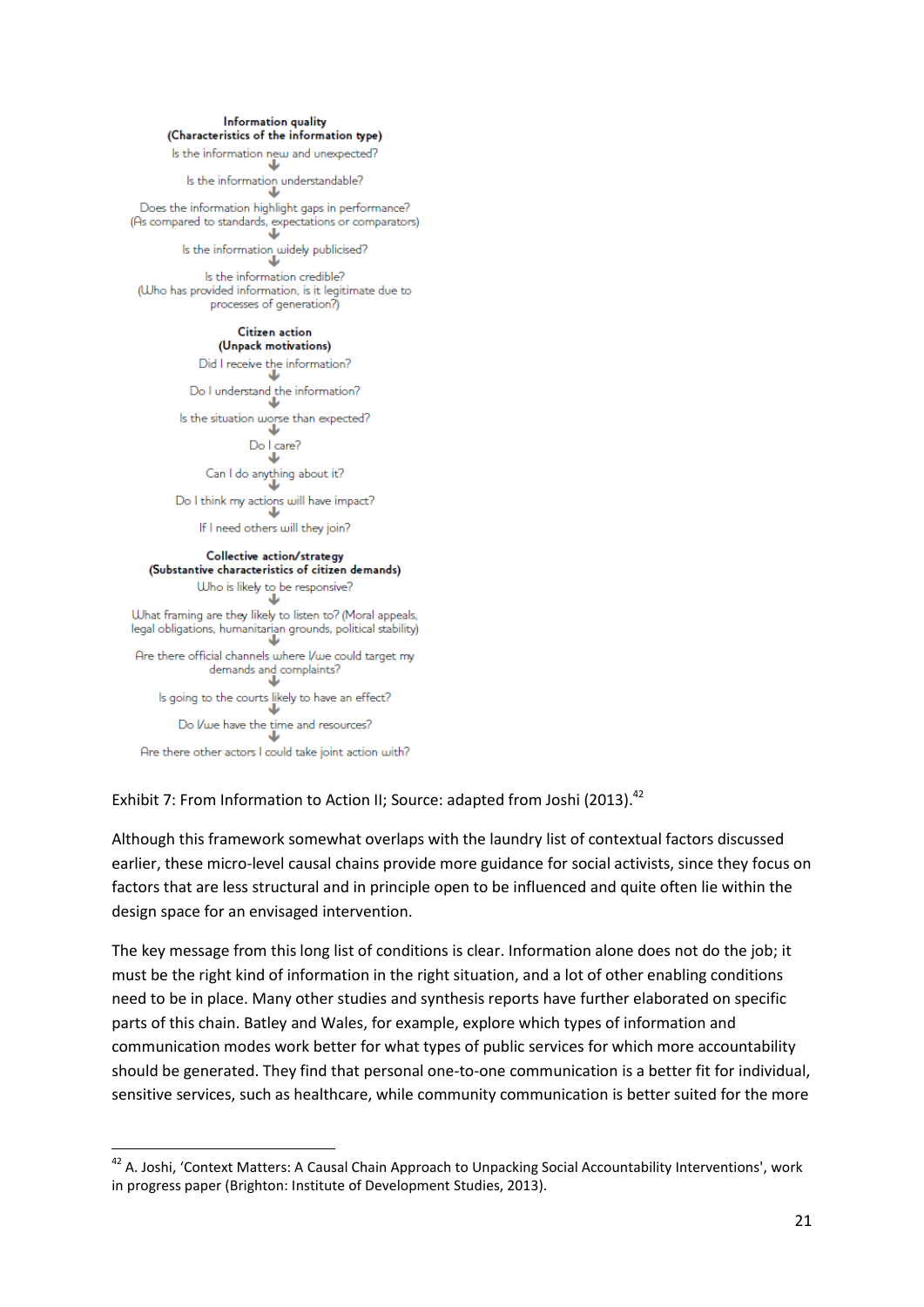communal affair of a water services.<sup>43</sup> Kosack and Fung distinguish between transparency interventions that rely on **exit (choice), collaboration or confrontation** depending on the degree of competition in the service environment and degree of responsiveness by service providers/politicians.<sup>44</sup> Zinnbauer emphasises the concept of ambient accountability and the timing and spatial targeting of information.<sup>45</sup>

Most importantly, such a focus on the micro-causal chain of information transmission provides a bridge into a vast literature in social psychology that comes with many extremely useful insights on how to design disclosure and information interventions that respect cognitive load, help harness peer effects and shift attitudes and norms, and encourage and incentivise particular conduct. Weil, Graham and Fung's work on *targeted transparency* is an early example of such a bridging literature.<sup>46</sup> Thaler and Sunstein, with their nudge concept, have been perhaps the most visible proponents of harnessing social psychology in this way and have spawned an entire community of practice and policy design rife with empirical experiments.<sup>47</sup> Two central insights from this rapidly growing literature are particularly relevant for social accountability interventions: a) small tweaks in informational presentation can make a big difference in terms of impact; and b) the highly variable evidence once more does not suggest that there is a particular secret sauce that can be readily applied but simply that there is perhaps a larger set of plausible ingredients in the kitchen cabinet that can possibly add flavour and thus merit consideration.<sup>48</sup>

## <span id="page-21-0"></span>**4. The cooling love affair with all things tech: a premature disenchantment?**

The meteoric rise of technology, particularly information and communication technologies, for empowerment and accountability has been closely related to, and perhaps inseparable from, the euphoria with *transparency as disinfectant.* The accountability promise of tech did not only include a new era of radical transparency, however. It went far beyond, by offering the prospect of overcoming some of the very structural obstacles that stood in the way of unleashing the emancipatory power of information. New ICTs in the hands of citizens were hoped to also offer new modes of mobilising and organising, of routing around accountability failures and of outwitting repressive controls on conventional media and public expression. It is worthwhile noting that such hopes are not new and germane to the internet and all things 2.0. The empowerment through ICT debate has a very long history, and the very same hopes and questions have long featured in scholarly debates on earlier waves of new information and communication technologies, from

 $\overline{\phantom{a}}$ 

<sup>&</sup>lt;sup>43</sup> R. Batley and J. Wales, 'Service Characteristics and Engagement with Citizens', (London: Overseas Development Institute, 2015).

<sup>&</sup>lt;sup>44</sup> Kosack and Fung (2014).

<sup>45</sup> D. Zinnbauer, D. (2012). '"Ambient Accountability": Fighting Corruption When and Where It Happens', available at SSRN 2168063.

<sup>46</sup> D. Weil, M. Graham and A. Fung, 'Targeting Transparency', *Science*, vol. 340 (2013), 1410–1411.

<sup>47</sup> See R. H. Thaler and C. R. Sunstein, *Nudge: Improving Decisions about Health, Wealth, and Happiness* (New Haven, CT: Yale University Press, 2008); and, for a succinct overview, see G. Loewenstein, C. R. Sunstein and R. Golman, 'Disclosure: Psychology Changes Everything', *Annual Review of Economics*, vol. 6 (2014), 391–419. And, for a seminal overview of broader applications to development, see World Bank, *World Development Report 2015: Mind, Society, and Behavior* (Washington: World Bank, 2014).

 $48$  For a more detailed discussion of the implications for research approaches, see section E.3.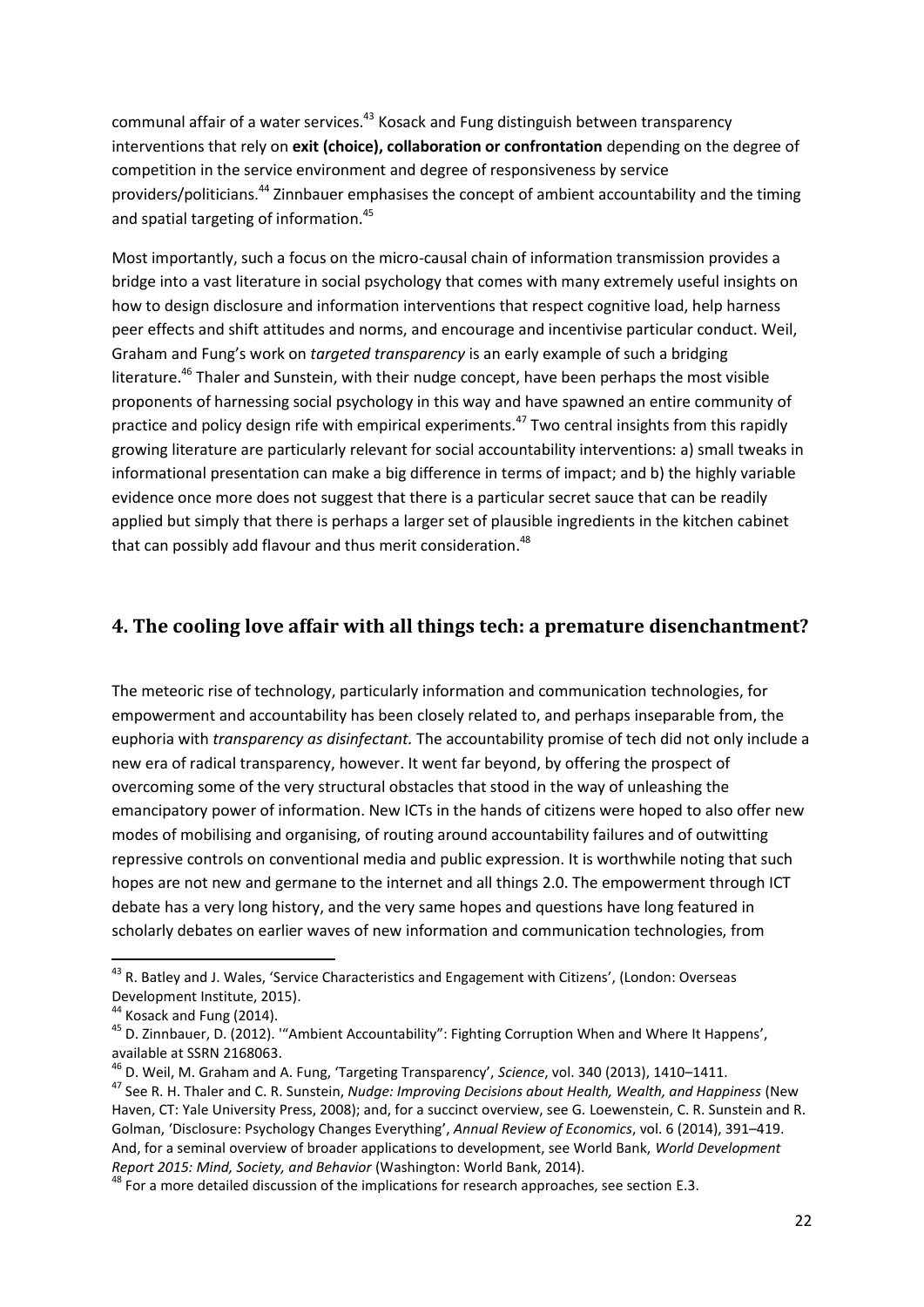printing press and radio to the fax machine or the arrival of satellite TV.<sup>49</sup> Given the intensity of the early hype, fuelled undoubtedly also by the promotional zeal of an entire new crop of new economy companies, it is easy to diagnose failure, and there is certainly a large graveyard of failed techcentred social accountability projects to point to even in the most promising areas, such as crowdsourcing corruption reporting.<sup>50</sup> The review literature very much concurs on clipping the wings of the tech hype. Technology has not turned out to be a magic bullet. Technology is more or less just a tool that will exert its influence within but shows very little transformative impact to overcome the power structures and other structural contextual obstacles to empowerment and accountability. It is more a tool of the already empowered and less a weapon of the weak. It succeeds where political will is already in place and only capability limitations need to be solved.<sup>51</sup> Such widely shared findings provide a worthwhile corrective to naïve technology fantasies, and the reviews also point out that the blending of online and offline practices offers the best chances of impact. Yet one might wonder if the pendulum has not swung too far to the opposite side and helps promote a sense of inevitability that becomes self-fulfilling and narrows the scope for a productive and imaginative engagement with technologies for accountability. Consider, for example, the following conclusion in a recent overview paper: 'Political will is generally a necessary but insufficient condition for governance processes and relationships to become more open… In short, where there is a will, techfor-T&A may be able to provide a way; where there isn't a will, it won't.'<sup>52</sup>

No doubt the views that 'If we built it they will come', or that technology will cut through entrenched power like a knife through butter, are banal and naive. But potentially problematic is also the notion towards the other end of the spectrum: that technology will simply follow and amplify such power asymmetries. There are a number of reasons to not take the interpretation of the current evidence base too far and throttle the zeal to imagine new technologies for accountability.

From a very macro-structural perspective, analyses of how countries manage to improve their overall governance systems identify the diffusion of social media as one of the few factors with explanatory power.<sup>53</sup> At the other end of the spectrum, the history of technology and the most detailed and insightful analyses of how technologies work their way into societies as produced in the field of science and technology studies recommend a much more granular view on the relation between technology and power. According to this large established body of knowledge, which is rarely explicitly considered in accountability technology reviews, technology is not fully determined and not fully deterministic. It indeed mixes things up but it does so in often very unexpected, nonlinear ways. At a very conceptual level: it rewires incentives, trade-offs and practices, brings new stakeholders into the game and offers new risks, uncertainties, new opportunities to reframe perspectives, new beliefs and attitudes and expectations to be filled with meaning, to be shaped. And all this interacts with the use and further development of such technologies in highly dynamic

<sup>49</sup> For an emblematic pre-internet articulation of such hopes, see I. de Sola Pool, *Technologies of Freedom* (Cambridge, MA: Harvard University Press, 1983).

<sup>50</sup> For a review of the evidence on the latter, see D. Zinnbauer, 'Crowdsourced Corruption Reporting: What Petrified Forests, Street Music, Bath Towels, and the Taxman Can Tell Us about the Prospects for Its Future', *Policy and Internet*, vol. 7 (2015), 1–24.

 $51$  Peixoto and Fox (2016).

<sup>&</sup>lt;sup>52</sup> D. Edwards and R. McGee, Introduction: 'Opening Governance: Change, Continuity and Conceptual Ambiguity', *IDS Bulletin*, vol. 47 (2016), 1–22.

<sup>53</sup> A. Mungiu-Pippidi, *The Quest for Good Governance* (Cambridge: Cambridge University Press, 2015).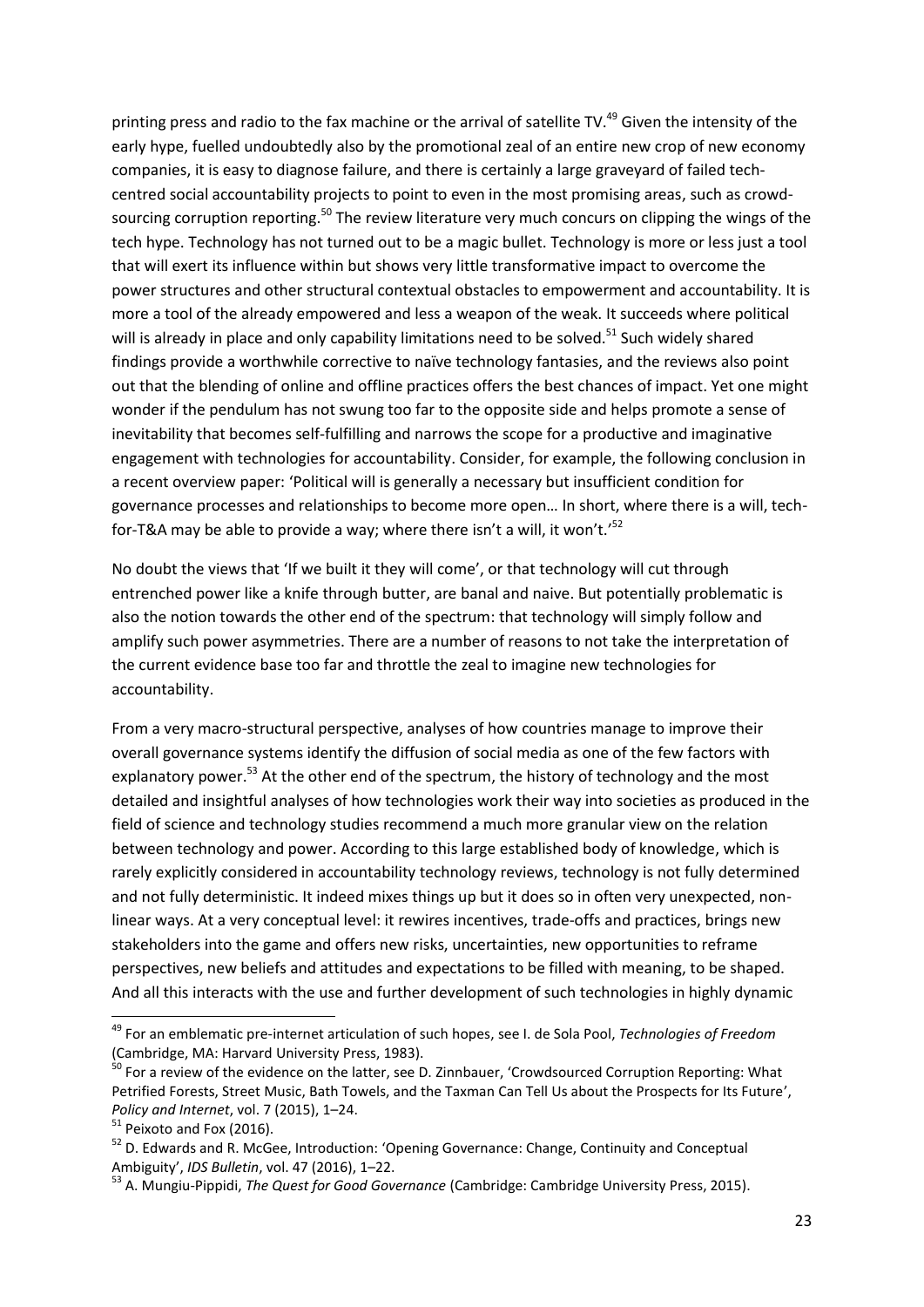and discontinuous ways. Or, to bring these rather abstract insights down one level to the conceptual framework of social movement analysis: new ICTs do shake up the interpretative domains and the framing and sense-making around social claims and political ideologies, do reshuffle opportunity structures with potential new entry points, allies and arenas for engagement and do expand the repertoire and resources of movement organisation. In this context, the much-cited *political will* as necessary condition for the success of tech-centred accountability initiatives also looks more of an interesting concept in flux and under construction, influenced by new technology practice as much as influencing it.<sup>54</sup>

It is beyond the scope of this stock-take to elaborate on this in detail, and section will draw out some implications in terms of research design and possible future experiments, but here is just one particularly salient example: that a number of forces conspire to align civic engagement via technology with established asymmetries and power structures in political engagement.

At the macro level it may be at times tempting to jump from the low participation of the poor and uneducated in many industrialised countries to the conclusion that this might be similar or even worse in lower-income countries. There is significant, though not unambiguous, evidence that this is not necessarily the case in developing countries, where poor and uneducated do make use of engagement opportunities.<sup>55</sup> At the meso level there is solid evidence that participatory mechanisms at community level can be less elitist, more open to poorer segments and more resilient to capture and co-optation than expected.<sup>56</sup>

A similar premature inference might perhaps be too quickly at hand when thinking through the appropriation of technology. There is considerable evidence that technology use for political activism and civic engagement is a domain of the more educated and already engaged in industrialised countries.<sup>57</sup> And it might be suggestive to assume that this might be even more so the case in developing country contexts where starker manifestations of digital divide issue around digital access and literacy loom even larger. Yet there is interesting evidence that suggest that this may not be always the case, particularly when it comes to digitally mediated action against corruption. Survey evidence points to the fact that poorer people do carry a higher corruption burden, might be more prone to corrupt transactions which are more extortionary than collusive in

<sup>&</sup>lt;sup>54</sup> As one concrete example, consider that the government of Malaysia in the late 1990s had no political will whatsoever to grant online activists reprieve from restrictive media censorship, yet locked itself at least for a few years into an involuntary hands-off approach, since it had on the other hand promised a no-censorship policy to international investors in order to lure in venture capital and tech entrepreneurs to kick-start its own version of Silicon Valley. D. Zinnbauer, *Power and Activism in the Context of a Maturing Internet: The Case of Malaysia*, PhD thesis (London: Development Studies Institute, London School of Economics, 2003).

<sup>&</sup>lt;sup>55</sup> R. Pande, 'Understanding Political Corruption in Low-Income Countries', in T. P. Schultz and J. Strauss (eds.), *Handbook of Development Economics*, vol. 4, 3155–3184 (Amsterdam: North-Holland, 2007).

<sup>56</sup> A. Díaz-Cayeros, B. Magaloni and A. Ruiz-Euler, 'Traditional Governance, Citizen Engagement, and Local Public Goods: Evidence from Mexico', *World Development*, vol. 53 (2014), 80–93; A. Barr, M. Dekker and M. Fafchamps, 'The Formation of Community-Based Organizations: An Analysis of a Quasi-Experiment in Zimbabwe', *World Development*, vol. 66 (2015), 131–153.

<sup>&</sup>lt;sup>57</sup> For related findings from an exploration of the most successful set of crowd engagement platforms in the United Kingdom, see M. Cantijoch, S. Galandini and R. K. Gibson, 'Civic Websites and Community Engagement: A Mixed Methods Study of Citizen Empowerment Initiatives', in *APSA 2014 Annual Meeting Paper*; for similar conclusions from an analysis of US online helpline data, see J. J. Feigenbaum and A. B. Hall, 'How High-Income Neighborhoods Receive More Service from Municipal Government: Evidence from City Administrative Data' (2015), *available at SSRN*.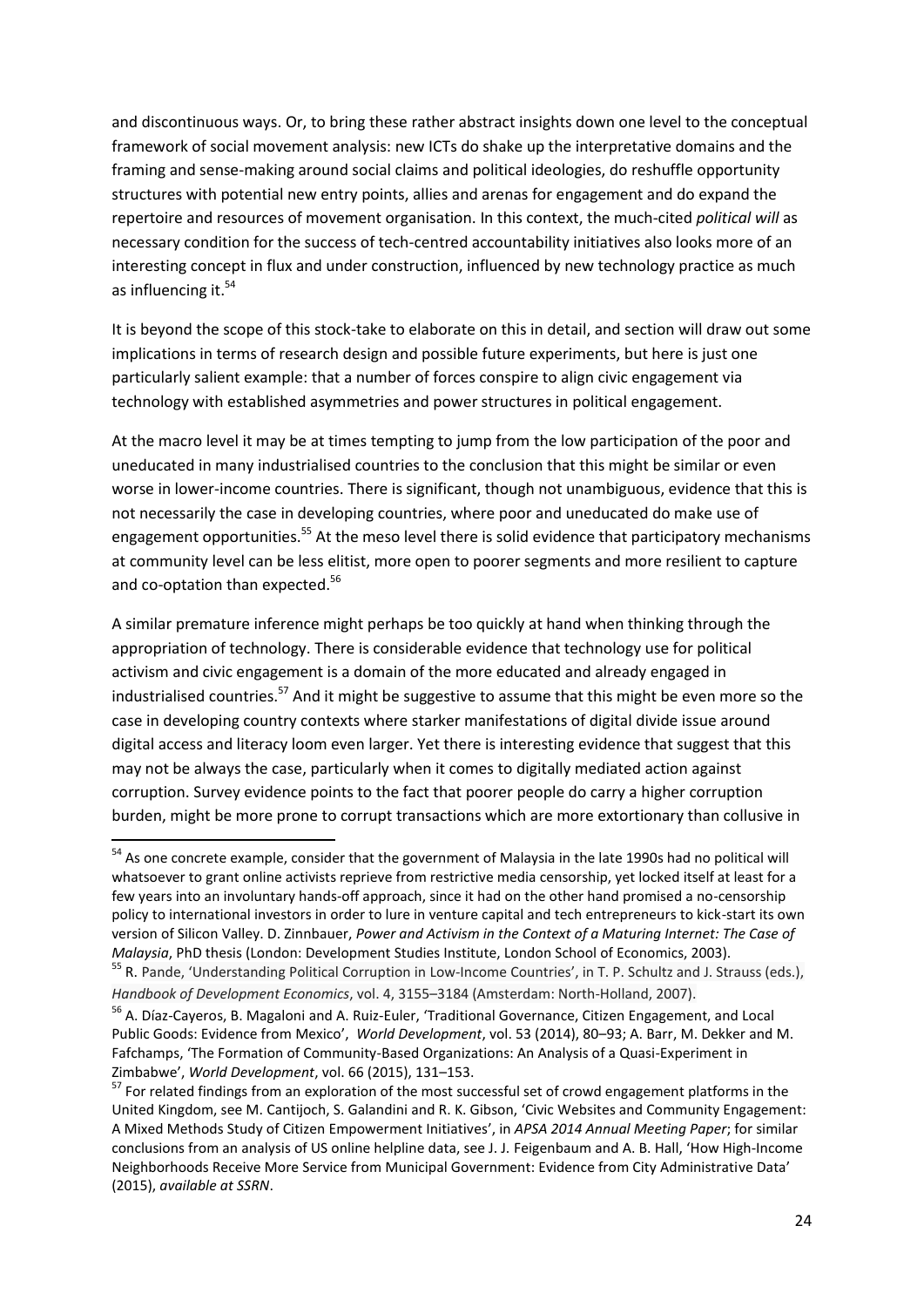nature and thus exhibit a higher willingness to take action against corruption.<sup>58</sup> And such predispositions seem to translate into disproportionate action by the poorer segments of society when the conditions are right, e.g. when complaints hotlines are accessible via text message and campaigns encourage reporting.<sup>59</sup> One reason for such a disproportionately stronger embrace of new technologies for complaints by the more marginalised may also have to do with the fact that such technologies offer alternative ways of engagement that are not fully aligned with and somewhat more uninhibited by status inequalities, social and physical distance, role expectations that can all conspire to erect high social thresholds for voice and particularly in-person complaints by the poor. $60$ 

Again, this is just one example that would in itself require more in-depth analysis and many more aspects of how technologies rework social accountability activities and their impacts would merit more elaboration, which is beyond the scope of this stock-take. The point to note for now is that the pendulum may have swung too far towards techno pessimism and that the bulk of the scholarly review literature and assessment of technology for accountability (as well as the broader governance community of practice that engages in this area) could benefit from a deeper, more imaginative engagement with technology studies and the differentiated view on how technology interacts with power that this body of literature affords.

# <span id="page-24-0"></span>**5. Exploring the humans behind the citizens; or, where is the social in the social?**

Many review studies contribute very interesting bits and pieces to a better understanding of the notion of citizens that underpins social accountability interventions. I will subsume some of these insights in the following under this unpacking citizenship umbrella, though this is usually not how reviewers label and categorise these rather fragmented findings. By bundling them together these insights add up to providing much-needed commentary on a problem with social accountability conceptions that is rarely explicitly spelled out as such: we design social accountability for citizens, but should actually target people; we forget the social in social accountability – and thus leave a lot of money on the table.

At first sight, many social accountability interventions seem to directly conceive of *the individual citizen* as the source and agent for this new type of accountability that they seek to generate. The

<sup>&</sup>lt;sup>58</sup> On the higher corruption burden for the poor, see, for example, M. K. Justesen and C. Bjørnskov, 'Exploiting the Poor: Bureaucratic Corruption and Poverty in Africa', *World Development*, vol. 58 (2014), 106–115. On less acceptance of corruption by groups with lower socio-economic status in Brazil and a review of literature in other countries, see M. S. Winters and R. Weitz-Shapiro, 'Lacking Information or Condoning Corruption: When Do Voters Support Corrupt Politicians?', *Comparative Politics*, vol. 45 (2013), 418–436. On how need corruption is associated with a higher readiness to take action against corruption, see M. Bauhr, 'Need or Greed? Conditions for Collective Action against Corruption', *Governance* (2016), DOI: 10.1111/gove.12232. <sup>59</sup> G. Grossman, K. Michelitch and M. Santamaria, 'Can SMS-Mobilization Increase Citizen Reporting of Public Service Deficiencies to Politicians?', working paper (2015). It should be noted that a more recent and larger experiment by the same authors was not able to replicate these findings, though. G. Grossman, M. Humphreys and G. Sacramone-Lutz, 'Information Technology and Political Engagement: Mixed Evidence from Uganda',

working paper (2016)

<sup>60</sup> Data from the *Global Corruption Barometer 2013* points in a similar direction: respondents in rural areas with less internet connectivity are nevertheless more likely to indicate that they would use social media to spread the word about corruption than their peers in urban settings. Transparency International, *Global Corruption Barometer 2013* (Berlin: Transparency International, 2013), own analysis.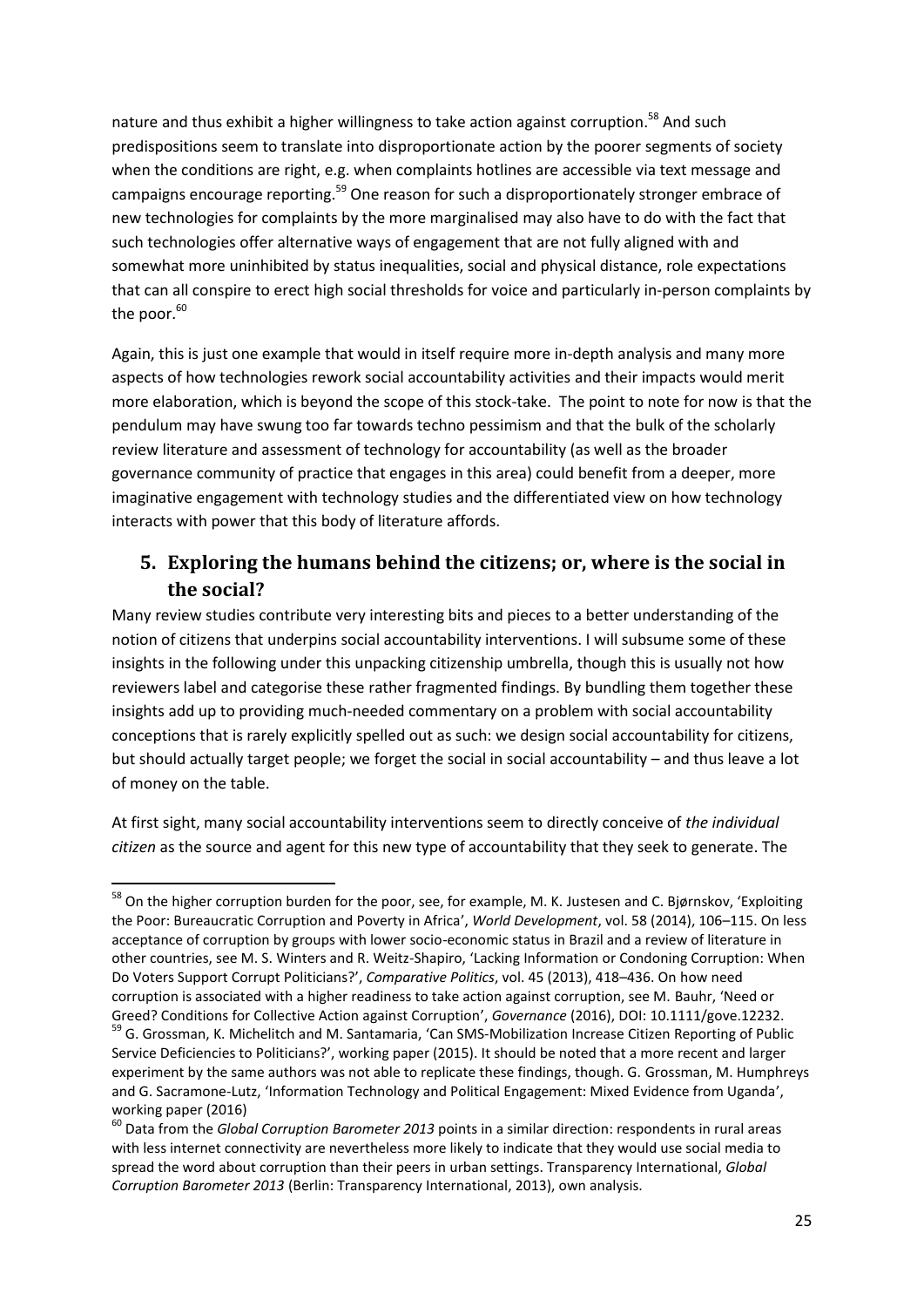rather abstract notion of a citizen is very often not unpacked any further and is meant to sufficiently describe the political and civic persona that inhabits all of us and that resonates with and is meant to be activated by social accountability initiatives. While this label of 'citizen' might be very important and productive from a legal/rights perspective it presents a bit of an unhelpful short cut, or perhaps something of a veil, when it comes to elaborating on the conditions for meaningful engagement with and impact of social accountability initiatives.

To put it bluntly: very few real people would assign all but a tiny sliver of their identity to being a citizen, but would rather describe themselves, their identities and the sources of their interests and passions as men or women, old or young, doctors or miners, parents, immigrants, Catholics, Portuguese or soccer fans.

Identity politics might be a problematic marker of dysfunctional particularistic systems, yet identityconscious social action, mobilisation and solidarity are the practical way of organising civic engagement.

What's more, this notion of citizenship is, particularly in some tech projects, even further flattened to a notion of individualistic or atomistic citizenship. Early technology projects in social accountability are construed to offer individual channels for engagement that are implicitly built on individualistic notions of the voice and agency of the citizen as individual users of new reporting channels etc. $61$ 

This is admittedly a somewhat stylised depiction of the situation, yet it applies to a significant degree to a large number of social accountability initiatives and is problematic for at least three reasons.

- 1. It makes it easy to ignore how all this social accountability plays out in the day-to-day lives of real people. Consider the quote of a villager that Grandvoinnet et al. highlight in their review: 'Today you ask us why we don't get teachers to come. The NGO [non-governmental organisation] says that we should file an RTI [right to information], meet the district officer, hold up traffic, and force the teachers to come. We have to do this for the schools, for the electricity, for the doctors, for the roads, for the garbage, and for anything at all. You tell me—when should I work in my fields?'<sup>62</sup> The authors use this quote to highlight that the trade-offs that potential social accountability participants face, the time and resource constraints, the competing priorities, etc. are not sufficiently factored into the design of related initiatives.
- 2. It fails (paraphrasing a German bon mot in politics) to meet people and engage with them where they are rather than where they should be. Early reviewers, such as Rocha Menocal and Sharma, have already propagated this as an overlooked *core principle* for social accountability:

*Work with the institutions you have, and not the ones you wish you had: • Learn to live with the informal institutions and practices that continue to predominate, and* 

**.** 

 $^{61}$  Most crowd-reporting platforms, for example, only offer one-way reporting channels, though they have a great potential to serve as social discovery mechanisms that help people find others with similar grievances and catalyse the formation of self-help groups or collective action initiatives among the reporting public. For more on this, see D. Zinnbauer, 'Crowd-Sourcing Corruption: Some Challenges, Some Possible Futures', in *The Internet, Policy and Politics Conferences*, 1–20 (Oxford: Oxford University Press, 2014).

 $62$  Grandvoinnet et al. (2015), p. 71.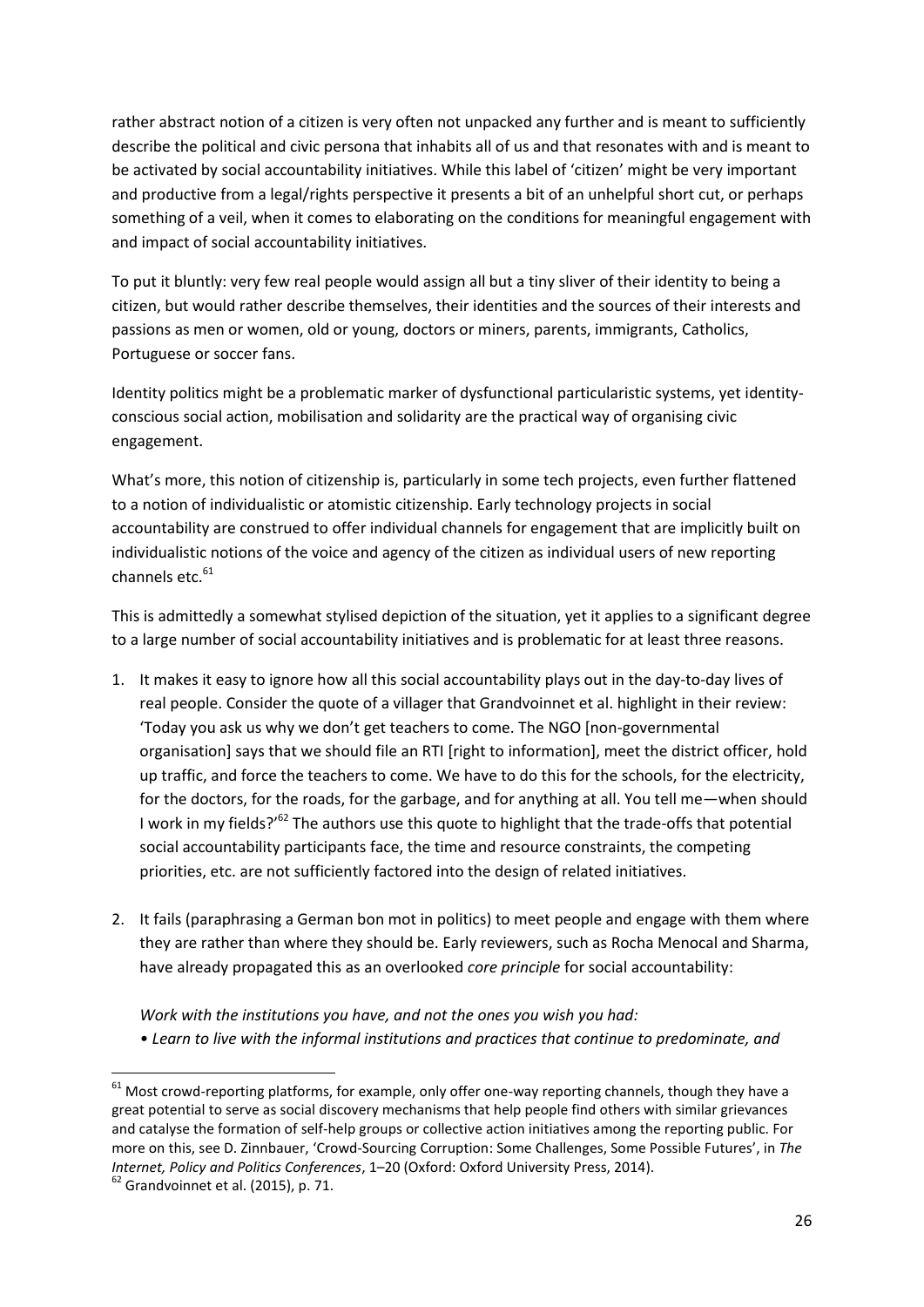*often override, the formal ones in the country settings they work in.* 

*• Engage with these informal systems more thoroughly and explicitly rather than ignore them or, worse, dismiss them as irrelevant or backward.* 

*• Focus on how to best work 'with the grain' (i.e. what is already in-country) rather than to transplant formal institutional frameworks from the outside.*<sup>63</sup>

#### Grandvoinnet et al. home in on a similar finding:

*Civil society organizations and nongovernmental organizations often have low capacity and legitimacy, but indigenous local associations and, in some cases, traditional or customary institutions play an especially important role in [fragile and conflict-affected] contexts as channels for information and civic mobilization.* [*…*] *SA is more likely to be effective where it builds on existing 'organic' pressures for change and accountability, even where this represents only a 'second-best' approach.*<sup>64</sup>

Lieberman, in her summary of the politics of service delivery, highlights a number of in-depth case studies that trace how citizen action succeeded in improving the accountability of service delivery and how the practical organisation of state–society relations at local level can be harnessed. In some Indian states, for example, Naya Netas (new leaders, middle-schooleducated and aged 25 to 40) act as essential bridge-builders between communities and service providers, while in China informal solidarity groups that include both local residents and local officials provide important interfaces for generating social accountability.

3. It makes it easy to skip over the tremendous opportunities to leverage the role of existing and new intermediaries. The short route to accountability is rarely really a disintermediated route to accountability. Many studies and reviews arrive at this conclusion from different perspectives. Intermediaries are found to generate peer pressure or solidaristic ties that help address freeriding in collective action that is often considered to afflict social accountability initiatives. From an organisational perspective, intermediaries have been found to help pool resources and compensate for shortcomings in skills and expertise, such as low literacy rates or limited experience in civic engagement. From a social movement vantage point, they expand – particularly when working in coalitions – the entry points and pressure points in the political opportunity structure, as we as the movement repertoire of complementary actions.

Fox, for example calls for a new paradigm of vertically integrating social accountability mechanisms into broader more strategic reform initiatives:

*Vertical integration puts coalition-building between social and civic actors with complementary strengths at the center of the strategy—for example, infomediaries plus membership-based civic organizations, plus independent media, plus insider allies (if available).*<sup>65</sup>

**<sup>.</sup>** <sup>63</sup> Rocha Menocal and Sharma (2008), p. xiii.

<sup>&</sup>lt;sup>64</sup> Grandvoinnet et al. (2015), p. 72.

 $<sup>65</sup>$  J. Fox. 'The Need for Vertical Integration', in Carothers (2016) (17–18).</sup>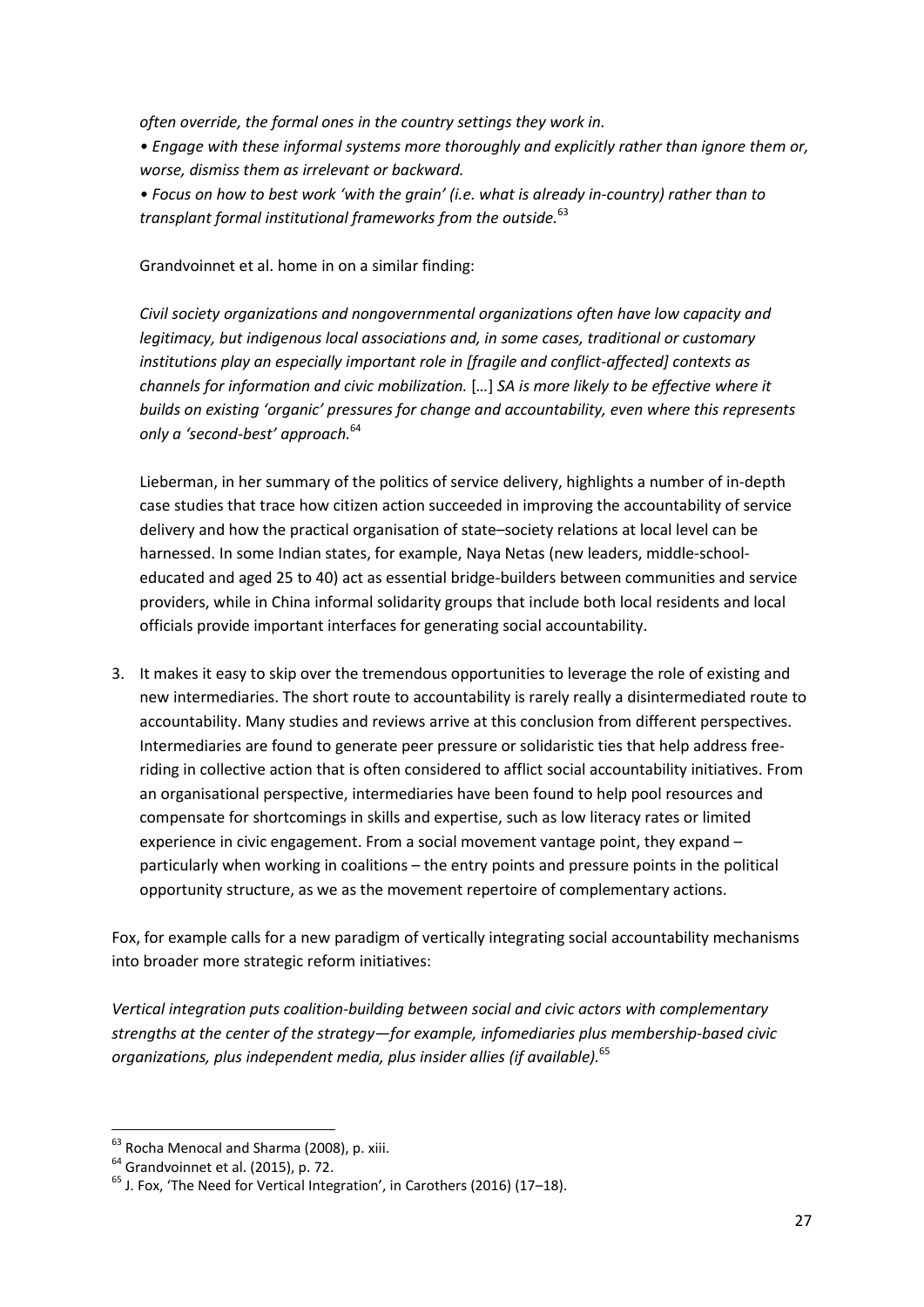Glencorse in his account about the future of social accountability research and practice makes a very similar point and invites us to expand our horizons re potential intermediaries to enrol:

*We need to work with organizations that build trust in meaningful ways (let's think religious organizations or labor groups, not just NGOs).* 66

All these findings add up to the overall exhortation to put a stronger focus on the social in social accountability and to weave social accountability dimensions more strategically and more pragmatically into everyday life and its social organisation. Or, to put it even more succinctly: it is not only necessary to think more politically, but also to think socially when doing social accountability. To make this approach reality might not be easy, since it is likely to run into similar difficulties as a more politically informed approach to social accountability: it takes the project out of a more managerial/technocratic fixing service delivery comfort zone into the more unsettling territories of engaging with and to some extent siding with certain social structures, values, associations – a path that many donors and practitioners are likely to feel uncomfortable with. And it might also mean moving away from short-term support for specific time-bound projects set on quick deliverables to cultivating longer-term relationships with patient institutional support, again an approach that is not easy to realise for many donors that are themselves locked into their own accountability and returnon-investment reporting schemes.

**.** 

<sup>&</sup>lt;sup>66</sup> B. Glencorse, 'Getting Closer to the Ground', in Carothers (2016) (23–24).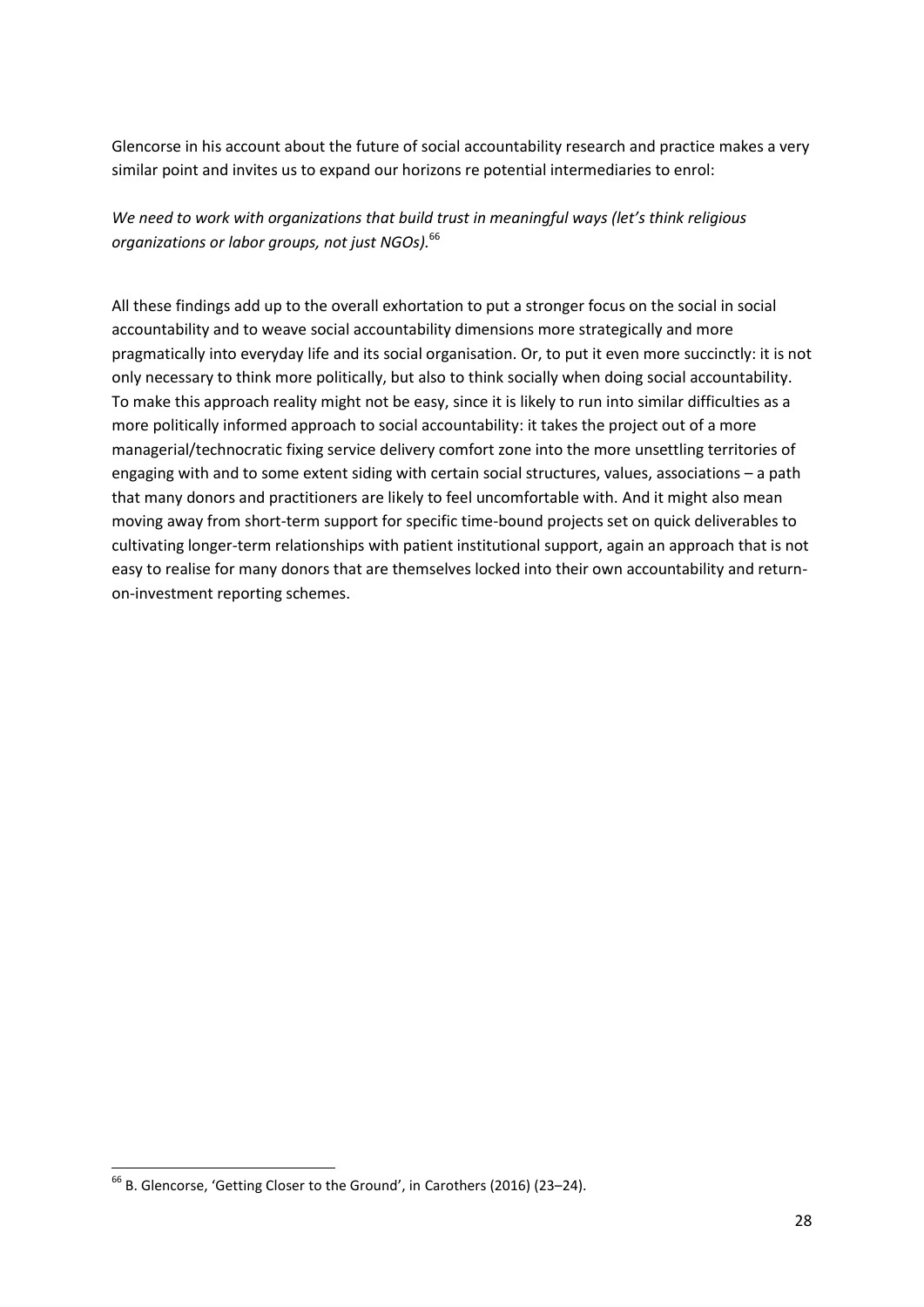# <span id="page-28-0"></span>**E Implications for designing future social accountability action and research**

Having extracted and discussed some of the key messages from the many stock-takings on social accountability, the remainder of this report is dedicated to looking forward. The following sections seek to spin further some of the implications of these various stock-taking exercises and, informed by these insights, offer various ideas, and the odd provocation on.

- Content: what more could be tried out in social accountability?
- Approach: could the design logic of social accountability initiatives do with some tweaking?
- Research: would some rejigging of related research strategies be helpful?

It is beyond the scope of this meta-stock-take to discuss each specific idea in full detail, so the following is intended to quickly flag some potentially promising new avenues and open them to further conversation.

## <span id="page-28-1"></span>**E .1 Content: interesting things to try out**

Social accountability mechanisms proliferate and are becoming ever more diverse yet some things appear to be somewhat under-explored, including the following.

## <span id="page-28-2"></span>**The role of business**

Businesses might be considered as direct or indirect targets of social accountability interventions when they are contractors for public services and public works projects.

Yet there is very little attention to local business as an important stakeholder in the local political and social economy and thus as a potentially highly promising ally for change. Perhaps the social in social accountability connotes some implicit demarcation from anything business-related, yet this is neither fully articulated, nor would it be a conceptually very defensible or practically very productive artificial separation.

The neglect of business in social accountability interventions seems particularly ironic given that the contemporary use of social accountability is firmly anchored in the world of business ethics, as noted in the introductory section. Local business interests do not fully align with other stakeholders, as when it comes to prioritising public spending, but heavily overlap with citizen interests in a wide array of policy and service issues. Local companies critically depend on functioning local public services and infrastructures and thus have a strong interest in ensuring that accountability is effective for failing services or disappearing public budgets. Local business may be able to provide some of the critical expertise in bookkeeping, surveying, significant clout and inside access as employer and taxpayer and some organisational and financial muscle to make social accountability mechanisms more effective.

It is, of course, also likely that some elements of the local business community are part of the problem rather than solution, co-opting and colluding with local leaders to stymie rather than support accountability, yet it would be over-reaching to assume that this applies to the entire, or even large parts of, local business. It is thus important to open this black box of business and parse out the interests of specific actors in specific local contexts and explore how to enrol the sympathetic ones in social accountability efforts. A similar approach applies to thinking about the role and engagement of international business that may have some presence or supply chain links in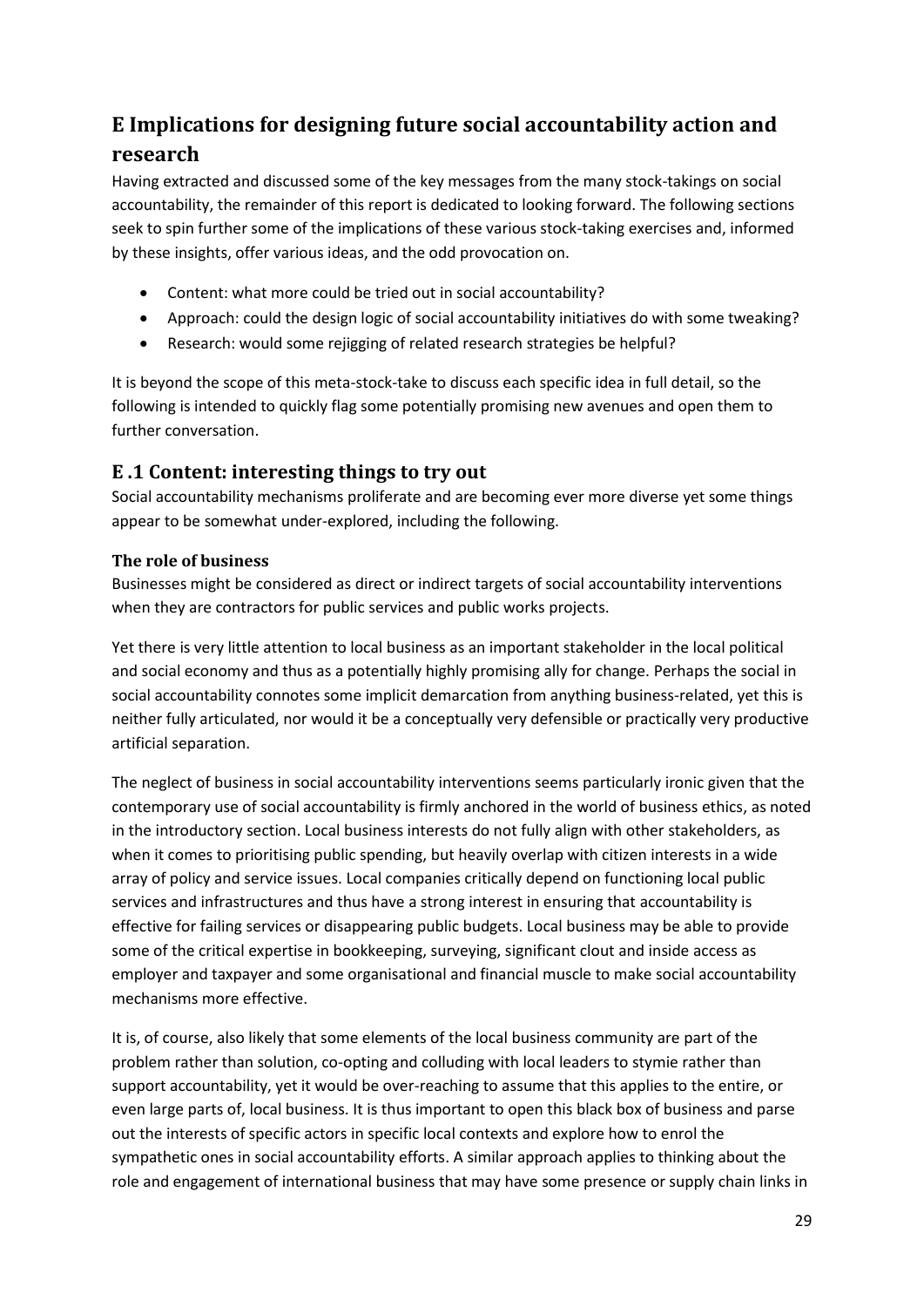the local community and could also be a potential elite ally for better social accountability initiatives.<sup>67</sup> A stronger effort to enrol business also dovetails with the key messages to think politically, in this case about the local political economy, in which business is likely to play a large role and the finding that intermediaries and elite allies matter. In addition, it resonates with the paradigm shift in social accountability advocated by Fox et al. towards more integrative approaches that combine traditional social accountability efforts with upstream policy advocacy. And it ties in with a growing notion in the anti-corruption community of research and practice that escaping from a high-corruption equilibrium and putting governance systems onto a sustainable path towards more accountability and integrity requires something akin to a big-bang approach that involves a very broad coalition of stakeholders. Drapalova provides a fascinating piece of local evidence on this. She compares a set of cities in Italy and Spain that, despite very similar contexts and starting points, exhibit a remarkably different local governance performance, and finds that the involvement of local business associations in a push towards more accountability and integrity was a key determinant for success.<sup>68</sup>

#### <span id="page-29-0"></span>**New funding models for social accountability**

**.** 

A closer examination of funding models is peculiarly absent from much of the discussion of social accountability interventions. Perhaps this is partly due to the fact that most assessments are done on donor-funded projects and thus lock in a particular funding mechanism in those early-stage projects. The closest approximation to thematising funding issues comes when assessments find a lack of sustainability of projects when donor funding dries up but there is very little deeper discussion about alternative funding options other than stating that assumptions about selfsustained projects via a critical mass of voluntary engagement or state funding did not hold.

What other funding options could be considered and tried out more systematically in the area of social accountability? A starting point would be to take a step back, look at social accountability from a social entrepreneurial perspective and recognise that social accountability creates concrete material benefits that, when realised, can provide a positive return on investment for different types of stakeholders. A willingness to pay a premium for corruption-free goods,<sup>69</sup> a shared sense that corruption is one of the most pressing issues that many countries face, significant leakage rates that can add up to more than 20 per cent of public budgets, a heavy, typically regressive corruption burden, the adverse knock-on effects from corruption-affected services – all this culminates in what can only be described as, in principle, a strong public demand for effective anti-corruption work and thus also successful social accountability initiatives.

Against this backdrop of very concrete material and immaterial gains, a number of innovative funding models for social accountability initiatives could be considered, including the following.

Fee-based professional services, where specific communities pool small contributions to afford specific professional service providers that assist with particular social accountability effort, such as by helping audit or monitor projects, running legal helplines, etc.

 $^{67}$  There are some initiatives under way that seek to activate international business in this context of local social accountability mechanisms as part of their corporate citizenship and human rights responsibilities and as participants in related collective action initiatives.

<sup>68</sup> E. Drapalova, *Good Apples on Bad Trees. Explaining Variation in Levels of Corruption in South-European Local Government*, PhD thesis (Florence: European University Institute, 2016).

<sup>69</sup> Transparency International, *Global Corruption Barometer 2009* (Berlin: Transparency International, 2009).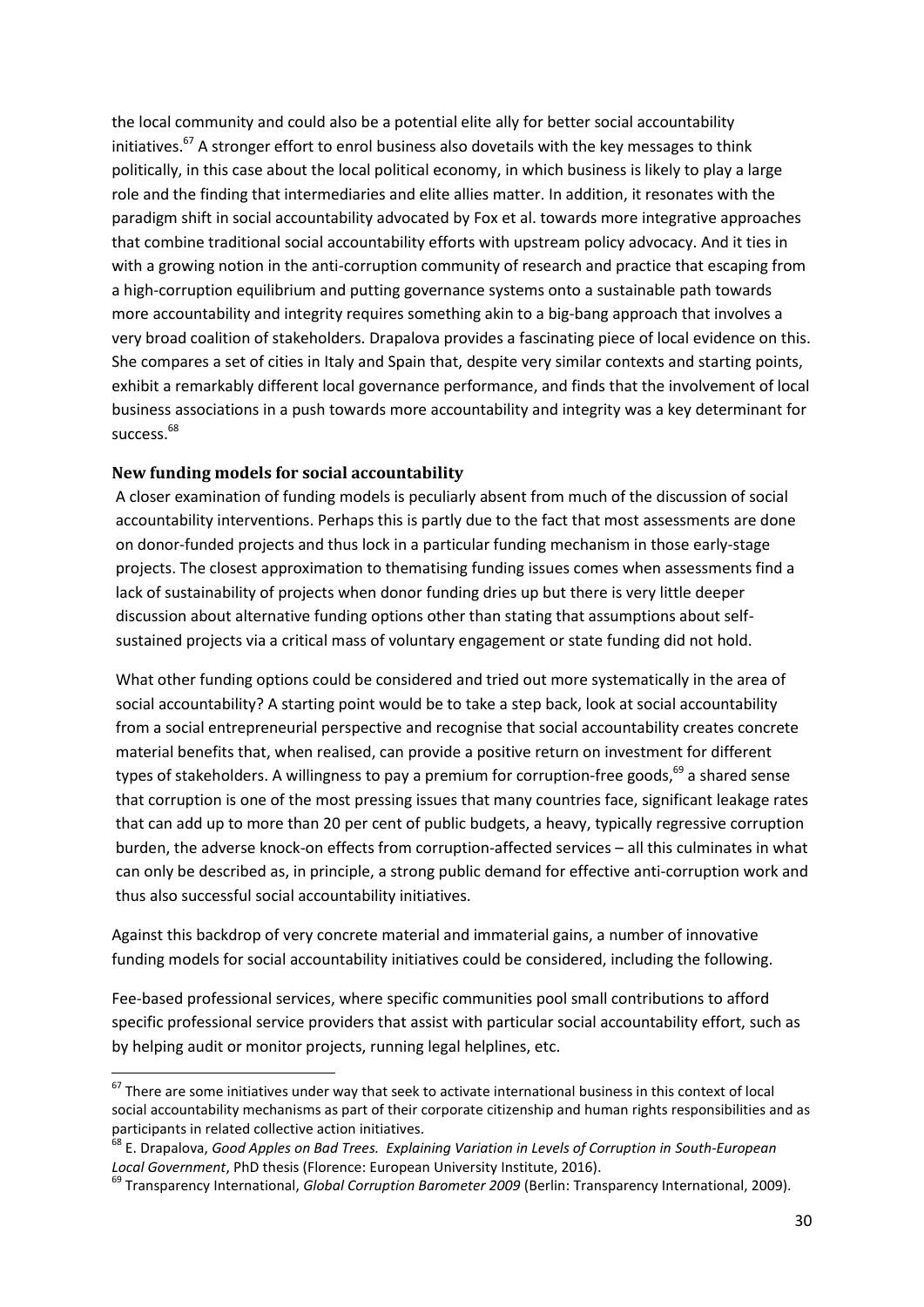Claw-back and recouped resources fund-sharing schemes could be instituted to incentivise forensic accountants, lawyers, investigative journalists or hobby auditors to help detect and recover stolen money and keep a share of the recouped resources as reward.

Social impact bonds or pay-upon-performance schemes could be more open-ended instruments for donors or local governments to invite private sector professionals or citizen initiatives to come up with and run monitoring and social accountability mechanisms. These mechanisms would take on a specific measurable responsibility for ensuring a specific level of integrity and quality in service delivery and would qualify for a specific amount of compensation if targets are achieved.

Micro-insurance systems that would grant specific communities, associations or individuals access to legal assistance and support for lawsuits in specific situations when accountability failures translate into litigatable rights violations.

A common feature of all these funding mechanisms is not only that they seek out ways to supplant donor funding in favour of sustainable community-generated funding sources but also that they invite in professional service providers to support social accountability efforts, and thus address some of the expertise and time constraints that have been found to hamper a reliance on citizens as the main actors in social accountability. Such hybrid accountability approaches that augment citizen initiatives through professional experts are in themselves an interesting area of experimentation.<sup>70</sup>

Many of these proposals may sound futuristic or naïve, and many such initiatives will inevitably fail, yet none of them are entirely implausible, particularly given that newer technologies, such as highly popular mobile payment systems, afford unprecedented opportunities for soliciting, pooling and managing micro-payments, even for disadvantaged communities.

### <span id="page-30-0"></span>**Taking integration one level up and out**

**.** 

The message for better integration of social accountability initiatives is emerging clearly and loudly from most of the recent stock-takes and reviews. There are calls for integrating bottom-up social accountability with top-down institutional accountability mechanisms; there are demands to integrate online and offline social accountability initiatives; and there is a push towards integrating social accountability with a particular local-level focus into broader advocacy programmes that blend multiple interventions at international, national and local level to address accountability failures in a systems-wide scope.

Yet, despite all the integration spirit, one cannot help the feeling that social accountability is still a somewhat insular affair mainly driven by and involving actors from what could be called the governance communities: the donors, professionals, experts and volunteer 'wonks' that do care about accountability, governance and perhaps, at its broadest, service quality as patients, clients, parents or citizens. Yet, other than in the area of participatory budgeting, which tends to attract a broad band of social justice players, there still seems to be a peculiar disconnect from a lot of much larger, resourceful social justice or other social movement initiatives. One example: the connections between social accountability experts and activists to their peers in the urban development or

 $^{70}$  This hybrid accountability would go beyond existing collaboration schemes whereby activists work closely with public auditing institutions because the professionals would be paid for and report directly to citizen groups rather than being part of the conventional tax-funded institutional system, which is more prone to cooptation or engineered inefficacy than such citizen-appointed, -funded and -controlled professionals.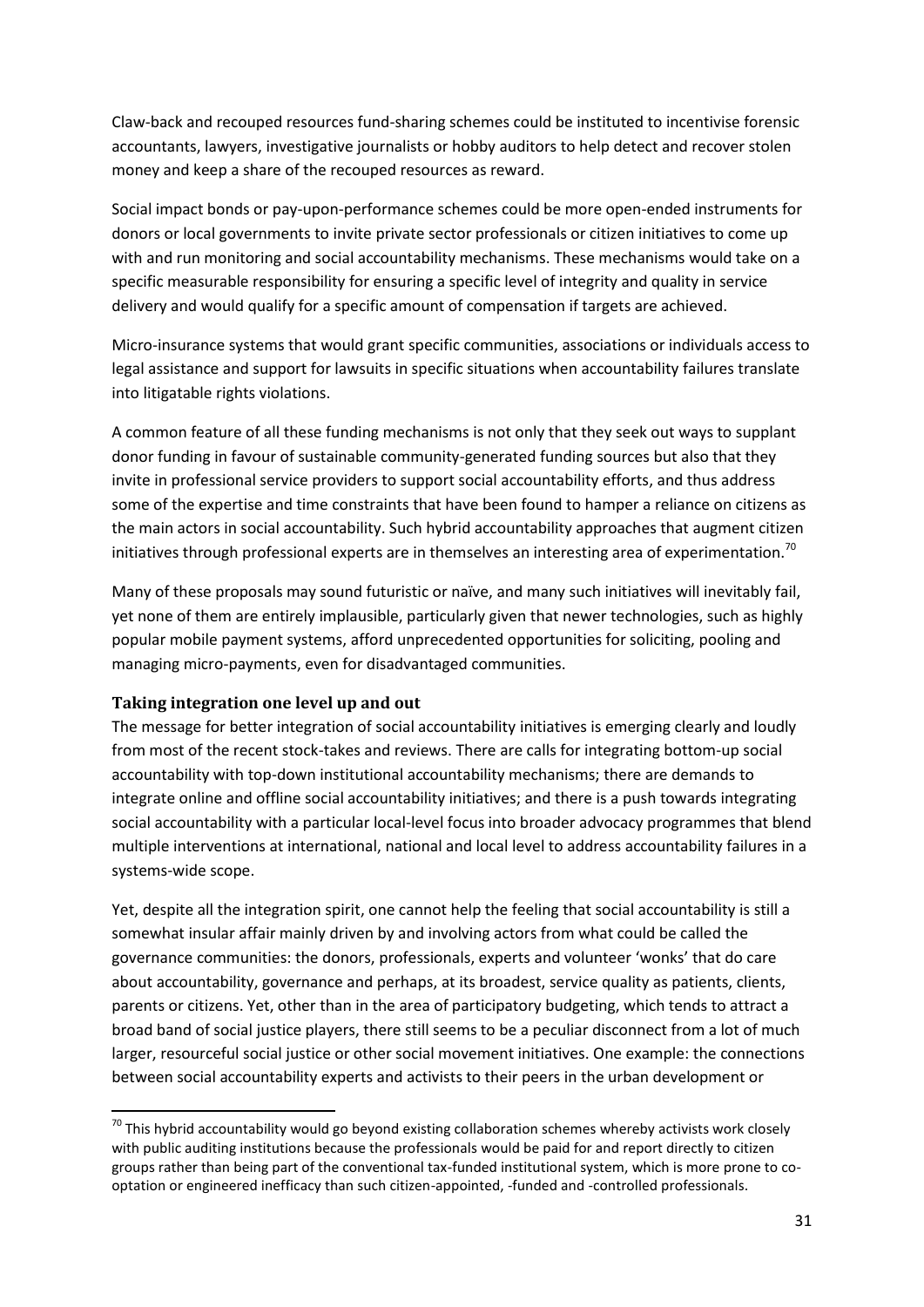environmental justice community are surprisingly limited. Some of the most intense struggles for accountability and social justice are being fought in the urban arena by highly organised urban activists and related movements with a long tradition of participatory engagement, self-help and solidaristic activities that might not be practised or discussed under the label 'social accountability' but intersect heavily in mobilisation mechanisms, resources and – partly – objectives.<sup>71</sup> Likewise, struggles for environmental sustainability and justice succeed in mobilising large numbers of volunteers and considerable resources. The environmental governance frameworks in the making stand and fall with the enforcement and funding integrity that they manage to maintain. Bottom-up monitoring of these mechanisms is imperative, and the environmental movement has been a trailblazer in improving rights to information regimes. Yet neither the urban nor the environmental movements for justice seem to be fully aware of the full social accountability repertoire that could be useful. And at the same time very few social accountability activists have reached out and sought to foster mutual learning, shared agendas and joint initiatives with these communities. There are tremendous opportunities for greening and urbanising social accountability – bringing these movements into existing social accountability schemes and supporting them into appropriating social accountability tools for their own purposes. And this type of broader thematic integration of social accountability might be also worthwhile exploring with regard to other social justice issues and movements.<sup>72</sup>

## <span id="page-31-0"></span>**E.2 Approach: some notes on social accountability design principles**

As mentioned earlier, most of the review literature focuses on donor (often development donor) supported social accountability initiatives. As a result, many reviews also seek to infer insights about the proper design principles for social accountability interventions that could guide donors and their partners towards more impactful initiatives.

### <span id="page-31-1"></span>**Use more sophisticated theories of change?**

**.** 

A central, common lament by most, if not all, recent reviews of social accountability is the lack of explicit and robust theories of change on which most projects are built. In fact, the call for mandating more, more explicit and better theories of change to guide project design and strategic implementation (not to mention funding applications) is perhaps the most consensual key message.

There are reasons to doubt that this is going to lead to significant improvements, however.

First, the dynamic change processes or pathways to reform that are proposed by some of the major social accountability review studies do not offer much concrete guidance. They are very schematic, express some interesting ideas about dynamic relations but are otherwise too schematic (and most likely not intended) to serve as guideposts for related theories of change.

 $71$  For an interesting review of initiatives that straddle the line, see D. Burns, P. Ikita, E. Lopez Franco and T. Shahrokh, *Citizen Participation and Accountability for Sustainable Development* (Brighton: Institute of Development Studies, 2015).

 $72$  On the disconnect between urban and governance practitioners, see D. Zinnbauer, 'Cities of Integrity: An Overlooked Challenge for Both Urbanists and Anti-Corruption Practitioners – and a Great Opportunity for Fresh Ideas and Alliances' (2013), *available at SSRN 2288558*. The observations about the environmental movement are based on participant observations while I was involved in developing programming and analysis around climate governance integrity for Transparency International.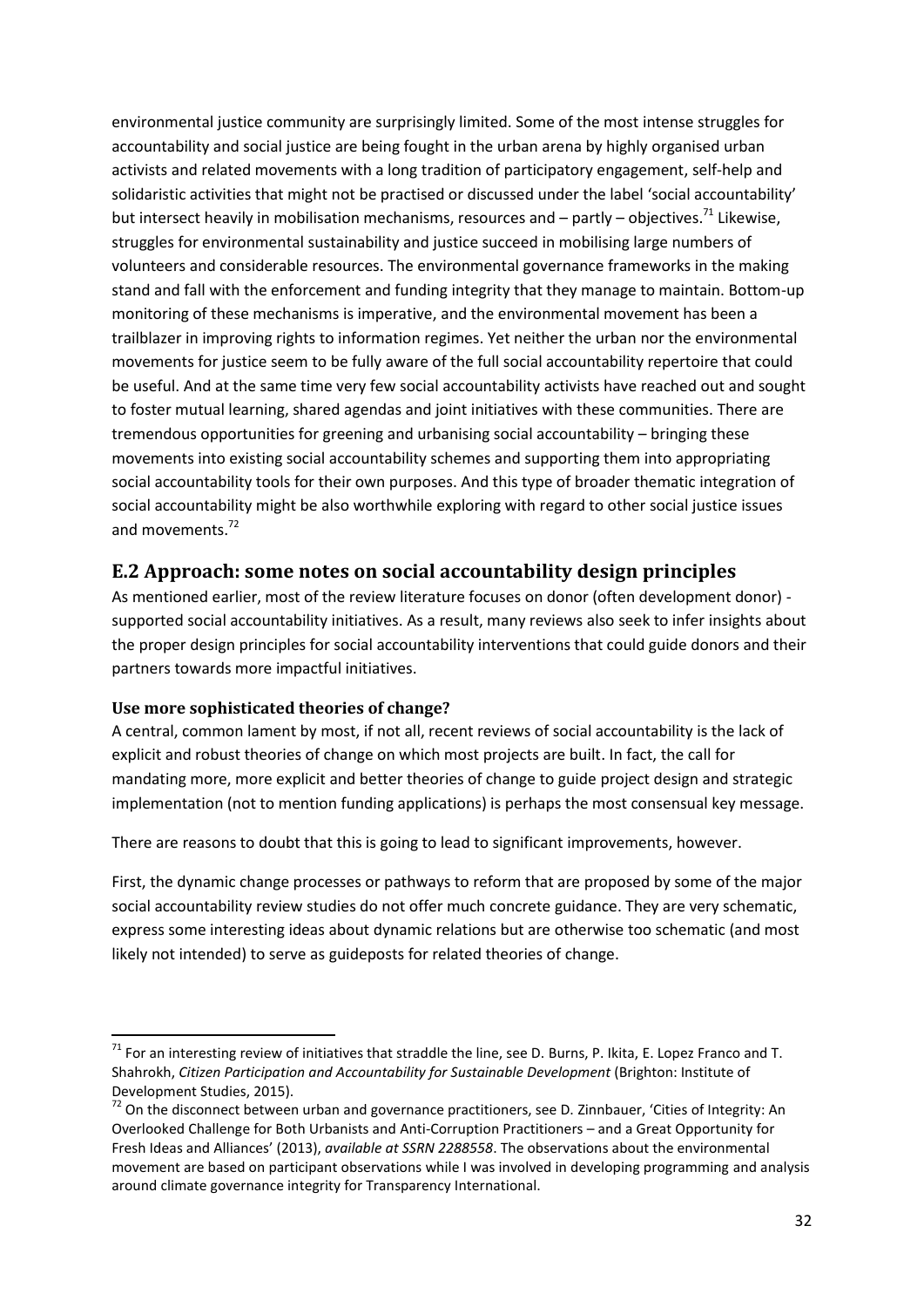Fox has sketched out the interplay between what he labels 'teeth' (accessible, responsible accountability institutions) and 'voice' (citizen capacity for collective action) to illustrate possible dynamic pathways from low-accountability traps (where low voice and insufficient teeth coexist) to improved performance (when both reinforce and help empower each other).



Exhibit 8: Moving out of Low Accountability Traps; Source: Fox (2015), p. 354.

Similarly, Grandvoinnet et al. offer the idea of an iterative nature of social accountability and a 'spiral of change'<sup>73</sup>



Exhibit 9: Spiral of Change; Source: Grandvoinnet et al. (2015).

Both of these are very accessible in how they schematically plot ideas about change processes. Yet, for presentation reasons, they have to rely on what inevitably looks like a rather stylised, sequential

**<sup>.</sup>**  $73$  Grandvoinnet et al. (2015).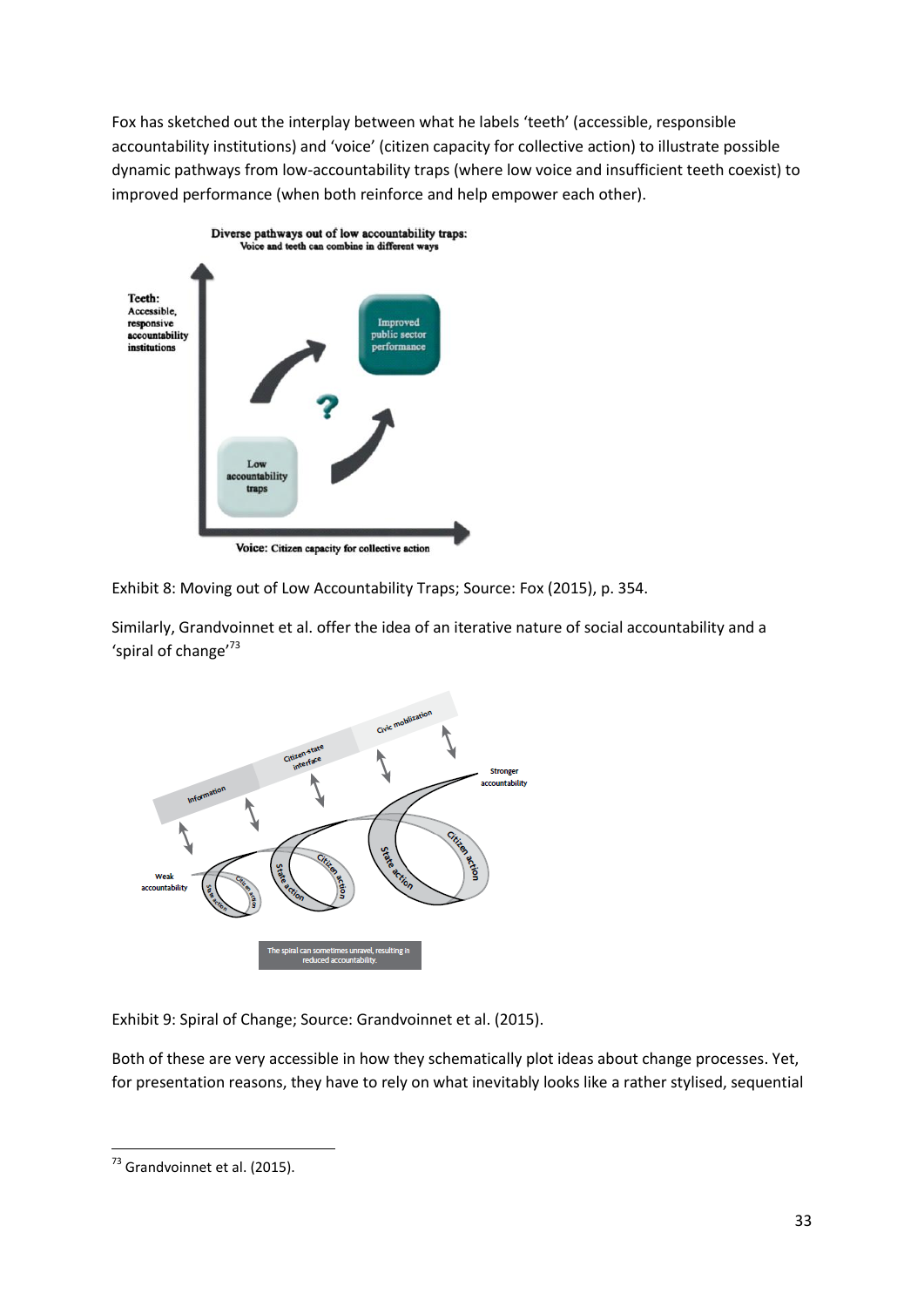and mechanistic depiction of what, as such, cannot provide direct guidance on how to productively initiate or plug into such change dynamics.

A realistic theory of change would either have to be much more nuanced or grounded in larger evidence-based theories of social change, an endeavour that is typically beyond the reach of the resources and expertise of the activist project designer. Even when at hand such a full theory would probably be not very useful, since articulating multiple interdependencies and 'It depends' contingencies are hard to milk for straightforward tactical guidance.

Alternatively, a useful theory of change might just be built on the opposite, more agile side around a specific rather simple idea, small mechanism or important aspect of the problem, as suggested by sound and strong empirical evidence. The parsimonious beauty in this case is that such a nimble evidence anchor for change opens up a vast design space rather than locking the project into a relatively rigid framework.

In reality, though, it looks as if project applicants and donors alike shy away from this simplicity, which might feel somewhat loose and under-theorised. And they opt for middle-of-the-road logframes that ingest some empirical insights and draw out some logical change processes. While this can be helpful it also runs the risk, particularly when linked to detailed monitoring, reporting and evaluation frameworks, of locking in a very detailed design and delivery plan. All the related milestones, deliverables, Gantt charts and tracking indicators threaten to ultimately straightjacket and over-design the project at the outset, depriving it of the very agility and openness to watch out for and respond opportunistically to unforeseen dynamics and surprising opportunities that no theory of change can foresee and that will become apparent only when the project is rolling out.

The clear and loud call for better theories of change is understandable, as it is unlikely to deliver given the highly contingent, complex nature of the type of political and social change that social accountability aims at, in which unforeseeable dynamics and unintended consequences abound.<sup>74</sup> A strong push towards more detailed theories of change might even backfire and augment the risks of over-specification.

So, as mentioned earlier, perhaps a better steer would be to call for more nimble theories of change that open interesting design spaces, rather than a particular execution corridor.<sup>75</sup> And, first and foremost, it might be useful to deprioritise theories of change in favour of finding, trusting and putting local partners in the driver's seat who are deeply knowledgeable about the local context, politically astute and tactically shrewd – skill profiles that no stakeholder mapping matrix or logframe can supplant or even adequately signal. Thinking and acting politically and socially are based on tacit knowledge and soft skills defying codification in theories of change.

### <span id="page-33-0"></span>**A more relaxed approach to innovation**

**.** 

The growing disenchantment with technology and inadequate theories of change are closely related to a frustration with high failure rates and the inability of the various innovation challenges in the

 $74$  See the sections on context matters and what works.

<sup>&</sup>lt;sup>75</sup> For example, Fung simply states that designers of transparency initiatives should keep in mind who is supposed to use their information (A. Fung, 'Four Frontier Issues for Further Investigation', in Carothers (2016) (20).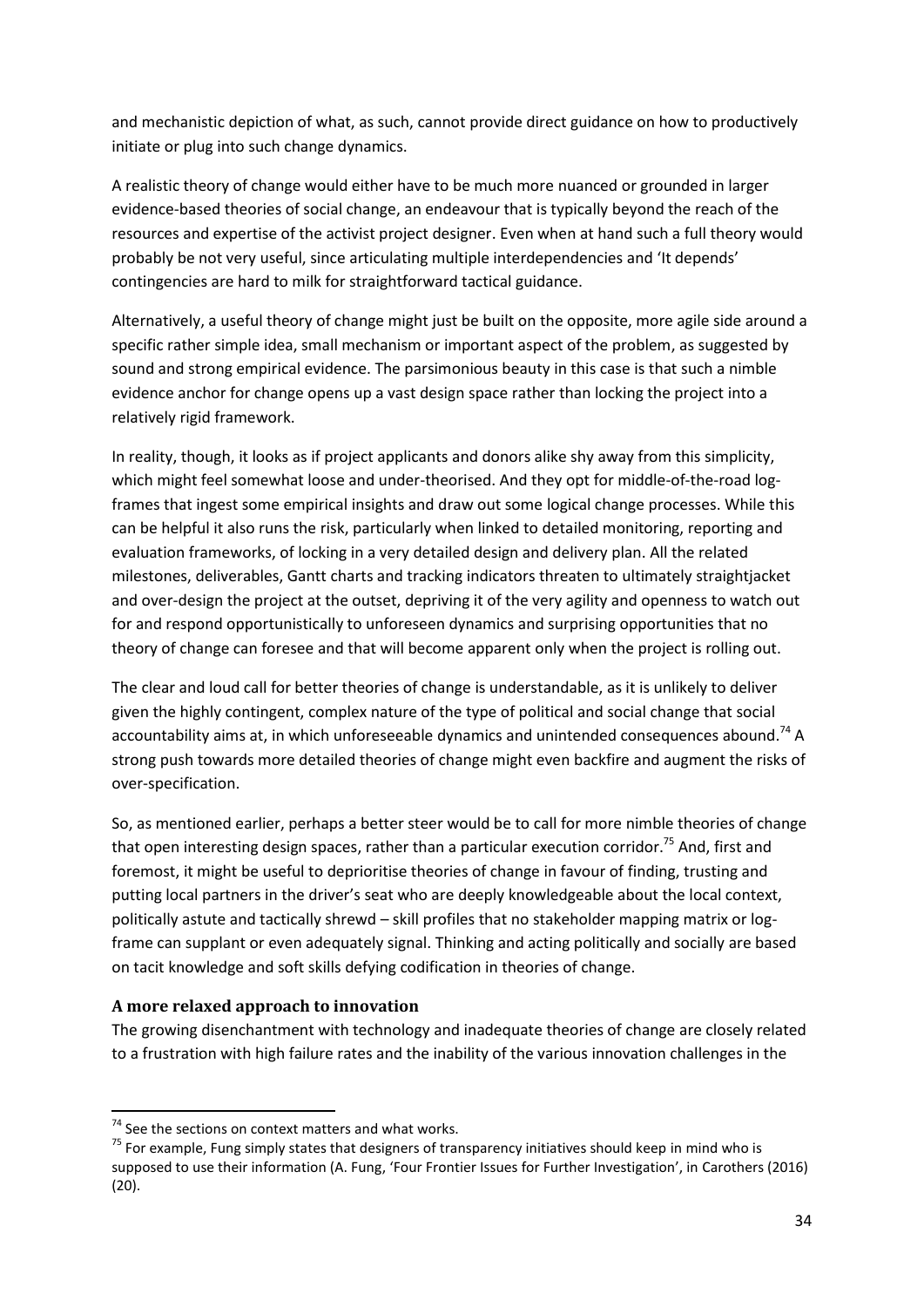social accountability space to produce a significant number of scalable, sustainable, transformational, blockbuster innovations. Indeed, patience appears to be wearing thin in this area.

One of the most recent reviews by two long-time observers of the field diagnoses 'the persistence of poorly articulated theories of change that fail to specify realistic causal pathways at the outset' despite the availability of 'clear pointers as to how to design theories of change and action to have a chance of achieving high government responsiveness', and then goes on to summarise that, 'if the designers and implementers of future tech-for-T&A initiatives do not utilise them, it will not be because the evidence is not there'.<sup>76</sup>

As much of the previous sections suggest, one could and probably should reasonably disagree with the rather optimistic conclusion about clear design guidance. The point here is more that such observations articulated by observers who are very aware of related funding and innovation processes point to an imminent narrowing of the appetite for blue-sky innovations and thus the fundable innovation space, rather than its widening.

This is somewhat troublesome for a number of reasons that would actually augur well for going in the opposite direction and widening the innovation funnel, rather than narrowing or entirely abandoning it.

First, some of the social accountability innovation design thinking might be based too much on templates drawn from and expectations derived from innovation in the natural sciences, tech world or even other development innovations that do not have power and power relations so much as a constitutive part of the problem to resolve. We are not in search of a vaccine against corruption, to be deployed in fail-safe ways around the world to eradicate the disease of irresponsible government conduct. Social accountability is not a hand-washing intervention or literacy push that seeks to shift behaviours that rarely rub against vested interests and powers. Social accountability is about supporting an age-old and continuing struggle at small inflection points. This struggle is essentially political and essentially about social justice. Some privileged players will almost inevitably lose. Outright push-back, inventive resistance and shrewd sabotage are to be expected as the norm, rather than as an outlier side effect. Yet the forms and efficacy of such a push-back cannot be anticipated and thus require adaptive responses and redesigns of social accountability, leading to a performance footprint that is very often annulled and at best a jumpy rollercoaster with an upward tendency rather than a straight ladder towards more accountability. Bearing this essentially political nature of social accountability in mind, high failure rates of social accountability projects and the innovation processes that helped incubate may look more understandable and also caution against narrowing or abandoning the innovation efforts in this area.

Furthermore, even if one were to abstract from the power dimension and accept innovation in the ICT sector as an (unfair) benchmark, it is not clear even then if the social accountability innovation funnel is failing. At the surface, the perceived failure to hatch a sufficient number of high-impact blockbuster innovations contrasts painfully with the dynamism, innovation engine and huge transformational changes brought about by the ICT sector via Silicon Valley etc. Yet a quick reality check might be in order. R&D spending in Germany and France alone is bigger than the entire global overseas development assistance budget. And the topmost risky effort, venture capital in the United

**<sup>.</sup>** <sup>76</sup> Edwards and McGee (2016).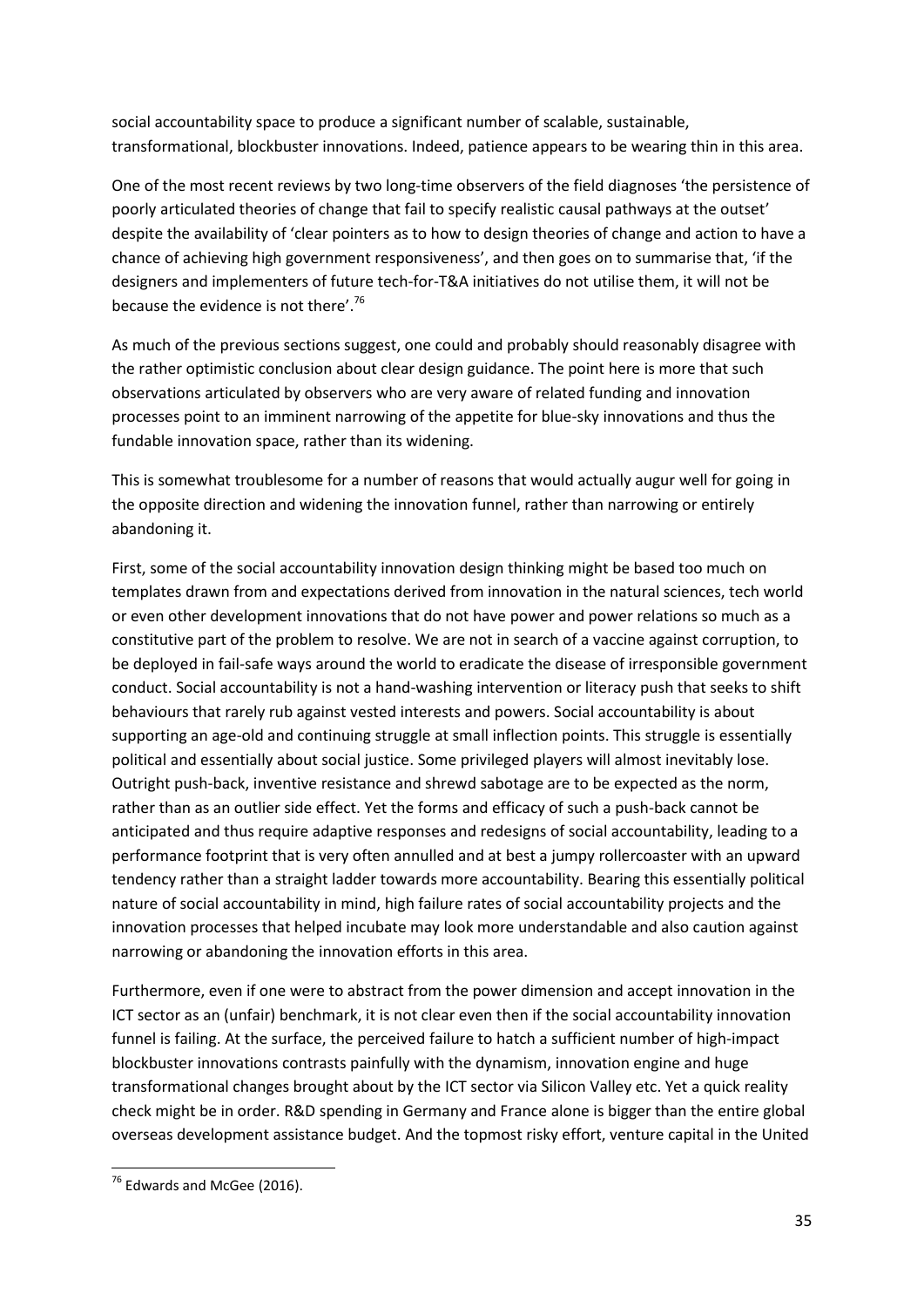States, is by itself about as big as all the aid flowing into the developing countries (only a tiny of fraction of which is likely to be devoted to innovation).<sup>77</sup> So, if the United States produces an Apple, Google or Facebook once in a decade, the social accountability and tech community, which operates with a tiny sliver of the resources and start-up energy in a much more difficult, high-resistance environment, might be lucky to produce a killer application once in 50 years. It would be not too farfetched to guess that the number and volume of innovation projects ever having received innovation funding in the TAI world over the last decade is dwarfed by the failure and burn rate of Silicon Valley in a couple of weeks. Against this backdrop, the Mysocietys, Ushahidis or Wikileaks of the world that have scaled somewhat and achieved episodes of impact do not look so bad any more, and suggest an imminent failure of the innovation engine in this area.

Again, this is not to suggest that everything is all right and there are not too many ill-suited 'me too' projects submitted for support. The point is, rather, that all-too high expectations and impatience might lead down the wrong way, to demand proposals that are ever more prone to ticking all the boxes of conformity with what is perceived to be the right path to change, ever more pre-planned and pre-specified, ever heavier on reporting, and thus ever less agile and diverse and ever less able to hit upon unintended, unforeseen dynamics and levers for change.<sup>78</sup>

We may have to adjust our baseline for success, throw the door even wider open, to invite in some unusual sources and forces for change (see previous sections) and let the literal thousand flowers bloom once more rather than trying to prescribe their growth.

# <span id="page-35-0"></span>**E.3 A fresh look at research strategies**

During the last five years a thriving knowledge and learning community has developed around social accountability issues. Related organisations and initiatives include the following.

- Global Partnership for Social Accountability: established in 2012 by the World Bank to provide learning exchanges and support to civil society and governments
- Transparency & Accountability Initiative: a donor collaborative to enhance the impact of accountability initiatives
- The Governance Section of the Abdul Latif Jameel Poverty Action Lab at the Massachusetts Institute of Technology (J-PAL/GOV): a network of researchers using randomised controlled trials to gauge the impact of governance interventions
- Making All Voices Count: a research and innovation incubator for technology-related projects that improve governance
- Evidence in Governance and Politics: a global research network focused on experimental approaches to generating evidence for governance and institutional reforms

 $\overline{a}$ 

<sup>&</sup>lt;sup>77</sup> All 2014 numbers come from OECD science and tech and ODA stats: see [www.oecd.org/dac/financing](file:///C:/Users/ti/Desktop/dropit/anticorrp/d%20all%20post%20copy%20edit/clean/www.oecd.org/dac/financing-sustainable-development/development-finance-data)[sustainable-development/development-finance-data](file:///C:/Users/ti/Desktop/dropit/anticorrp/d%20all%20post%20copy%20edit/clean/www.oecd.org/dac/financing-sustainable-development/development-finance-data) and

www.oecd.org/innovation/inno/researchanddevelopmentstatisticsrds.htm.

<sup>&</sup>lt;sup>78</sup> Looking into successful innovations in the ICT space also supports the latter point, with most blockbuster applications, from Google to Twitter to Airbnb or Facebook, having been turned down at some point for funding due to implausible business models, and often thriving after agile adjustments to unforeseen impacts and responses.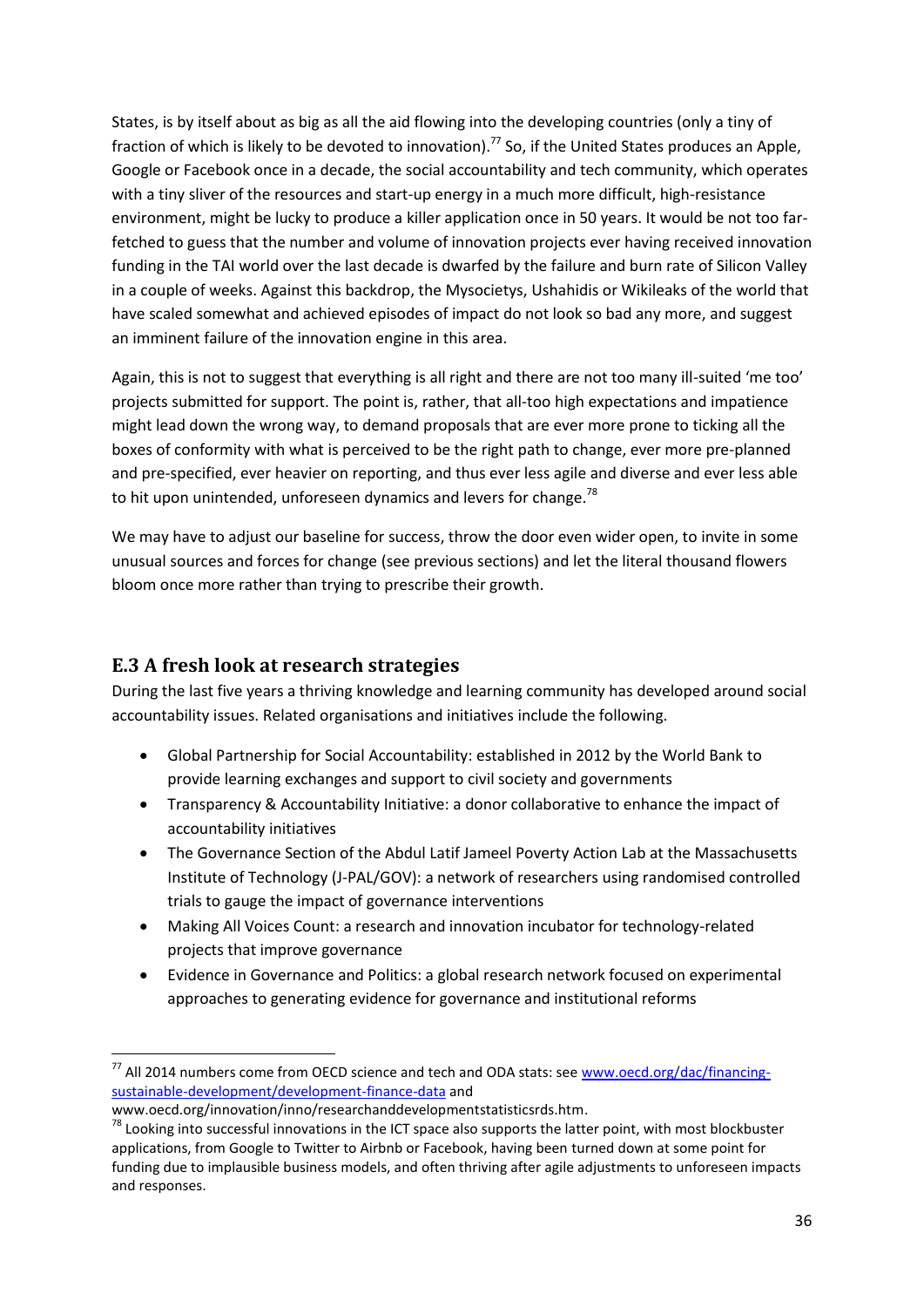- Open Government Partnership: a multi-stakeholder initiative to commit governments to specific actions in order to achieve more transparency and better governance
- International Initiative for Impact Evaluations: a learning initiative to support and summarise systematic reviews and impact evaluations including on governance and social accountability

This rich landscape of research and learning initiatives, which includes many different approaches and disciplines, has significantly expanded the knowledge base and research activities on social accountability. The following provides a quick discussion of some ideas and promising directions in terms of future research approaches and research focus that would fit well into this growing ecology of knowledge.

#### <span id="page-36-0"></span>**Negative space and peer effects**

#### *"When a fight breaks out, watch the crowd*"

This perennial adage attributed to the late Elmer Schattschneider, eminent student of social movements, sounds like a great fit for future social accountability research. Initiatives tend to often suffer from low use, low participation, large drop-offs, etc. Yet most studies focus on looking at what happens, examining, for example, the characteristics and actions of participants in a social accountability initiatives rather than looking at the by-standers, non-participants. Exploring more this surrounding space – that is, what potential target user or participants of a social accountability initiative know about and think about the initiative itself – as well as about the broader issues that are at stake would help gain a better understanding of how to engage and mobilise. Very few studies so far have taken such an approach and done in-depth interviews or focus groups with non-users. Such an approach would also shed some light on the existence or potential for peer effects. There is an influential insight in collective action, social psychology and conceptual anti-corruption research that perceptions of what other people think can be very influential in shaping individual behaviour. This may take the form of free-riding, when a critical mass of other citizens is already believed to be involved in anti-corruption activities.<sup>79</sup> Or it can lead to resignation and complicity when all others are believed to accept corruption and play along with it.<sup>80</sup> Beyond initial survey-based correlation work there is very limited more in-depth empirical work yet on these effects, which can be particularly important in social accountability contexts. And the enquiry gets even more interesting when taking into account the importance of higher-order information asymmetries: beliefs about what other people believe about other people's thinking can provide very interesting inhibiting or activating dynamics for taking action.<sup>81</sup> Situations of pluralistic ignorance, for example, occur when the majority of people harbour the false belief that they are severely troubled by corruption while

 $\overline{a}$ 

<sup>79</sup> Bauhr (2016).

<sup>&</sup>lt;sup>80</sup> A. Persson, B. Rothstein and J. Teorell, 'Why Anticorruption Reforms Fail: Systemic Corruption as a Collective Action Problem', *Governance*, vol. 26 (2013), 449–471.

 $81$  On higher-order beliefs and the related, often called sunspot, literature, see, for example, S. Morris and H. S. Shin, 'Social Value of Public Information', *American Economic Review*, vol. 92 (2002), 1521–1534.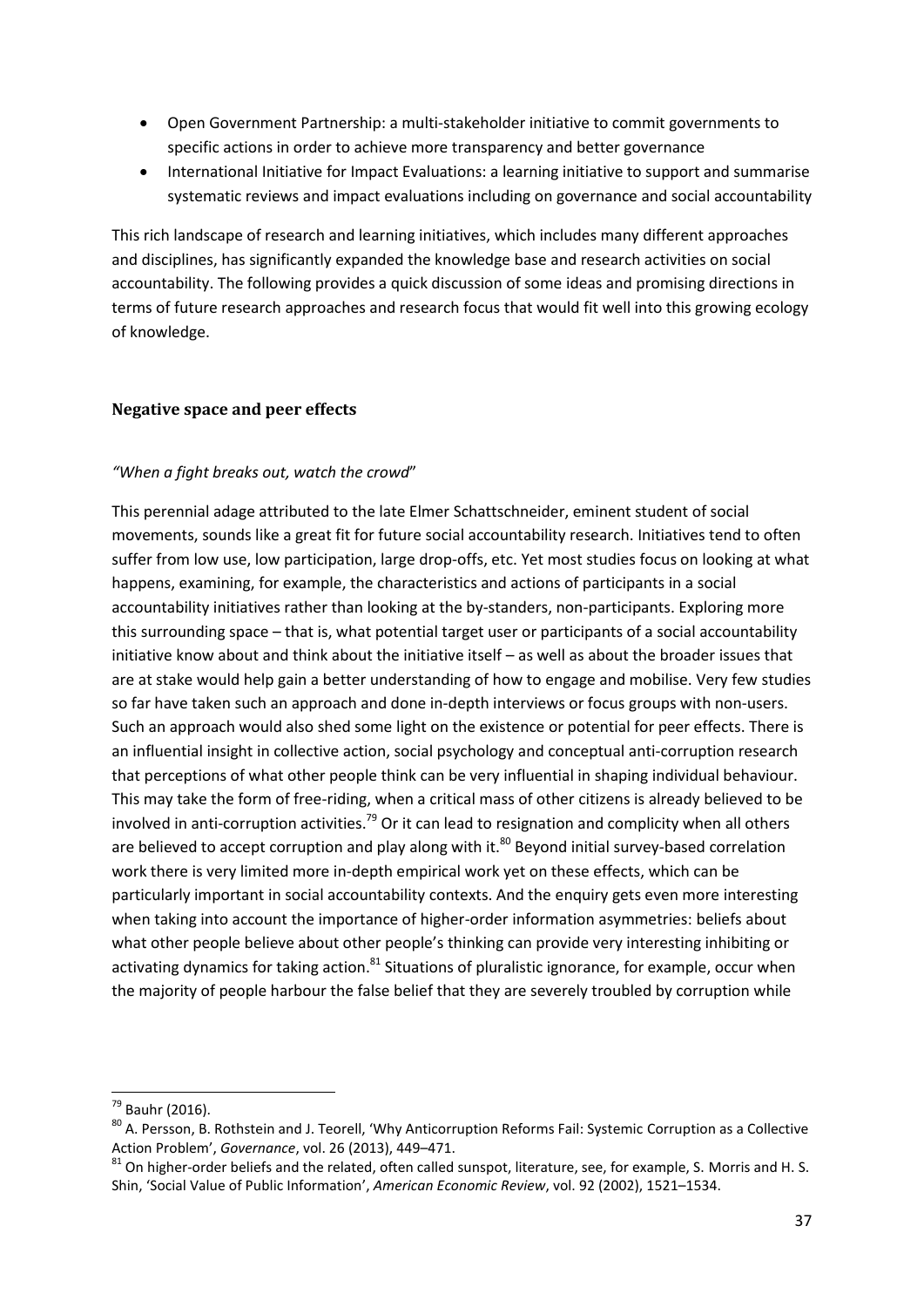their peers seem to be tolerant of such practices.<sup>82</sup> Such false beliefs about others can quickly lead to resignation, a falling in line with practices that are despised but look too difficult to change singlehandedly. Simply unearthing such widely held beliefs as false and creating a deliberately public visibility of specific information so that everyone know that everyone now knows could be a powerful propellant for activating a dormant commitment for engagement and action. Such peereffect strategies might be particularly interesting in the context of many social accountability interventions in which high-corruption equilibria and collective action challenges are particularly pertinent. Peixoto and Fox have hinted at this issue without fully elaborating on it when they highlight the importance of public display of citizen feedback,<sup>83</sup> and Evidence in Governance and Politics (EGAP), for example is beginning to build interesting related designs into its research approaches.<sup>84</sup> But it is very early days for considering negative space and peer effects, and many more ideas could be tried out and accompanied by related research.<sup>85</sup>

#### <span id="page-37-0"></span>**Beyond RCTs**

Randomised-controlled trials (RCTs), as the gold standard for evidence generation in many humanities, have also emerged as one of the most popular approaches to studying social accountability interventions. RCTs have yielded some of the most compelling and most quoted evidence on the impacts and non-impacts of social accountability interventions. Lately, though, some legitimate questions have arisen as to whether it might be worthwhile to complement RCTs more strongly with investment in other research strategies, for several reasons. First, RCTs with a focus on measurable outcomes and a short- to medium-term time horizon provide only a narrow view of impact and possible outcomes, particularly when considering a broader concept of outcomes as discussed earlier.<sup>86</sup> Second, the stringent methodological requirements for intervention design and execution might be ill-suited to real-world social accountability projects.<sup>87</sup> Third, while RCTs might be able to capture some outcomes and attribution, they do not provide any further explanations on why things have turned out that way, thus doing little in themselves to advance our understanding of underlying causal dynamics.<sup>88</sup>

Fourth, they might be strong on internal validity, but they face serious limitations in terms of external validity, and even construct validity and might be inferior to other research strategies when it comes to policy guidance on the same interventions in other contexts.<sup>89</sup> Fifth, in their quest to establish statistical significance they are rather resource-intensive, yet can assess only a small set of treatment variations and might thus not be the most efficient strategy in a world with a large set of

 $\overline{a}$ 

<sup>82</sup> J. Darley,): 'The Cognitive and Social Psychology of Contagious Organizational Corruption', *Brooklyn Law Review*, vol. 70 (2004), 189–202; C. Bicchieri and Y. Fukui, 'The Great Illusion: Ignorance, Informational Cascades, and the Persistence of Unpopular Norms', *Business Ethics Quarterly*, vol. 9 (1999), 127–155. 83 Peixoto and Fox (2016).

<sup>&</sup>lt;sup>84</sup> T. Dunning, 'Transparency, Replication, and Cumulative Learning: What Experiments Alone Cannot Achieve', *Annual Review of Political Science*, vol. 19 (2016), 541–563.

<sup>85</sup> See, for example, the *Feedfeedbackback* idea discussed here: http://ambientaccountability.org/post/130738095776/feedfeed-backback.

<sup>86</sup> See exhibit 2, page 8.

<sup>87</sup> Grandvoinnet et al. (2015).

<sup>88</sup> Dunning (2016).

<sup>89</sup> Pritchett and Sandefur (2015).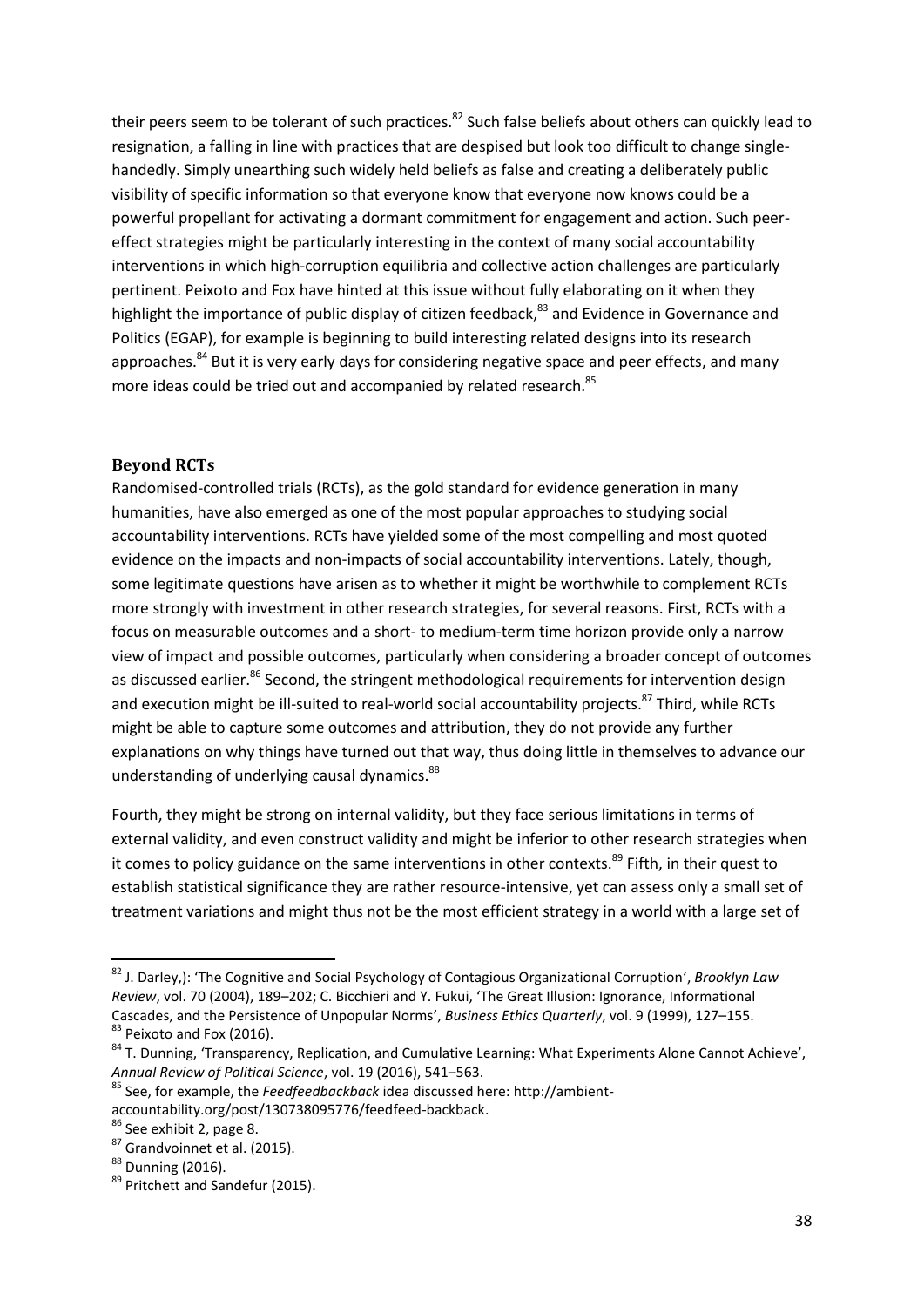design variability that might matter strongly for outcomes.<sup>90</sup> Sixth, deployed in an area that is about power and resistance, they might be subject to a particularly strong Hawthorne effect, which might not be fully controllable, as when tactical responses relate to suspending corrupt activities until after endline analysis.<sup>91</sup> Seventh, given scale and complexity, they take some time from idea to completed implementation and might be ill-suited to deliver policy-relevant results in rapidly changing technology environments.

All this means that there are strong methodological reasons to be more cautious with the inferences drawn from RCTs and that there are strong practical and methodological reasons for deploying more mixed-method research strategies to advance our understanding of social accountability interventions.<sup>92</sup> Grandvoinnet et al. provide some examples of early new research initiatives in this area.

#### <span id="page-38-0"></span>**Adaptive learning**

Moving towards mixed methods for a fuller understanding of social accountability interventions and its impact might be a first move towards more policy guidance, yet a conceptually and instrumentally very different research strategy might be in order to make research on social accountability as relevant to the social accountability designer and activist as possible. The social accountability interventions most likely to achieve impact and most likely to advance learning are the ones that a) can offer quasi-real-time feedback on the evolution and ripple effects of the intervention, b) not simply do so by tracking a set of specific, predefined indicators but by casting a wide net to capture potential unforeseen dynamics and unintended reactions, c) have the agility to respond with instant design variations and d) sustain this ping-pong between rapid feedback and design changes over a considerable period of time.<sup>93</sup> This is admittedly wishful thinking, and no research approach will ever be able to fully live up to this ideal, yet a number of changes in how research is done can help to at least move a bit closer into that direction: first, put the local activist and social accountability entrepreneur firmly at the centre. They are not execution agents for a predetermined research question and project but principals that commission the best research and feedback that fits and adapts to the very interventions that their excellent local embedding and expertise tell them are the best ones to carry out. Second, as a donor, be uncompromising in identifying the best local talent, but tolerant of a relative black box for intervention design and research strategy, since both will evolve significantly along the way. And be patient and invested for the long haul. Third, as a researcher, privilege flexible adaptation, opportunistic learning and inconclusive 'thick' description over methodological precision, epistemological rigour and a focus on a narrow set of research objectives/questions.

**.** 

 $^{90}$  Dunning (2016); R. Hausmann, 'The Problem with Evidence-Based Policies', Project Syndicate, 25 February 2016.

<sup>&</sup>lt;sup>91</sup> On the Hawthorne effect more generally, see K. L. Leonard and M. C. Masatu, 'Using the Hawthorne Effect to Examine the Gap between a Doctor's Best Possible Practice and Actual Performance', *Journal of Development Economics*, vol. 93 (2010), 226–234.

<sup>&</sup>lt;sup>92</sup> Grandvoinnet et al. (2015).

<sup>&</sup>lt;sup>93</sup> Most of these suggestions are very much in line with and inspired by the growing movement for Doing Development Differently [\(http://doingdevelopmentdifferently.com\)](http://doingdevelopmentdifferently.com/), an initiative by a loose network of development practitioners and scholars to, among other things, foster adaptive learning methods for development interventions.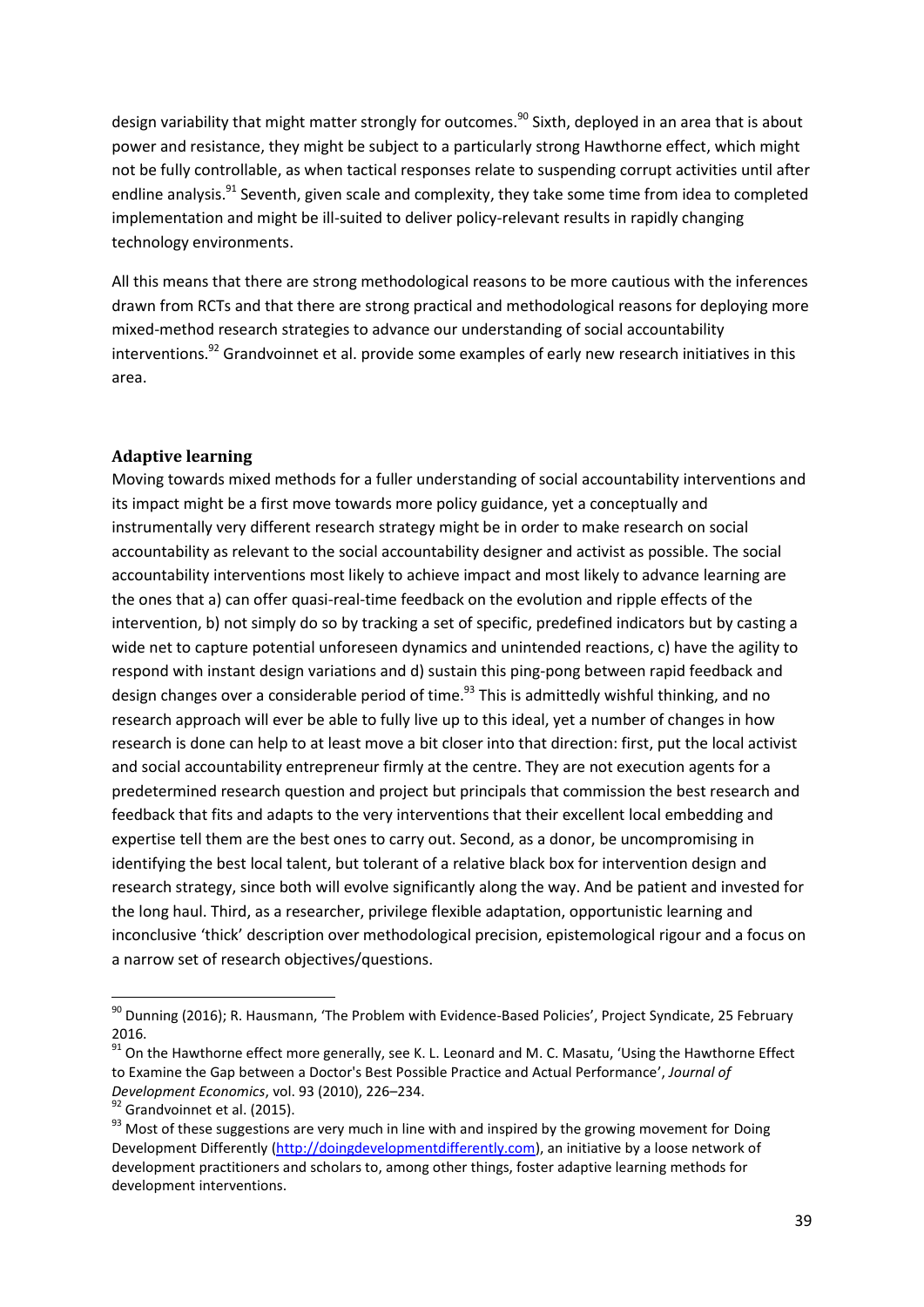# <span id="page-39-0"></span>**Endnote**

This discussion of recent stock-takes in social has deliberately shied away from adding to a 'what works' discussion that on closer inspection appears of limited use at best and counter-productive at worst. There is a solid proof of concept that social accountability interventions can work. And there are a plethora of conceptual work, insights and evidence that all help widen the imaginative horizon about the available design space, the immensely varied repertoire of available interventions, the many levers, buttons and interfaces that can be considered to work towards impactful change and the various different perspectives that can be applied and juxtaposed to think and do social accountability productively. But it does not find persuasive evidence or arguments for more tangible prescriptive policy guidance.

It has subjected some of the widely shared conclusion to a somewhat provocative, critical review in the spirit of re-diversifying the conversation a bit. Essentially, it seeks to caution against a common tenor to react to perceived high rates of failure with trying harder, anticipating more, pre-planning all, requiring sharper definitional concepts and more sophisticated theories of change for funding eligibility. Instead, this discussion of reviews has argued for a more hands-off, flexible approach, a more open-ended research agenda aimed at racing along on the roller-coaster of iterative project adaptations with infinite curiosity, intent on raising new questions and uncovering strange surprises rather than expending more efforts on the futile quests of more generalisable truths and once-andfor-all impact recipes.

Acknowledgements: I thank Jonathan Fox for invaluable comments on the topic and Finn Heinrich, Jose Marin and Santhosh Srinivasan for invaluable comments on the draft text. All errors remain mine however.